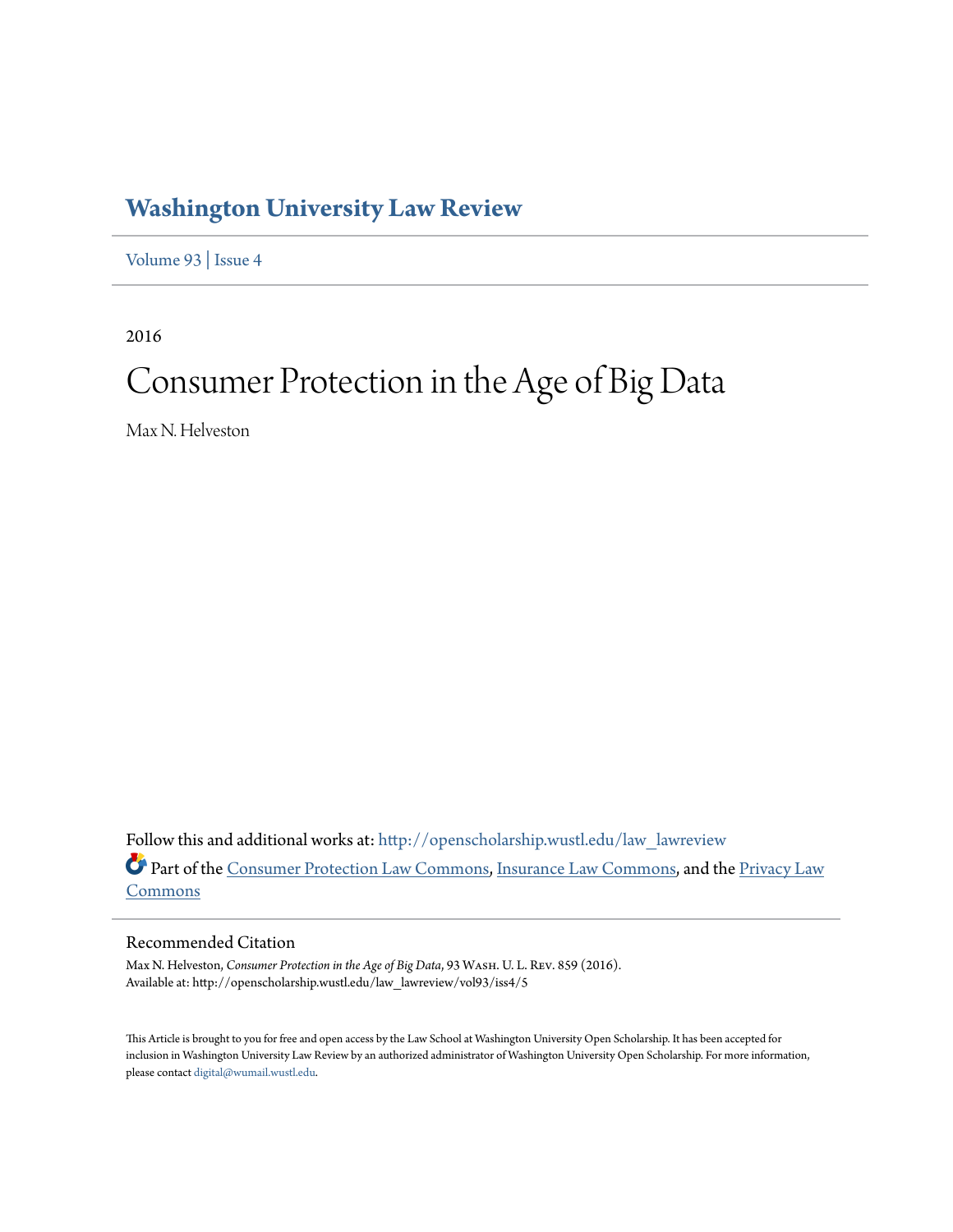# Washington University Law Review

VOLUME 93 NUMBER 4 2016

# **CONSUMER PROTECTION IN THE AGE OF BIG DATA**

# **MAX N. HELVESTON**

*The Big Data revolution is upon us. Technological advances in the degree to which third parties can record information about individuals, along with increases in the use of predictive analytics, are transforming the way that business is conducted in practically all sectors of the economy. This is particularly true in the insurance industry, where a firm's ability to forecast the future is the central determinant of its profitability.* 

*Scholars and the media have touted the potential benefits of Big Data analytics—it will enable businesses to tailor their practices to suit consumers' preferences and increase the efficiency of their operations. The Big Data movement's potential negative impacts, however, have garnered significantly less attention. Commentators have focused on privacy and data security concerns as the primary problems associated with Big Data analytics. There have been essentially no attempts to assess how these developments affect consumers' other interests or, more broadly, the extent to which they justify additional regulation of markets.* 

*This Article fills this gap. It identifies eight societal interests that will be affected by insurers' uses of data—actuarial fairness, loss prevention, autonomy, non-discrimination, justice, utility maximization, privacy, and good faith—and describes how regulators could act to ensure that markets* 

Associate Professor of Law, DePaul University College of Law. This Article benefited greatly from presentations at the 2015 Annual Meeting of the Insurance Law Section of the American Association of Law Schools; the Notre Dame-Virginia Tech Colloquium on Big Data Regulation; the Rutgers-Camden Insurance Law Scholars Workshop; the University of Chicago Junior Scholar Workshop; and the DePaul University Faculty Roundtable. Thanks due to Jay Feinman, Peter Siegelman, Rick Swedloff, Christopher French, Michael Grynberg, Zoe Robinson, Emily Cauble, Michael Jacobs, Nathan Nagy, and all of the other scholars who provided feedback on earlier drafts.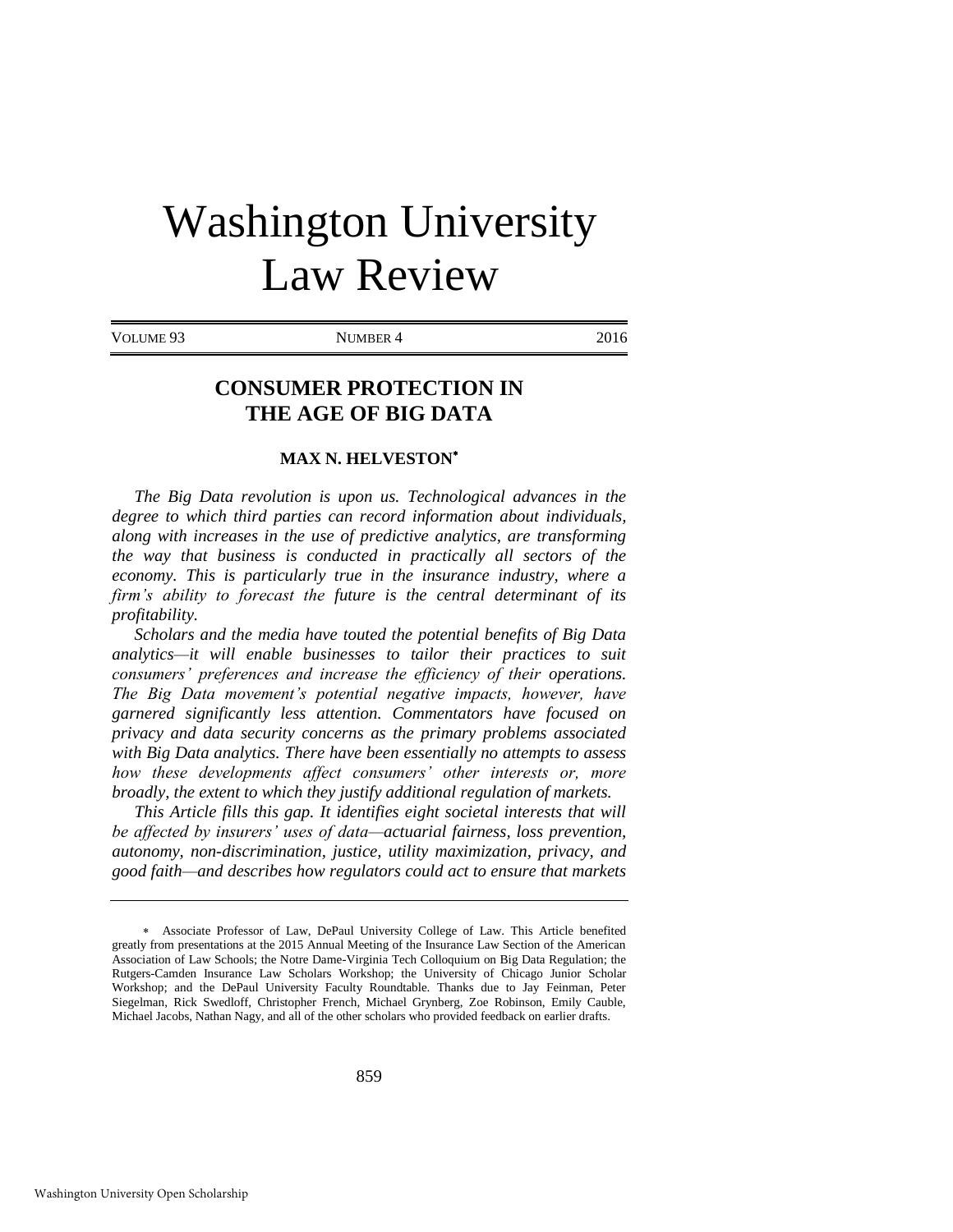*generate an optimal balance of these values. While laissez-faire regulatory approaches are superior for some types of insurance, more extensive state interventions are needed for products that are sold to individual consumers. Where additional regulation is needed, community rating rules, authorization requirements for policy modifications, and claims handling standards are the mechanisms best suited to guaranteeing that insurance markets continue to advance public interests in the Big Data era.* 

# TABLE OF CONTENTS

|                                                        | INTRODUCTION                                                       |
|--------------------------------------------------------|--------------------------------------------------------------------|
| I. BIG DATA AND PREDICTIVE ANALYTICS IN THE COMMERCIAL |                                                                    |
|                                                        | SPHERE.                                                            |
| A.                                                     | Defining Big Data and Predictive Analytics  866                    |
| <i>B</i> .                                             | The Data Revolution and the Datafication of Commerce 868           |
| $\mathcal{C}$                                          | How Commercial Uses of Big Data Harm Individuals 872               |
| II. THE DATA REVOLUTION WILL CHANGE INSURANCE MARKETS, |                                                                    |
|                                                        |                                                                    |
| A.                                                     | Big Data's Impact on Contemporary Insurance Practices 877          |
| <i>B</i> .                                             | Big Data's Big Benefits: Actuarial Fairness & Loss                 |
|                                                        | Prevention                                                         |
| C.                                                     | Advanced Insurance Analytics' Threat to Traditional                |
|                                                        |                                                                    |
|                                                        | Personal Liberty and Autonomy Norms  887<br>1.                     |
|                                                        | 2.                                                                 |
|                                                        | 3.                                                                 |
|                                                        | Utility Maximization, Privacy, and Good Faith Norms  897<br>4.     |
| D.                                                     |                                                                    |
| III. MEETING THE REGULATORY CHALLENGE: MODERATING      |                                                                    |
|                                                        |                                                                    |
| A.                                                     | The Current State of Insurance Regulation and Big Data  902        |
| <i>B</i> .                                             |                                                                    |
| $\overline{C}$                                         |                                                                    |
|                                                        | The Possibility of Federal Involvement in Insurance<br>$l_{\cdot}$ |
|                                                        | 909                                                                |
|                                                        | 2.<br>The Key Components of Reform: Community Rating,              |
|                                                        | Policy Content Review, and Prohibitions on Consumer                |
|                                                        |                                                                    |
|                                                        |                                                                    |
|                                                        |                                                                    |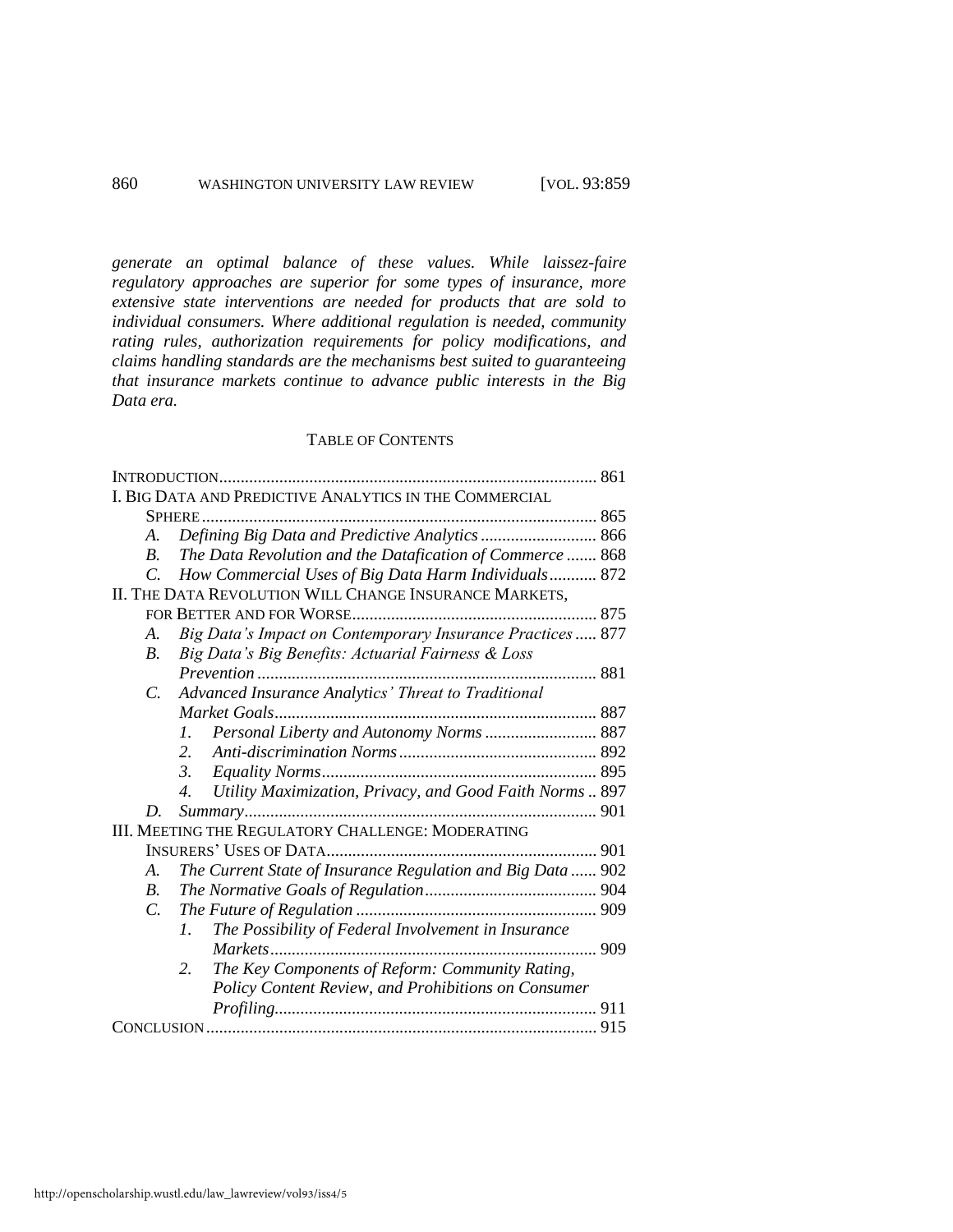#### <span id="page-3-2"></span><span id="page-3-0"></span>**INTRODUCTION**

The Big Data revolution is upon us. Technological advances in data collection and storage, along with increases in the use of predictive analytics, are transforming the way that business is conducted in all sectors of the economy.<sup>1</sup> Much attention has been given to the benefits that Big Data analytics will generate; it will provide businesses with insights about their customers, enabling them to tailor their practices to better satisfy consumers and identify ways to increase the efficiency of their operations.<sup>2</sup> The negative impact that this movement could have on consumers, however, is still being explored. Governmental bodies and scholars have primarily focused on the privacy and data security problems presented by businesses' use of Big Data analytics.<sup>3</sup> This Article is one of

<span id="page-3-1"></span><sup>1.</sup> *See* VIKTOR MAYER-SCHÖNBERGER & KENNETH CUKIER, BIG DATA: A REVOLUTION THAT WILL TRANSFORM HOW WE LIVE, WORK, AND THINK 123–49 (2013) (describing the effects that Big Data and predictive analytics are having on commerce); ERIC SIEGEL, PREDICTIVE ANALYTICS: THE POWER TO PREDICT WHO WILL CLICK, BUY, LIE, OR DIE 17–35 (2013) (same); JAMES MANYIKA ET AL., MCKINSEY & CO., BIG DATA: THE NEXT FRONTIER FOR INNOVATION, COMPETITION, AND PRODUCTIVITY (2011), *available at* http://www.mckinsey.com/~/media/McKinsey/Business%20Funct ions/Business%20Technology/Our%20Insights/Big%20data%20The%20next%20frontier%20for%20i nnovation/MGI\_big\_data\_full\_report.ashx, *archived at* https://perma.cc/89XZ-PDWY ("Big Data . . . is now part of every sector and function of the global economy."); Omer Tene & Jules Polonetsky, *Privacy in the Age of Big Data*: *A Time for Big Decisions*, 64 STAN. L. REV. ONLINE 63, 63–65 (2012) ("Data has become the raw material of production, a new source of immense economic and social value."); Jonathan Gordon et al., *Big Data, Analytics, and the Future of Marketing and Sales*, FORBES (June 22, 2013, 9:13 AM), http://onforb.es/15Zjisz ("Big Data is the biggest game-changing opportunity for marketing and sales since the Internet went mainstream almost 20 years ago."); Claire Cain Miller, *The Numbers of Our Lives*, N.Y. TIMES, Apr. 14, 2013, at ED18 (describing data science as a "hot new field" that "promises to revolutionalize industries from business to government, health care to academia").

<sup>2.</sup> *See* COLIN WHITE, BI RESEARCH, USING BIG DATA FOR SMARTER DECISION MAKING (2011), *available at* ftp://public.dhe.ibm.com/software/tw/Using\_Big\_Data\_for\_Smarter\_Decision-Making\_v.pdf (providing an overview of business uses of Big Data); Justin Brookman, *Protecting Privacy in an Era of Weakening Regulation*, 9 HARV. L. & POL'Y REV. 355 (2015); Omer Tene & Jules Polonetsky, *Big Data for All: Privacy and User Control in the Age of Analytics*, 11 NW. J. TECH.  $\&$  INTELL. PROP. 239, 243–44, 249–51 (2013) (discussing business benefits of big data); Tene  $\&$ Polonetsky, *supra* note [1,](#page-3-0) at 63–65 (same); David J. Walton, *Technology: How Exactly Are Businesses Using Big Data?*, INSIDE COUNSEL (Mar. 14, 2014), [http://www.insidecounsel.com/2014/03/](http://www.insidecounsel.com/2014/03/14/techno)  [14/technolo](http://www.insidecounsel.com/2014/03/14/techno)gy-how-exactly-are-businesses-using-big-da, *archived at* https://perma.cc/AB24-KTLH ("[C]ompanies are using big data to identify new customers, advertise more effectively, and develop new products and services."); *A Special Report on Managing Information: Data, Data Everywhere*, THE ECONOMIST, Feb. 27, 2010, at 71 (providing an overview of business uses of Big Data).

<sup>3.</sup> *See, e.g.*, Big Data and Consumer Privacy in the Internet Economy, 79 Fed. Reg. 32,714 (June 6, 2014); Kate Crawford & Jason Schultz, *Big Data and Due Process: Toward a Framework to Redress Predictive Privacy Harms*, 55 B.C. L. REV. 93, 96–109 (2014) (discussing privacy harms associated with the use of predictive analytics); Benjamin Zhu, Note, *A Traditional Tort for a Modern Threat: Applying the Intrusion Upon Seclusion to Dataveillance Observations*, 89 N.Y.U. L. REV. 2381 (2014); Tene & Polonetsky, *supra* note [2,](#page-3-1) at 251–56 (discussing Big Data-related privacy and security problems); Adam Frank, *A Brave New World: Big Data's Big Dangers*, NPR (June 11, 2013,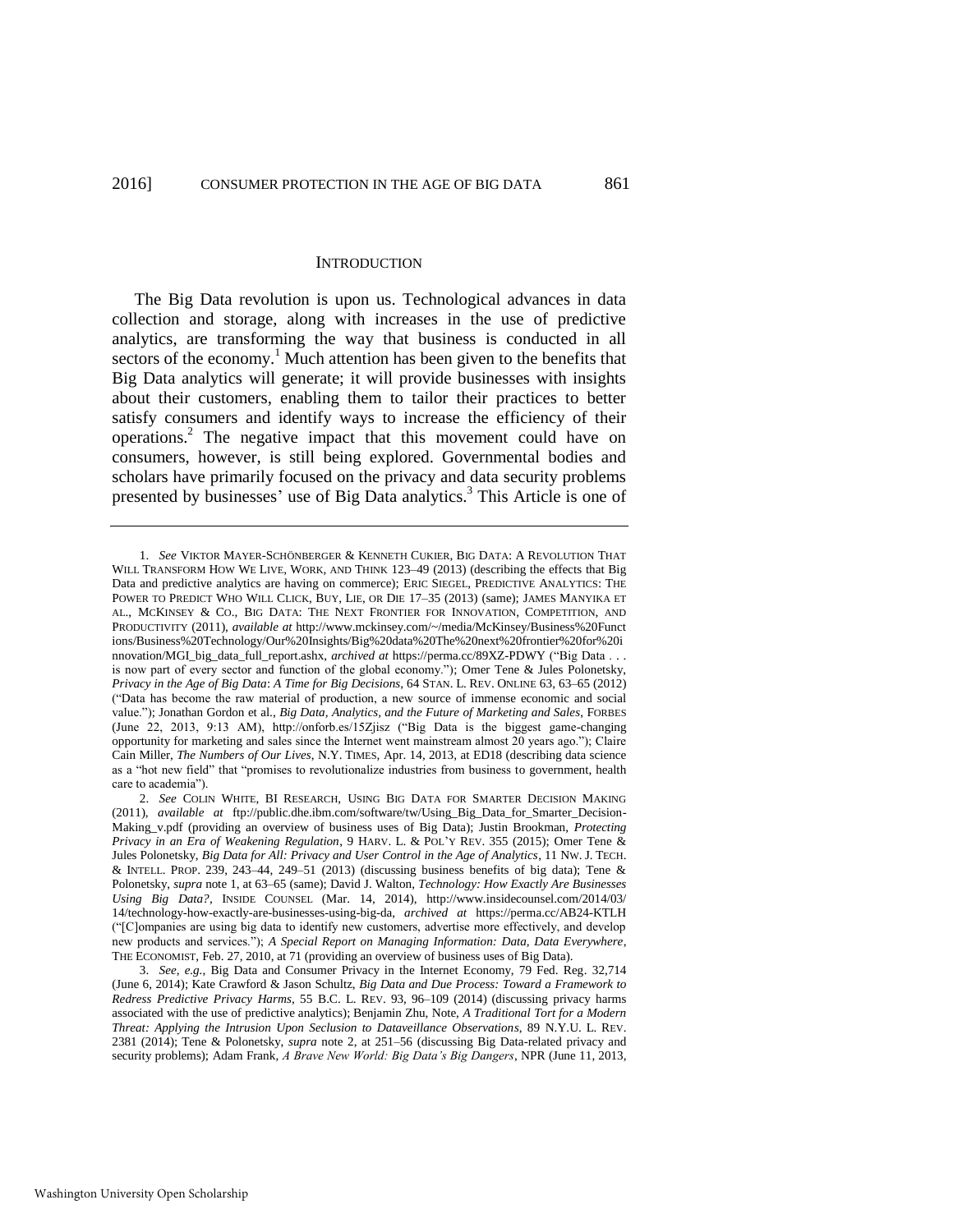the first comprehensive assessments of how these developments threaten the public's interests within a specific market. It also describes how regulation could address these problems.

<span id="page-4-2"></span><span id="page-4-1"></span><span id="page-4-0"></span>While the use of Big Data in any industry has the potential to bring about these harms, this Article focuses on analyzing how the data revolution will affect insurance markets.<sup>4</sup> Insurers, always interested in refining their predictive capabilities, have been aggressively integrating Big Data methodologies into their business operations.<sup>5</sup> Auto insurers have begun to directly monitor policyholders' driving practices and use this information to calibrate personalized premium rates.<sup>6</sup> Many casualty insurers are using data culled from social networking sites to inform their sales, advertising, and product development practices.<sup>7</sup> Some companies have gone as far as scrutinizing individuals' actions on social networking websites and their other online activities to evaluate the likelihood that policyholders' claims are fraudulent.<sup>8</sup>

<span id="page-4-3"></span><sup>2:41</sup> PM), http://www.npr.org/blogs/13.7/2013/06/10/190516689/a-brave-new-world-big-datas-bigdangers (discussing privacy harms associated with the use of predictive analytics).

<sup>4.</sup> For other scholarly discussions of Big Data's potential effects on insurance markets, see Peter Siegelman, *Information & Equilibrium in Insurance Markets with Big Data*, 21 CONN. INS. L.J. 317 (2014); Rick Swedloff, *Risk Classification's Big Data (R)evolution*, 21 CONN. INS. L.J. 339 (2014).

<sup>5.</sup> *See* EARNIX & INS. SERVS. OFFICE, INC., 2013 INSURANCE PREDICTIVE MODELING SURVEY 6 (2013) (presenting data about insurance companies' uses of Big Data); PETER CORBETT ET AL., IBM INST. FOR BUS. VALUE, ANALYTICS: THE REAL-WORLD USE OF BIG DATA IN INSURANCE 1–3 (2013) (describing how insurers are using Big Data); Peggy Brinkmann & Nancy Watkins, *Why Big Data Is a Big Deal*, INSURANCE ERM, Summer 2013, at 28, *available at* http://www.milliman.com/ uploadedFiles/insight/2013/big-data.pdf (reviewing data establishing the pervasive use of analytics in the insurance industry); Nathan Conz, *Insurers Shift to Customer-focused Predictive Analytics Technologies*, INS. & TECH. (Sept. 2, 2008, 2:15 PM), [http://www.insurancetech.com/business](http://www.insurancetech.com/business-intelligence/insurers-shift-to-customer-focused-predi/2106002)[intelligence/insurers-shift-to-customer-focused-predi/2106002.7](http://www.insurancetech.com/business-intelligence/insurers-shift-to-customer-focused-predi/2106002)1, *archived at* https://perma.cc/5KDN-HCJ3 (describing how insurers are using Big Data).

<sup>6.</sup> *See* SAS INST. INC., TELEMATICS: HOW BIG DATA IS TRANSFORMING THE AUTO INSURANCE INDUSTRY 1 (2013) (describing telematics as "a technology that will revolutionize the entire automobile insurance industry"); Randall Stross, *Are You a Good Driver? Let's Go to the Monitor*, N.Y. TIMES, Nov. 25, 2012, at BU3 (describing how auto insurers are incorporating telematic devices into their operations); Clint Boulton, *Auto Insurers Bank on Big Data to Drive New Business*, WALL ST. J. (Feb. 20, 2013, 5:03 PM), http://blogs.wsj.com/cio/2013/02/20/auto-insurers-bank-on-big-datato-drive-new-business/ (same).

<sup>7.</sup> *See* CORBETT ET AL., *supra* note [5,](#page-4-0) at 5 (stating that nearly half of insurers analyze social media for business purposes); EARNIX & INS. SERVS. OFFICE, INC., *supra* not[e 5,](#page-4-0) at 11 (same).

<sup>8.</sup> *See* Mohan Babu & Soumya Chattopadhyay, *Claims Fraud: A Big Opportunity for Big Data & Analytics*, CLAIMS J. (July 29, 2013), http://www.claimsjournal.com/news/national/2013/07/29/ 233805.htm, *archived at* https://perma.cc/2GYL-K6P7 ("Thus, throughout the claims management lifecycle insurers can keep receiving live data feeds, such as blogs, tweets and social media posts and scrutinize them along with their sentiments to ascertain the veracity of the claim on an ongoing basis."); Young Ha, *In Few Years, Social Network Data May Be Used in Underwriting*, INS. J. (Oct. 13, 2011), www.insurancejournal.com/news/national/2011/10/13/219764.htm, *archived at* https://perma.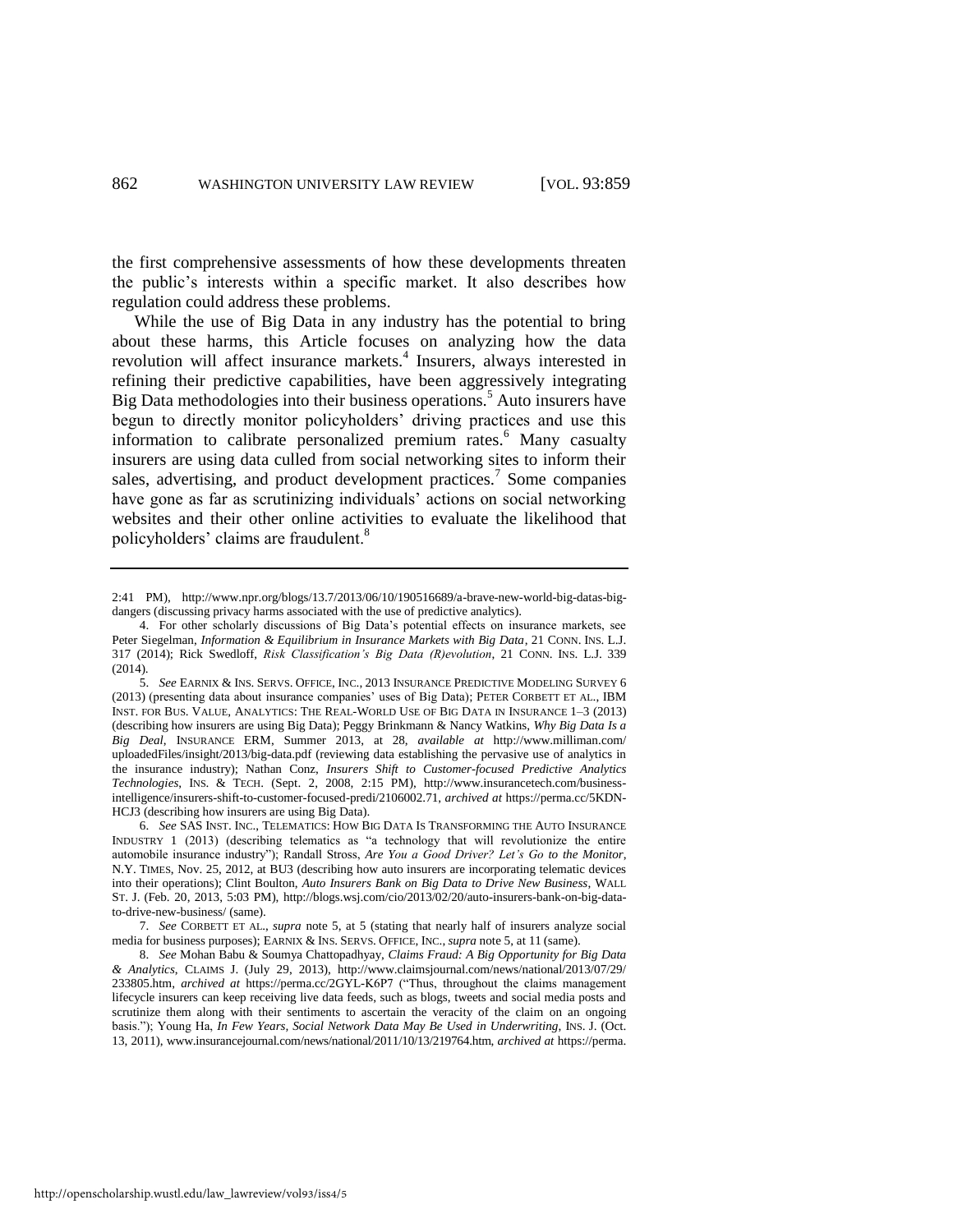<span id="page-5-0"></span>The combination of recent developments in data science and insurers' existing predictive analytics practices has the potential to catalyze incredible advances in efficiency and innovation, creating tangible benefits for consumers and providers alike. But it also poses substantial threats to consumer welfare. Many of these dangers are common to all commercial uses of Big Data: aggregating large amounts of personal data increases the magnitude of security breach losses;<sup>9</sup> compiling information from a large number of sources makes it less likely that individuals' consent-based constraints on the use of their information will be respected;<sup>10</sup> and using data mining to inform sales, pricing, or employment decisions increases the likelihood that companies will violate anti-discrimination laws.<sup>11</sup> These issues, however, assume greater significance in the context of insurance markets. One standard response to these concerns—that market forces will punish companies that abuse Big Data analytics—has less force in insurance markets due to the high degree of uniformity across insurers.<sup>12</sup> Additionally, the necessary and non-substitutable nature of many insurance products prevents individuals from being able to completely withdraw from consumer insurance markets.<sup>13</sup>

cc/4TXY-77MR ("Already, scouring Facebook and other social network pages of the insureds is a common practice on the claims side of the business.").

<sup>9.</sup> *See* EXECUTIVE OFFICE OF THE PRESIDENT, THE WHITE HOUSE, BIG DATA: SEIZING OPPORTUNITIES, PRESERVING VALUES 51 (2014) [hereinafter BIG DATA REPORT I] ("Amalgamating so much information about consumers makes data breaches more consequential . . . ."); Michael Murphy & John Barton, *From a Sea of Data to Actionable Insights: Big Data and What It Means for Lawyers*, 26 INTELL. PROP. & TECH. L.J. 8, 12–13 (2014) (describing data security failures); Sasha Romanosky et al., *Empirical Analysis of Data Breach Litigation*, 11 J. EMPIRICAL LEGAL STUD. 74, 74–75 (2014) (describing the magnitude of losses from recent data security breaches).

<sup>10.</sup> *See* Sarah Ludington, *Reining in the Data Traders: A Tort for the Misuse of Personal Information*, 66 MD. L. REV. 140, 143–44 (2006) (discussing the rise in the improper use of data by commercial entities); Daniel J. Solove & Chris Jay Hoofnagle, *A Model Regime of Privacy Protection*, 2006 U. ILL. L. REV. 357, 368–72 (describing how commercial entities have misused individuals' personal data).

<sup>11.</sup> BIG DATA REPORT I, *supra* not[e 9,](#page-5-0) at 7, 51–53 (describing how companies' uses of Big Data can violate anti-discrimination laws); Crawford & Schultz, *supra* note [3,](#page-3-2) at 99–101 (same); Murphy & Barton, *supra* note [9,](#page-5-0) at 13–14 (same); Eileen Sullivan, *Discrimation Potential Seen in 'Big Data' Use*, YAHOO! FINANCE (Apr. 26, 2014, 2:20 PM), http://finance.yahoo.com/news/discrimination-potentialseen-big-data-144748436.html (same).

<sup>12.</sup> *See* INS. SERVS. OFFICE, INC., ISO: ENHANCING COMPETITION IN THE WORLD'S INSURANCE MARKETS (1999), *reprinted in* KENNETH S. ABRAHAM, INSURANCE LAW AND REGULATION: CASES AND MATERIALS 33–34 (3d ed. 2000) (describing why insurance policies typically contain identical terms); *cf.* Daniel Schwarcz, *Reevaluating Standardized Insurance Policies*, 78 U. CHI. L. REV. 1263, 1263–65 (2011) (demonstrating that claims of standardization are overblown in the context of homeowner's policies).

<sup>13.</sup> *See* Alan N. Gamse, *Understanding the Safety Net Provided by Property and Casualty Insurance Guaranty Associations*, 40 THE BRIEF 34, 34 (2010) ("In today's world, many types of property and casualty insurance coverages are considered a necessity rather than a luxury.").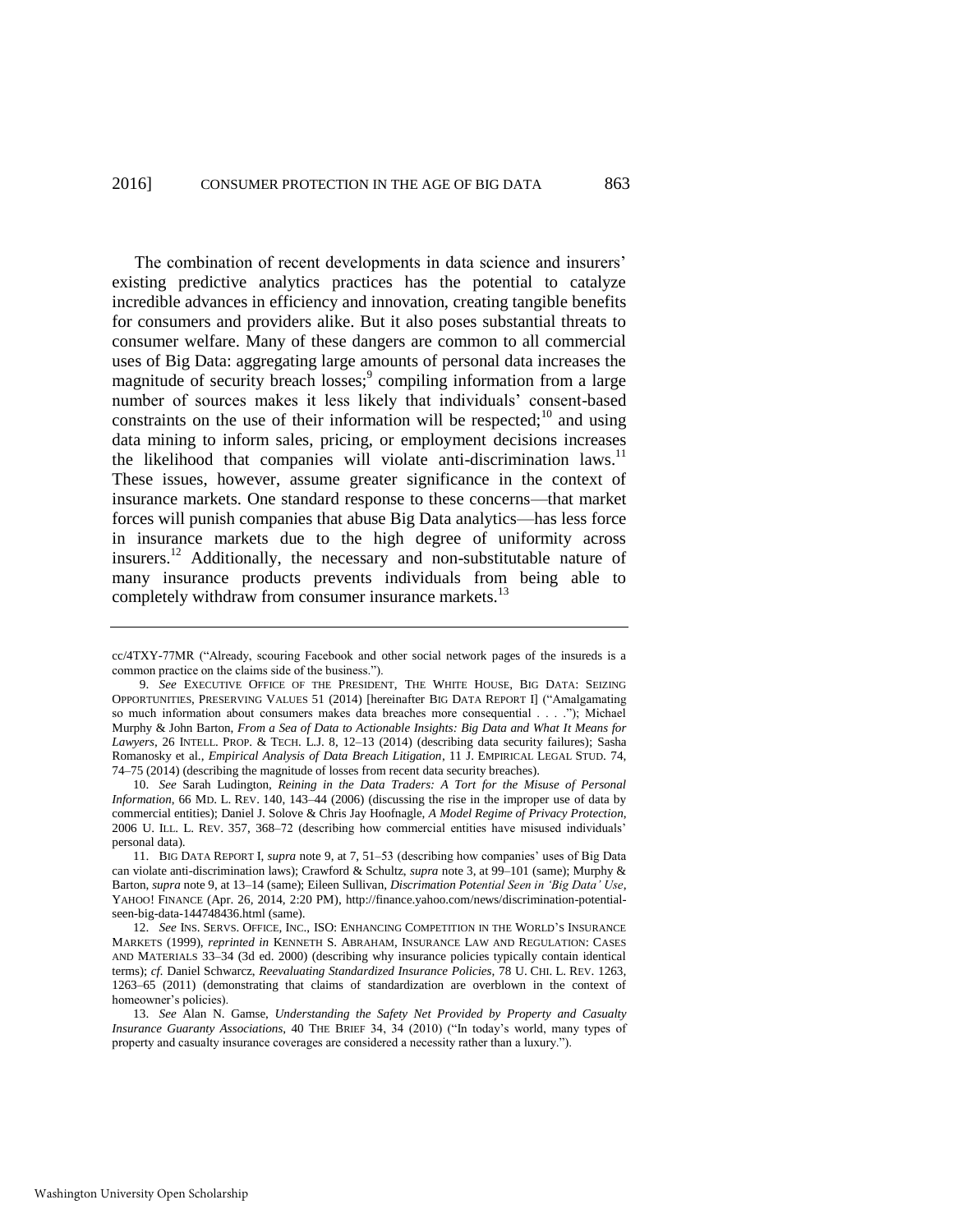Insurance markets possess certain characteristics that will cause insurers' embrace of Big Data analytics to threaten public interests. Competitive pressures and the increased availability of data will inevitably lead the industry to begin collecting and analyzing massive amounts of information about applicants' social and commercial behaviors. Having one's ability to obtain insurance depend on the degree to which their behaviors fall within certain parameters imposes market mechanisms on individuals' personal lives in potentially objectionable ways. At its most extreme, it would grant insurers the power to effectively compel individuals to take actions or force them to waive their rights.<sup>14</sup> In addition to endangering individual autonomy, allowing insurance companies to analyze this type of information would injure societal commitments to justice and equality.<sup>15</sup> It would convert insurance from a mechanism that mitigates the advantages and disadvantages that people have due to luck into a mechanism that exacerbates them.<sup>16</sup> Finally, permitting insurers to use data in this way would destroy individuals' privacy interests, generate patterns of behavior that do not maximize societal utility, and injure good faith contractual norms.<sup>17</sup>

State actors appear to be unaware of many of these problems.<sup>18</sup> Neither state governments nor the federal government have implemented rules that restrict insurers from integrating Big Data methodologies into their core operations. For the vast majority of lines of insurance, there is essentially nothing limiting the amount of data that insurers can collect about individuals and very little controlling their use of consumers' personal information.<sup>19</sup>

Designing regulations to address these issues is complicated by the fact that allowing insurers to conduct these types of analyses would benefit consumers in certain ways and harm them in others. Ideally, regulatory measures would permit insurers to use analytics to the extent that the associated welfare gains outweigh losses. Identifying this threshold requires a regulator to identify the different types of interests that will be

http://openscholarship.wustl.edu/law\_lawreview/vol93/iss4/5

<sup>14.</sup> *See infra* Part II.C.1.

<sup>15.</sup> *See infra* Parts II.C.2–3.

<sup>16.</sup> *See infra* Part II.C.3.

<sup>17.</sup> *See infra* Part II.C.4.

<sup>18.</sup> *But see infra* Part III.C.1 (describing recent actions by federal actors that indicate their interests in this issue).

<sup>19.</sup> *See* BIG DATA REPORT I, *supra* not[e 9,](#page-5-0) at 39–47 (discussing general commercial uses of Big Data and the current lack of regulations addressing potentially abusive practices); CORBETT ET AL., *supra* not[e 5,](#page-4-0) at 3–6 (discussing all the different types of information insurers can collect and how they can use that data).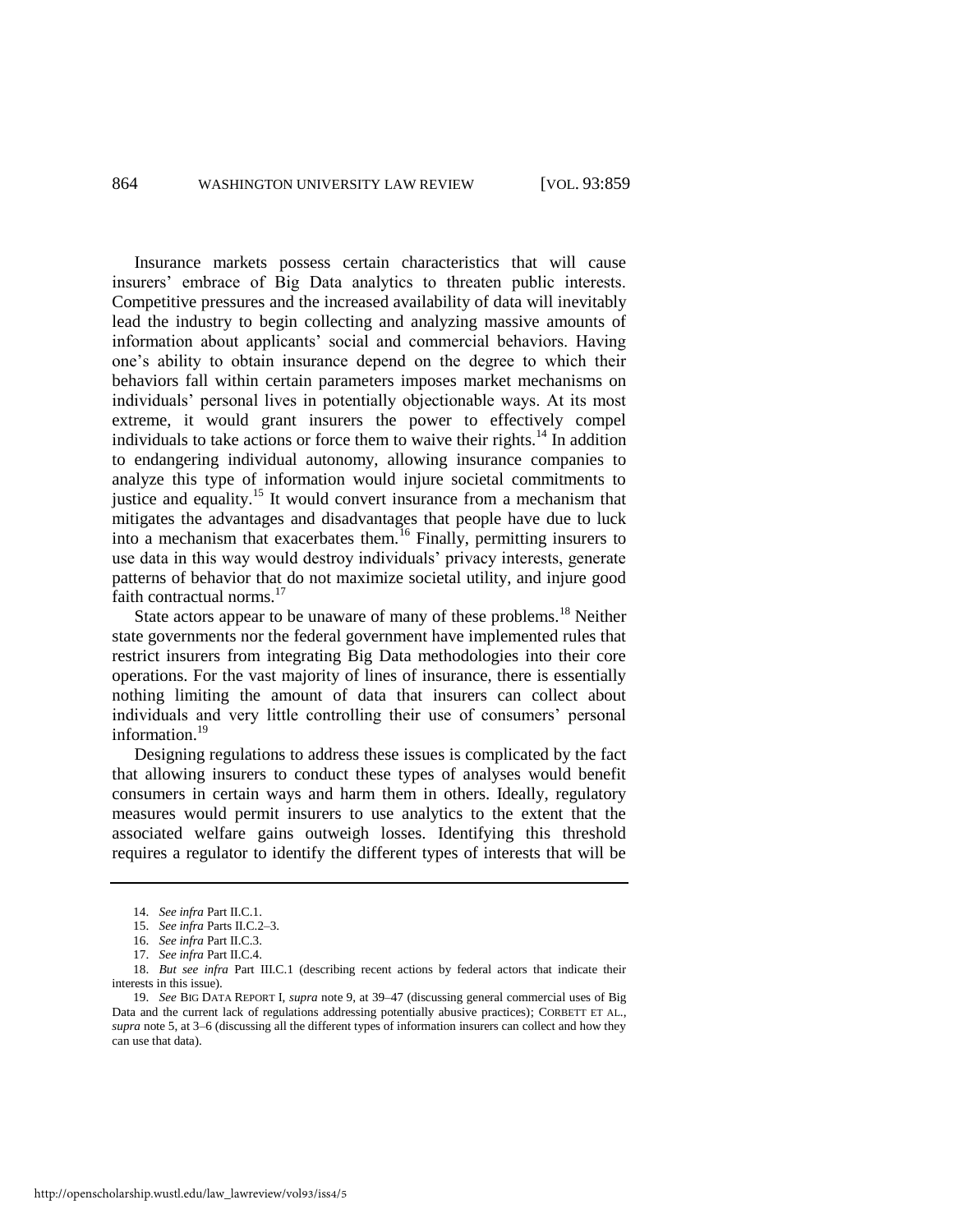affected by insurers' practices and make a normative judgment about their relative importance.

In this context, a regulator would have to weigh the gains associated with increases in actuarial fairness and risk reduction against the injury to autonomy, anti-discrimination, equality, utility maximization, privacy, and good faith norms. Analyzing the regulatory problem through this rubric shows that a laissez-faire approach is merited when it comes to insurers' uses of data in commercial lines of insurance. The state, however, must take an active role in regulating policies marketed to individual consumers. In order to be effective, regulation of consumer insurance markets will have to address how insurers may use data when performing underwriting, rate setting, policy construction, and claims management functions. The ideal regulatory mechanisms for constraining insurers' behaviors in these areas are community rating rules, authorization requirements for policy modifications, and claims handling standards. These approaches provide frameworks that can be tailored to effectuate different conceptions of the ideal balance of public values.

This Article proceeds as follows: After providing background information on the influence that Big Data and predictive analytics are having on commercial activities in Part I, Part II of this Article discusses the impact that these changes will have in insurance markets. More specifically, it will describe how allowing insurers to have unrestrained access to and use of consumer data would improve actuarial fairness and resolve several problems in insurance markets, but would injure a number of other societal interests. Part III concludes by providing an overview of the current state of insurance regulation, discussing the normative goals that regulators should pursue, and outlining the types of regulation that are best suited to achieving these goals.

# I. BIG DATA AND PREDICTIVE ANALYTICS IN THE COMMERCIAL SPHERE

In order to discuss the regulatory challenges that will result from insurers expanding their data analysis capabilities, a certain amount of background information about the larger Big Data movement is necessary. Technological advances and changes in society have set the stage for the emergence of commercial data markets and have created an environment where companies can use (or build upon their use of) predictive analytics. In practically every commercial sector, businesses have rapidly adopted data-driven practices in the hopes of improving their competiveness. These innovations, however, have not been costless, and consumers are rapidly learning of the dangers these advances have created. This Part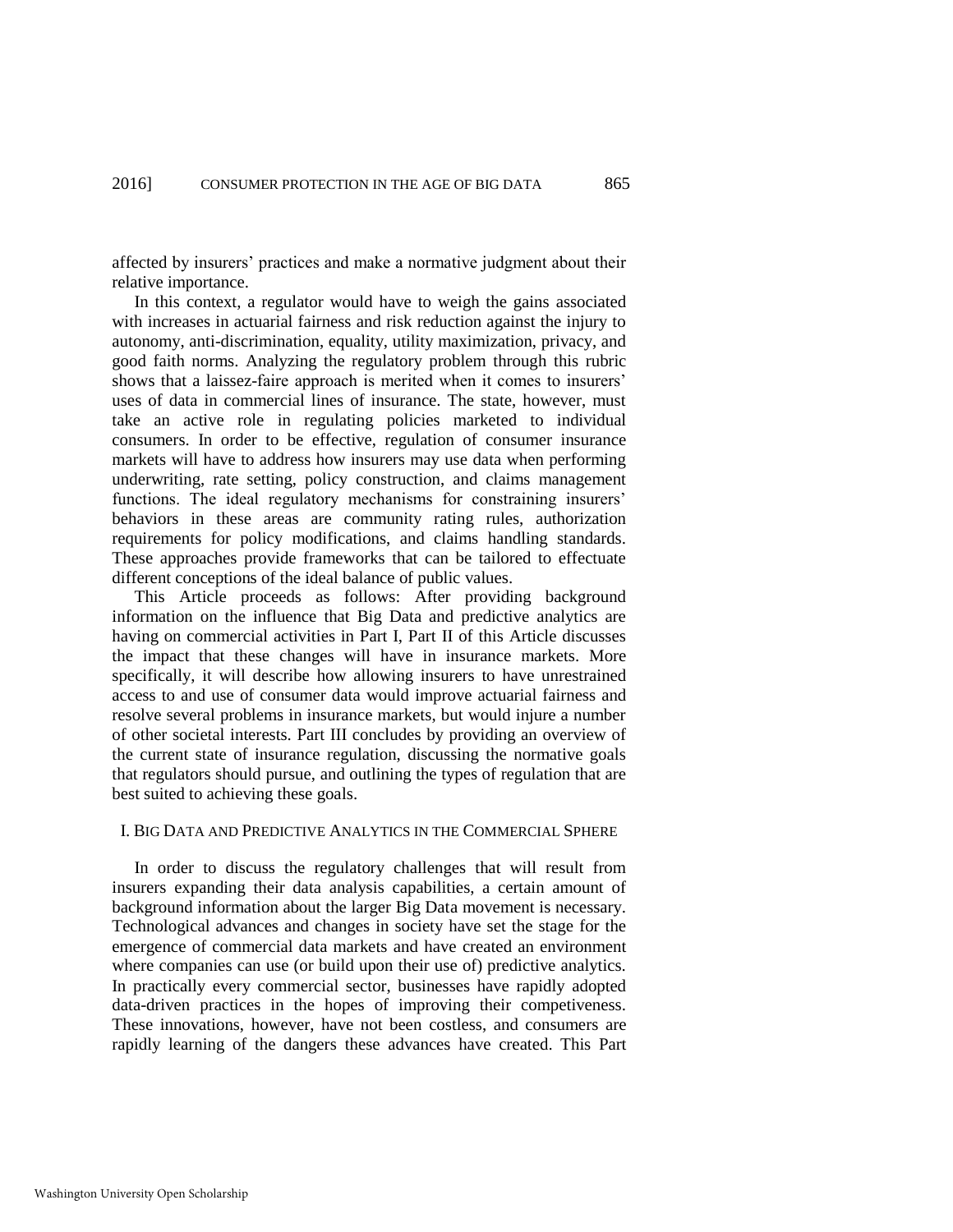describes the developments that laid the foundation for these changes and provides a snapshot of how Big Data has already changed business practices and consumer risks.

#### *A. Defining Big Data and Predictive Analytics*

Before reviewing the developments underlying the Big Data movement and discussing how these changes have affected commercial markets, a few fundamental terms must be defined. Even though the public consciousness has become inundated with references to "Big Data" and "predictive analytics," many remain uncertain about each term's meaning.<sup>20</sup> The public's confusion about these terms is understandable given the different (and often inconsistent) ways the concepts have been used in popular media and trade publications. $^{21}$ 

<span id="page-8-1"></span><span id="page-8-0"></span>Predictive analytics is the easier of the two concepts to define. In its most general sense, the term refers to the use of "statistical and analytical techniques  $\dots$  to develop models that predict future events."<sup>22</sup> Predictions about what is likely to happen are generated by first calculating how different qualities have been correlated with each other in the past and then using these correlations to make projections about what is likely to happen in the future.<sup>23</sup> In some sense predictive analytics is an ancient field—it has existed for as long as humans have used information about past events to prognosticate about the future.<sup>24</sup> The meaning of the phrase has evolved, however, and today it almost exclusively refers to predictions that result from sophisticated technological analyses of large data sets. In commercial contexts, predictive analytics has been defined as the efforts of businesses to make sense of Big Data and gain insights that will provide competitive advantages over their peers.<sup>25</sup>

<sup>20.</sup> *See* Svetlana Sicular, *Gartner's Big Data Definition Consists of Three Parts, Not to Be Confused with Three "V"s*, FORBES (Mar. 27, 2013, 8:00 AM), *available at* http://onforb.es/103sM27 (discussing confusion over the definition of Big Data).

<sup>21.</sup> *See* MAYER-SCHÖNBERGER & CUKIER, *supra* note [1,](#page-3-0) at 6 (discussing the evolution of the term and stating that there "is no rigorous definition of Big Data"); Woodrow Hartzog & Evan Selinger, *Big Data in Small Hands*, 66 STAN. L. REV. ONLINE 81, 81 n.1 (2013) (noting the lack of consensus about the meaning of Big Data).

<sup>22.</sup> *See* CHARLES NYCE, AM. INST. FOR CPCU/INS. INST. OF AM., PREDICTIVE ANALYTICS WHITE PAPER, at 1 (2007).

<sup>23.</sup> *See, e.g.*, SCOTT PATTERSON, THE QUANTS: HOW A NEW BREED OF MATH WHIZZES CONQUERED WALL STREET AND NEARLY DESTROYED IT 31, 45 (2010) (discussing the basic framework of analytics).

<sup>24.</sup> For a popular account of the evolution of risk prediction and early forms of insurance, see PETER L. BERNSTEIN, AGAINST THE GODS: THE REMARKABLE STORY OF RISK (1998).

<sup>25.</sup> *See* THOMAS H. DAVENPORT & JINHO KIM, KEEPING UP WITH THE QUANTS: YOUR GUIDE TO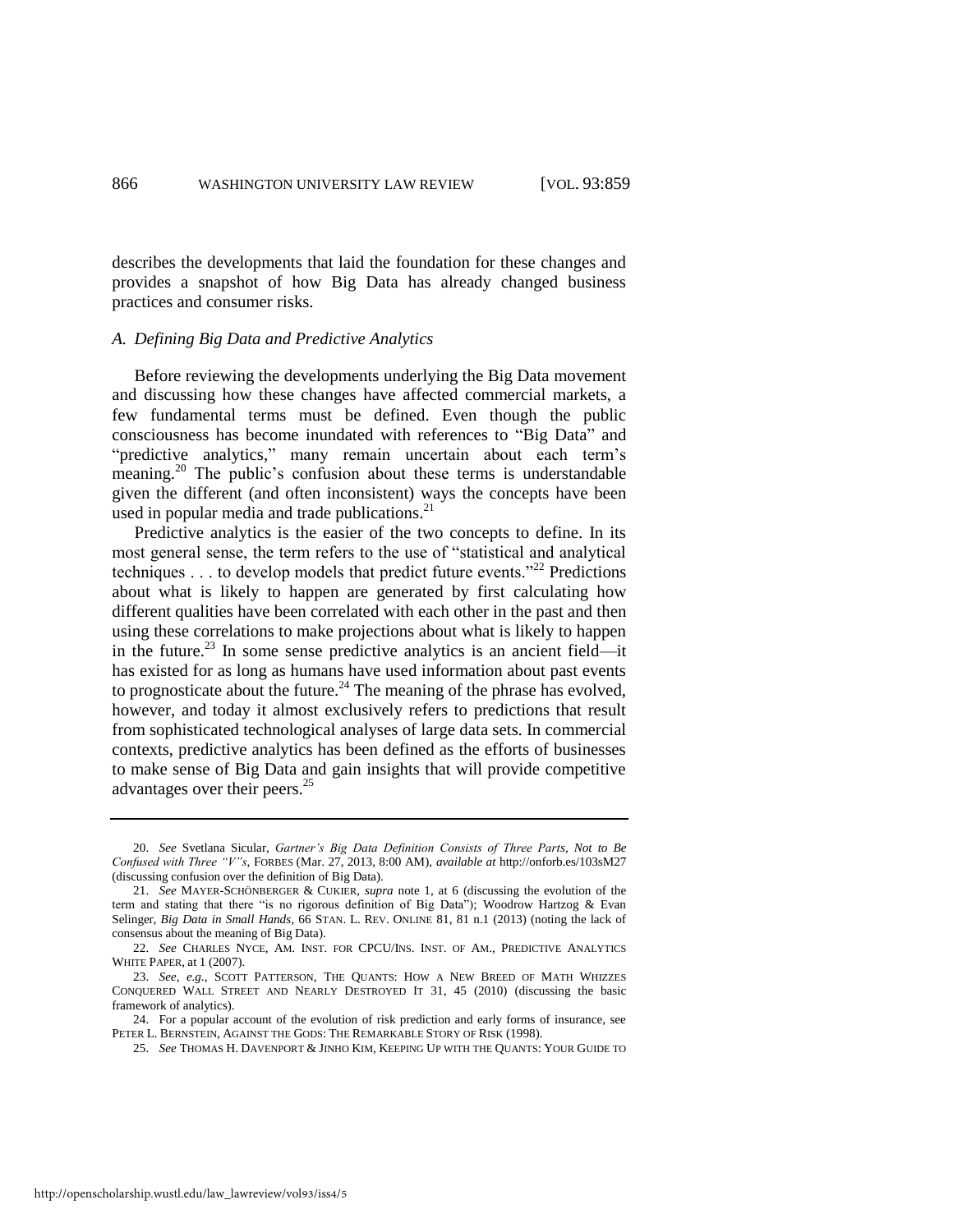<span id="page-9-0"></span>What distinguishes Big Data from regular data? Unfortunately, a consensus has yet to emerge regarding the defining qualities of Big Data.<sup>26</sup> A number of definitions have been set forth in industry documents, popular media, and academic circles.<sup>27</sup> The most basic attempts to describe the distinguishing characteristics of Big Data analytics note that the information being analyzed is extremely large in size and is gathered from a variety of sources.<sup>28</sup> Indeed, the source that is most commonly cited on this issue associates the Big Data designation with three qualities of the data being analyzed: volume (the amount of data), velocity (the rate at which data is generated), and variety (the types of data collected).<sup>29</sup>

While definitions of Big Data that focus on data characteristics may have intuitive appeal to laymen, scholars have criticized them for failing to draw attention to what actually distinguishes analytics based on Big Data from those that use traditional sets of data. According to these critics, a definition cannot accurately describe the phenomenon if it focuses on the qualities of the data being analyzed and fails to reference the methods used to aggregate and analyze the data.<sup>30</sup> As one pair of commentators put it, "Big Data is less about data that is big than it is about a capacity to search, aggregate, and cross-reference large data sets."<sup>31</sup> Under such definitions, the amount of data is not necessarily significant—for instance, a single database containing all of the United States' historical census data would not be considered Big Data in isolation, but could qualify if combined with other sets of data. What makes a collection of information qualify as Big Data is the fact that it requires the use of technologies that can analyze data that are not centrally located, are not stored in a uniform format, and are incomplete. $32$ 

31. Danah Boyd & Kate Crawford, *Critical Questions for Big Data: Provocations for a Cultural, Technological, and Scholarly Phenomenon*, 15 INFO., COMM. & SOC'Y 662, 663 (2012).

UNDERSTANDING AND USING ANALYTICS 1–2 (2013).

<sup>26.</sup> *See* MAYER-SCHÖNBERGER & CUKIER, *supra* note [1,](#page-3-0) at 6 ("There is no rigorous definition of Big Data."); Lisa Arthur, *What Is Big Data?*, FORBES (Aug. 15, 2013, 8:17 AM), http://onforb.es/127cyYm (discussing disagreement over the term's meaning).

<sup>27.</sup> *See* JONATHAN STUART WARD & ADAM BARKER, UNDEFINED BY DATA: A SURVEY OF BIG DATA DEFINITIONS 1–2 (2013), *available at* http://arxiv.org/abs/1309.5821 (describing several definitions of Big Data).

<sup>28.</sup> *Id.* at 1; *see also* MANYIKA ET AL., *supra* not[e 1,](#page-3-0) at 1.

<sup>29.</sup> *See* WARD & BARKER, *supra* note [27,](#page-9-0) at 1; *Big Data: What It Is & Why It Matters*, SAS, http://www.sas.com/en\_us/insights/big-data/what-is-big-data.html (last visited Oct. 7, 2015) ("As far back as 2001, industry analyst Doug Laney (currently with Gartner) articulated the now mainstream definition of big data as the three Vs of big data: volume, velocity and variety.").

<sup>30.</sup> *See* WARD & BARKER, *supra* not[e 27,](#page-9-0) at 2.

<sup>32</sup>*. See, e.g.*, JEAN-PIERRE DIJCKS, ORACLE, BIG DATA FOR THE ENTERPRISE 2–4 (2012).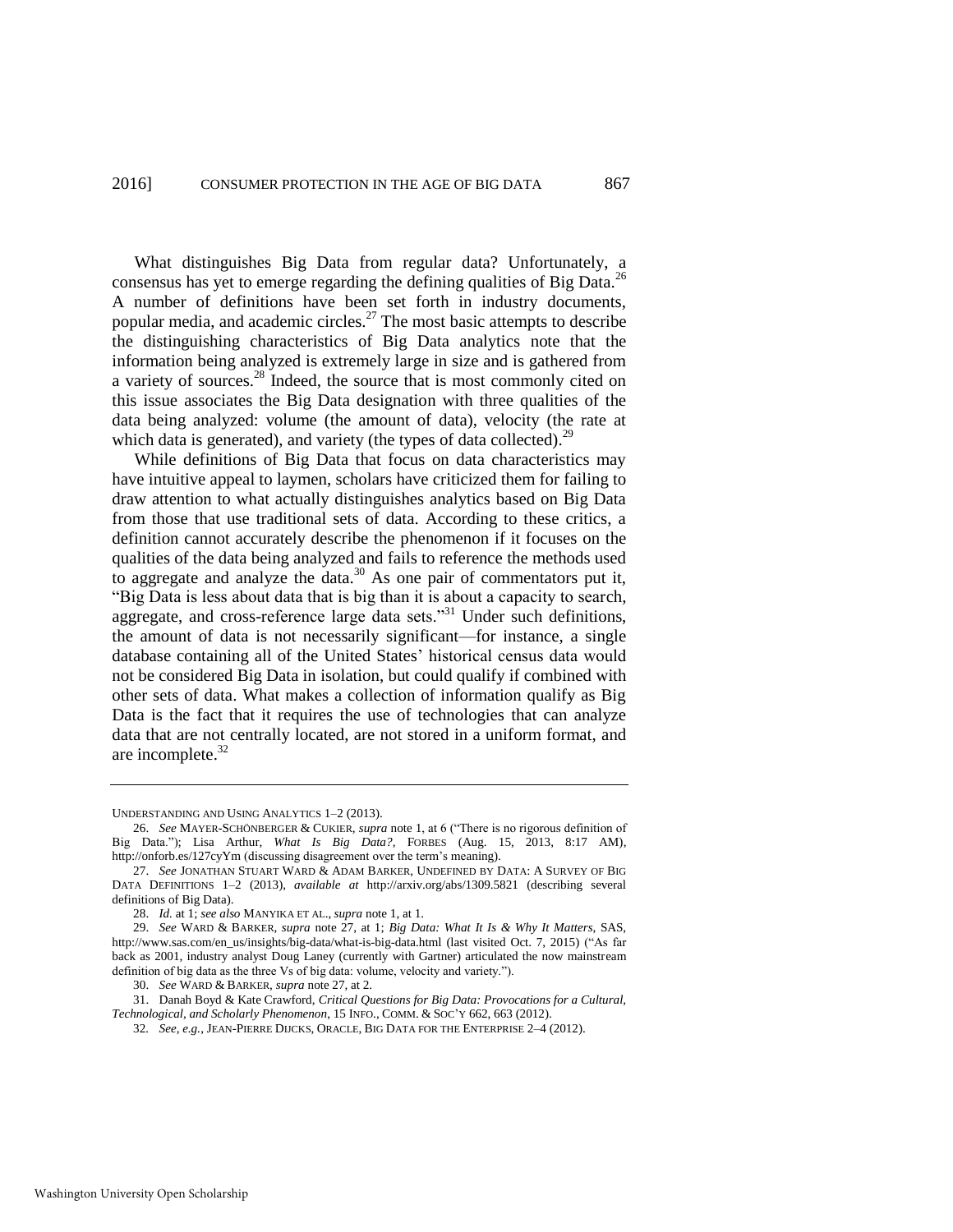Because the analysis contained in the remainder of this Article does not rely on a specific conception of Big Data, selecting among these definitions is unnecessary. However, to the extent that doing so helps clarify matters, it adopts the definition proposed by Ward and Barker, which references both data characteristics and process—"Big data is a term describing the storage and analysis of large and or complex data sets using a series of techniques including, but not limited to: NoSQL, MapReduce and machine learning."<sup>33</sup> Later Parts will demonstrate how expansions in the quantity of data available to private entities and advances in analytic technologies—that is, the Big Data movement—have created an environment where insurers and other private entities can wield unprecedented levels of power over consumers.

#### *B. The Data Revolution and the Datafication of Commerce*

Now that Big Data and predictive analytics have been defined, it is possible to review how these concepts have been operationalized by businesses. Given the novelty of Big Data-informed analytics, the public is largely unaware of the rapid growth of the data industry and the extent to which individuals' personal information has become a commodity that is transferred among private and public entities. Even more significantly, the average person has little understanding of exactly how much information about herself is being collected by third parties or how private companies and the government have begun to use this data.

The most natural starting point for a discussion of this industry is identification of the types of information that constitute the Big Data that companies are collecting, analyzing, buying, and selling. One primary source of data is, unsurprisingly, the Internet. Businesses have created huge banks of data by recording the online actions of individuals. These sets of data typically contain information about individuals' "transactions, email, video, images, clickstream, logs, search queries, health records, and social networking interactions."<sup>34</sup> Second, companies have gathered and compiled individuals' personal information from a variety of offline sources: public records (e.g., criminal records, deeds, corporate filings), retailer's sales records, credit agencies, etc.<sup>35</sup> Finally, entities are

<sup>33.</sup> WARD & BARKER, *supra* note [27,](#page-9-0) at 2. NoSQL, MapReduce, and machine learning are all techniques that enable the analysis of data that are not centrally located, do not share the same format, and may be incomplete. *Id.* at 1–2.

<span id="page-10-0"></span><sup>34.</sup> Tene & Polonetsky, *supra* not[e 2,](#page-3-1) at 240.

<sup>35.</sup> *See* MAYER-SCHÖNBERGER & CUKIER, *supra* not[e 1,](#page-3-0) at 99–100 ("Specialized data brokers in the United States . . . charge handsomely for comprehensive dossiers of personal information on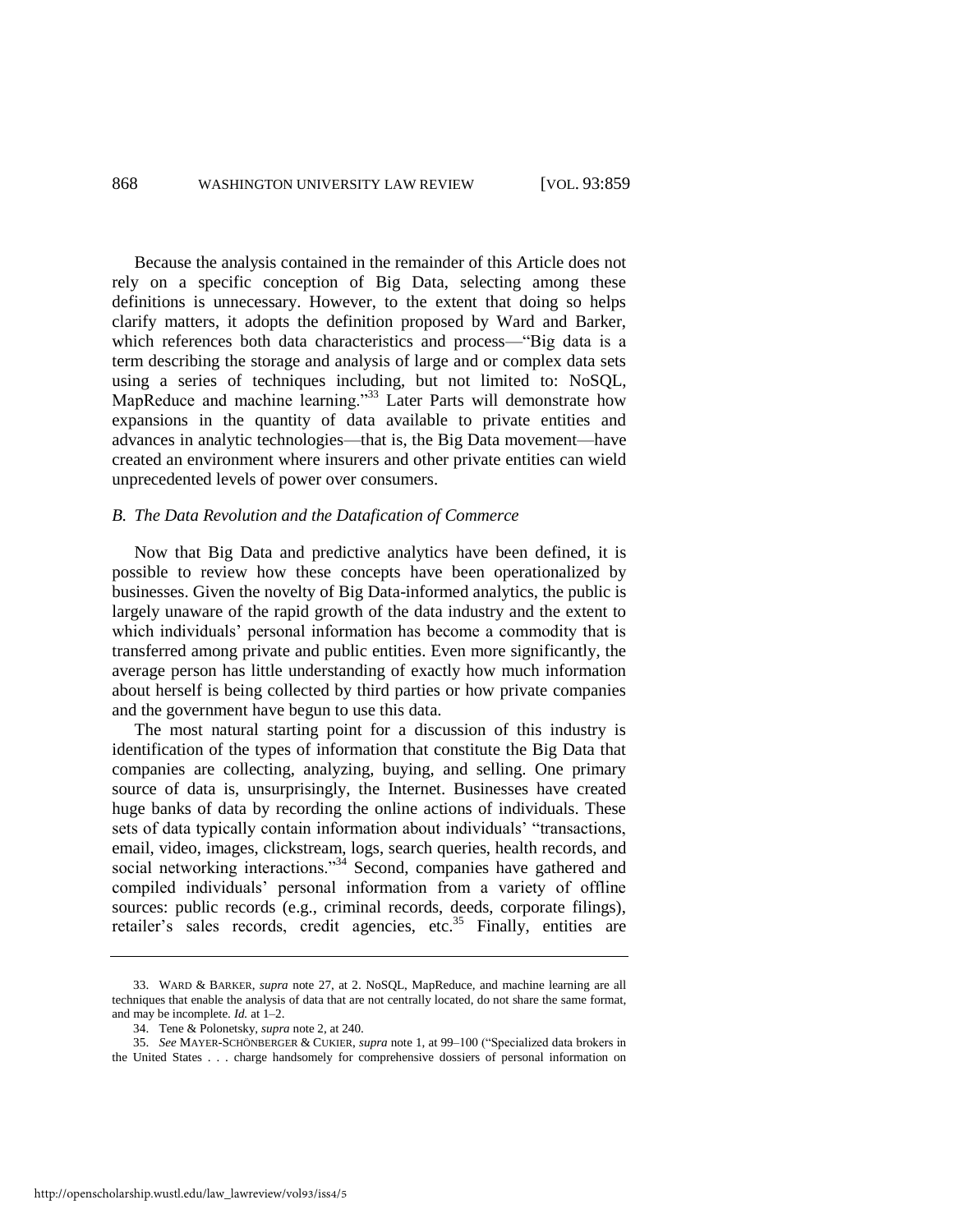collecting incredible amounts of information from the ever-growing number of devices that have the capacity to record and transmit information about the world. This last category is unquestionably the broadest of the three and encompasses information generated by cell phones, surveillance cameras, global positioning satellites, utility-related sensors, communication networks, and phonebooths, among other sources.<sup>36</sup>

<span id="page-11-0"></span>Nearly every business and governmental entity collects information that is (or could be) used in Big Data analytics. Many of the most obvious examples of this are in the technology sector, where businesses like Google and Facebook have been publicly criticized for failing to provide sufficient disclaimers about how the companies record individuals' actions.<sup>37</sup> Many brick-and-mortar and online retailers, however, have been just as aggressive in amassing information about their customers. Technology has enabled them to permanently save information about consumers' browsing behaviors and sales records.<sup>38</sup> Additionally, telecom companies, financial services businesses, health care providers, and governmental entities record an inconceivably large amount of data every day.<sup>39</sup> Due to the nature of Big Data analytics, essentially any entity that collects and retains information about its operations can be thought of as a data aggregator.

While a few companies (e.g., Google) have both the technical expertise and data needed to perform Big Data-style analyses wholly internally,

39. *See generally* BIG DATA REPORT I, *supra* note [9,](#page-5-0) at 22–47 (listing examples of private entities' data collection efforts); BIG DATA REPORT II, *supra* not[e 36,](#page-11-0) at 11–17 (same).

hundreds of millions of customers."); Neil M. Richards & Jonathan H. King, *Big Data Ethics*, 49 WAKE FOREST L. REV. 393, 404–05 (2014) ("To obtain their information, data brokers search through government records, purchase histories, social media posts, and hundreds of other available sources."); *see also generally* FED. TRADE COMM'N, DATA BROKERS: A CALL FOR TRANSPARENCY AND ACCOUNTABILITY (2014), *available at* https://www.ftc.gov/system/files/documents/reports/databrokers-call-transparency-accountability-report-federal-trade-commission-may-2014/140527databroke rreport.pdf.

<sup>36.</sup> *See* EXECUTIVE OFFICE OF THE PRESIDENT, THE WHITE HOUSE, REPORT TO THE PRESIDENT—BIG DATA AND PRIVACY: A TECHNOLOGICAL PERSPECTIVE 22–24 (2014) [hereinafter BIG DATA REPORT II] (describing the explosion of data collection devices in the modern era); MANYIKA ET AL., *supra* not[e 1,](#page-3-0) at 1–2 (same); Tene & Polonetsky, *supra* note [2,](#page-3-1) at 40–41 (same).

<sup>37.</sup> *See Facebook and Privacy: Sorry, Friends*, THE ECONOMIST, Dec. 3, 2011, at 74; *Privacy and the Internet: Lives of Others*, THE ECONOMIST, May 22, 2010, at 71–72; David Streitfeld, *Google Concedes Drive-By Prying Violated Privacy*, N.Y. TIMES, Mar. 13, 2013, at A1.

<sup>38.</sup> Andrew J. McClurg, *A Thousand Words Are Worth a Picture: A Privacy Tort Response to Consumer Data Profiling*, 98 NW. U. L. REV. 63, 64–66 (2003); *Retail Technology: We Snoop to Conquer*, THE ECONOMIST, Feb. 9, 2013, at 82; Stephanie Rosenbloom, *In Bid to Sway Sales, Cameras Track Shoppers*, N.Y. TIMES, Mar. 20, 2010, at A1.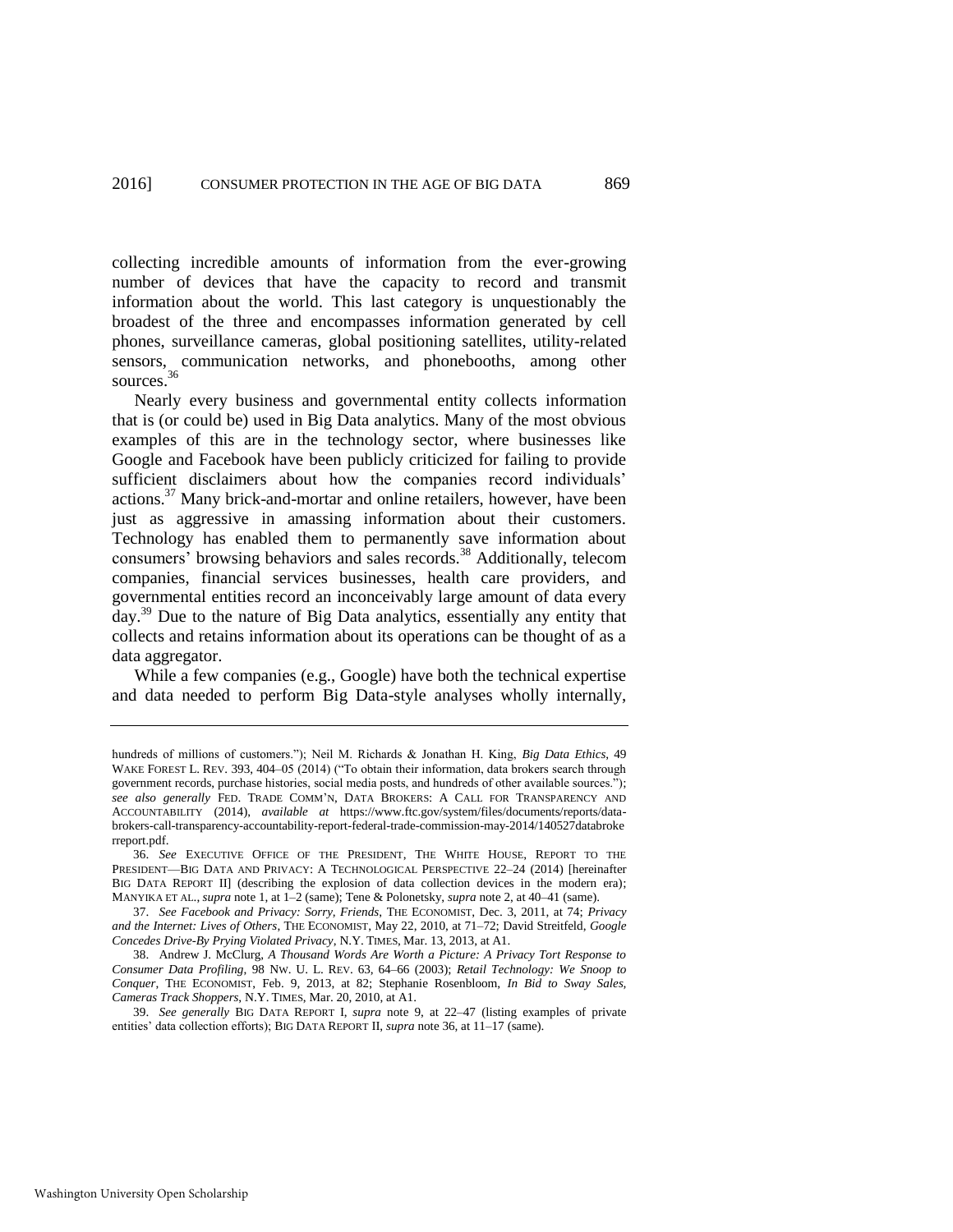most companies cannot.<sup>40</sup> These companies must instead purchase access to data and data analysis services from third parties. Access to data can be obtained either by entering into agreements with companies that specialize in second-order data aggregation—that is, the collection and centralization of information from public and private primary sources—or by purchasing access to relevant data sets that other first-order aggregators possess. $41$ Data analysis services are available from traditional analytics companies like IBM and Cisco, as well as a host of smaller upstarts. $^{42}$  Over time the dichotomy between data aggregators and analytics businesses has begun to break down, with an increasing number of companies offering both types of services.<sup>43</sup>

Private entities have expressed interest in employing Big Data analytics in a variety of ways. A recent survey of businesses revealed that companies are either interested in using or are currently using Big Data methodologies to perform the following functions: trends/pattern analysis; regulatory compliance; fraud detection and prevention; predictive analysis and modeling; incident prediction; geo-correlation; sentiment analysis; diagnostic and medical uses; and others.<sup>44</sup> While the potential for analytics to help organizations achieve their goals is nothing new, the breakthroughs underlying the Big Data movement—the increased availability of information and the ability to analyze unstructured data—have drastically expanded the number of economically feasible applications.<sup>45</sup>

Examples of how the private sector has already begun to use Big Datapowered predictive analytics are legion. Marketing and advertising

43. *Id.* at 131–32.

<sup>40.</sup> *See* MAYER-SCHÖNBERGER & CUKIER, *supra* note [1,](#page-3-0) at 124–27, 132 (describing the development of data brokering and data analysis markets).

<sup>41.</sup> *See* MAYER-SCHÖNBERGER & CUKIER, *supra* note [1,](#page-3-0) at 124–27, 132; EARNIX & INS. SERVS. OFFICE, INC., *supra* not[e 5,](#page-4-0) at 16 (presenting data about the number of insurers that purchase data from third party vendors); Lois Beckett, *Everything We Know About What Data Brokers Know About You*, PROPUBLICA (June 13, 2014, 12:59 PM), https://www.propublica.org/article/everything-we-knowabout-what-data-brokers-know-about-you, *archived at* https://perma.cc/S9FG-RMSS (discussing the collection and sales practices of data brokers).

<sup>42.</sup> MAYER-SCHÖNBERGER & CUKIER, *supra* not[e 1,](#page-3-0) at 127–28.

<sup>44.</sup> *See* AIIM, BIG DATA AND CONTENT ANALYTICS: MEASURING THE ROI 9 (2013), *archived at*  http://perma.cc/M5KY-496K (collecting companies' responses to questions about the types of analysis they would like to do or already do).

<sup>45.</sup> MAYER-SCHÖNBERGER & CUKIER, *supra* note [1,](#page-3-0) at 8–9 (describing the explosion in the amount of data gathered); NYCE, *supra* note [22,](#page-8-0) at 2 ("Advances in computer hardware and software design have yielded software packages that quickly perform . . . calculations, allowing insurers to efficiently analyze the data that produce and validate their predictive models."); John Bantleman, *The Big Cost of Big Data*, FORBES (Apr. 16, 2012, 1:21 AM), <http://www.forbes.com/sites/cioc> entral/2012/04/16/the-big-cost-of-big-data/#27a89476a21a (describing the technological developments that have made Big Data analytics accessible to businesses).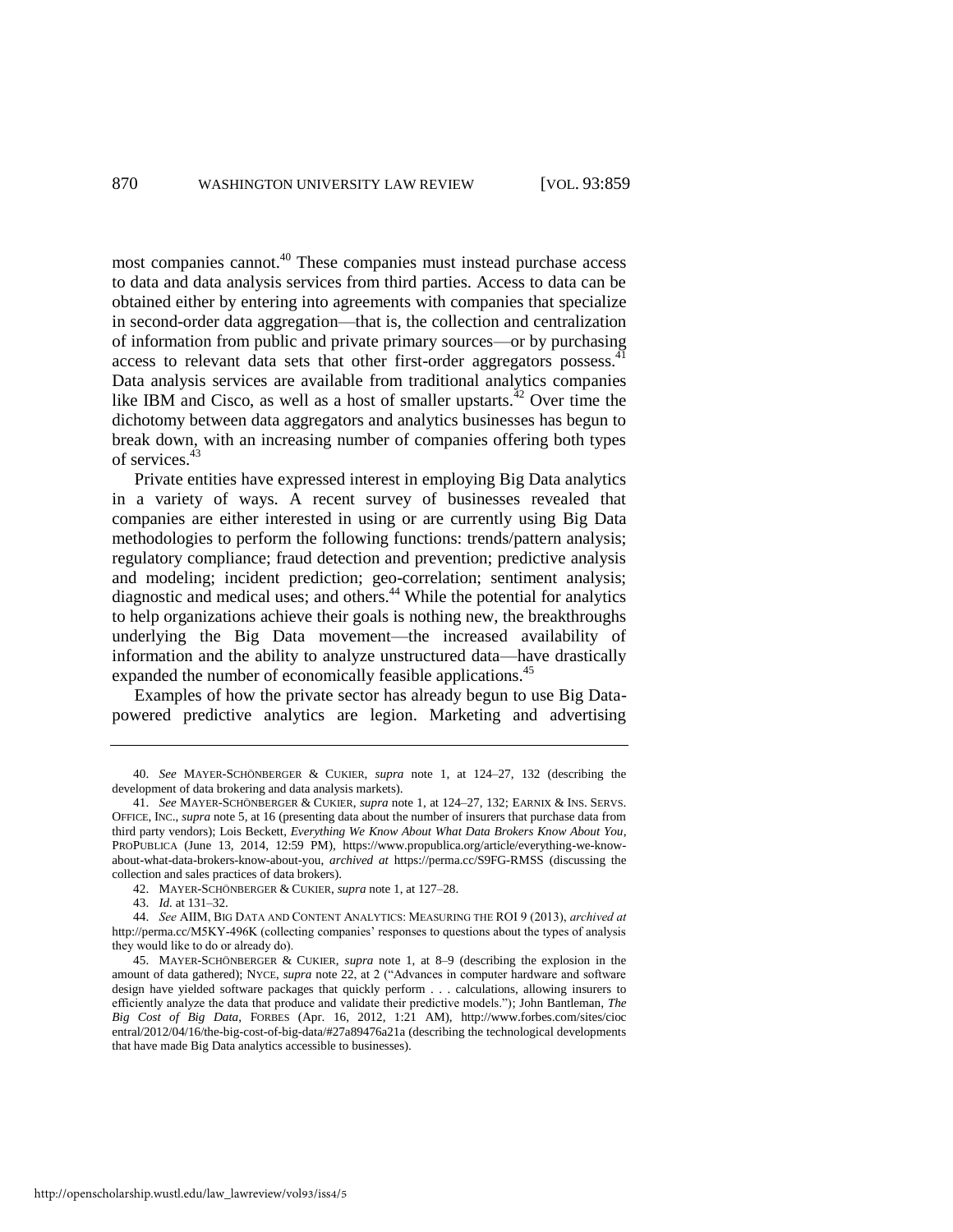applications have been particularly popular, with organizations hiring traditional consulting companies like McKinsey or newcomers like eXelate to analyze their data and increase the effectiveness of customer outreach and retention efforts.<sup>46</sup> Other organizations have been employing Big Data methodologies to improve the core services that they provide. For example, Vree Health, a subsidiary of Merck & Co., Inc., has started analyzing patient data provided by primary health care providers as well as information gathered from online sources to identify factors that predict whether patients are likely to be readmitted for treatment.<sup>47</sup> The results of Vree's analyses give health care providers knowledge that they can use to improve their practices and reduce costly readmissions.<sup>48</sup>

<span id="page-13-1"></span>Of course, the expansion of Big Data analytics has not been limited to the private sector. A growing number of public entities have turned towards predictive analytics with hopes that it can help enhance their operations. For example, one public education system has partnered with IBM to create an algorithm that estimates the likelihood students will drop out prior to graduation based on information culled from schools' academic and administrative records, as well as demographic information like students' race, gender, and socioeconomic status. $49$  The school system plans to use this information to help it identify high-risk students before they stop attending school.<sup>50</sup> Another example is the Securities and Exchange Commission's use of predictive analytics to police securitiesrelated fraud and other illegal behaviors.<sup>51</sup> In addition to collecting its own data, the agency has utilized data brokers to access databases containing vast amounts of individuals' personal information, which the agency mines to discover indicia of illegal conduct. $52$ 

<span id="page-13-0"></span><sup>46.</sup> *See* CORBETT ET AL., *supra* not[e 5,](#page-4-0) at 1–5; Gordon et al., *supra* not[e 1.](#page-3-0) 

<sup>47.</sup> *See* CTR. FOR INFO. POL'Y LEADERSHIP, BIG DATA AND ANALYTICS: SEEKING FOUNDATIONS FOR EFFECTIVE PRIVACY GUIDANCE 4–7 (2013).

<sup>48.</sup> *Id.*

<sup>49.</sup> *See id.* at 6–8.

<sup>50.</sup> *Id*.

<sup>51.</sup> Rachel E. Barkow, *The New Policing of Business Crime*, 37 SEATTLE U. L. REV. 435, 450– 51 (2014) (providing an overview of the Securities and Exchange Commission's Big Data initiatives); Press Release, Sec. & Exch. Comm'n, SEC Announces Enforcement Initiatives to Combat Financial Reporting and Microcap Fraud and Enhance Risk Analysis (July 2, 2013), *available at* http://www.sec. gov/News/PressRelease/Detail/PressRelease/1365171624975#.U97aOqhFH6c (announcing the creation of the Center for Risk and Quantitative Analytics).

<sup>52.</sup> *See* JAY STANLEY, AM. CIVIL LIBERTIES UNION, THE SURVEILLANCE-INDUSTRIAL COMPLEX: HOW THE AMERICAN GOVERNMENT IS CONSCRIPTING BUSINESSES AND INDIVIDUALS IN THE CONSTRUCTION OF A SURVEILLANCE SOCIETY 12, 26 (2004), *available at* http://www.aclu. org/FilesPDFs/surveillance\_report.pdf, *archived at* https://perma.cc/M9EG-4UN6; U.S. GOV'T ACCOUNTING OFFICE, GAO-04-548, DATA MINING: FEDERAL EFFORTS COVER A WIDE RANGE OF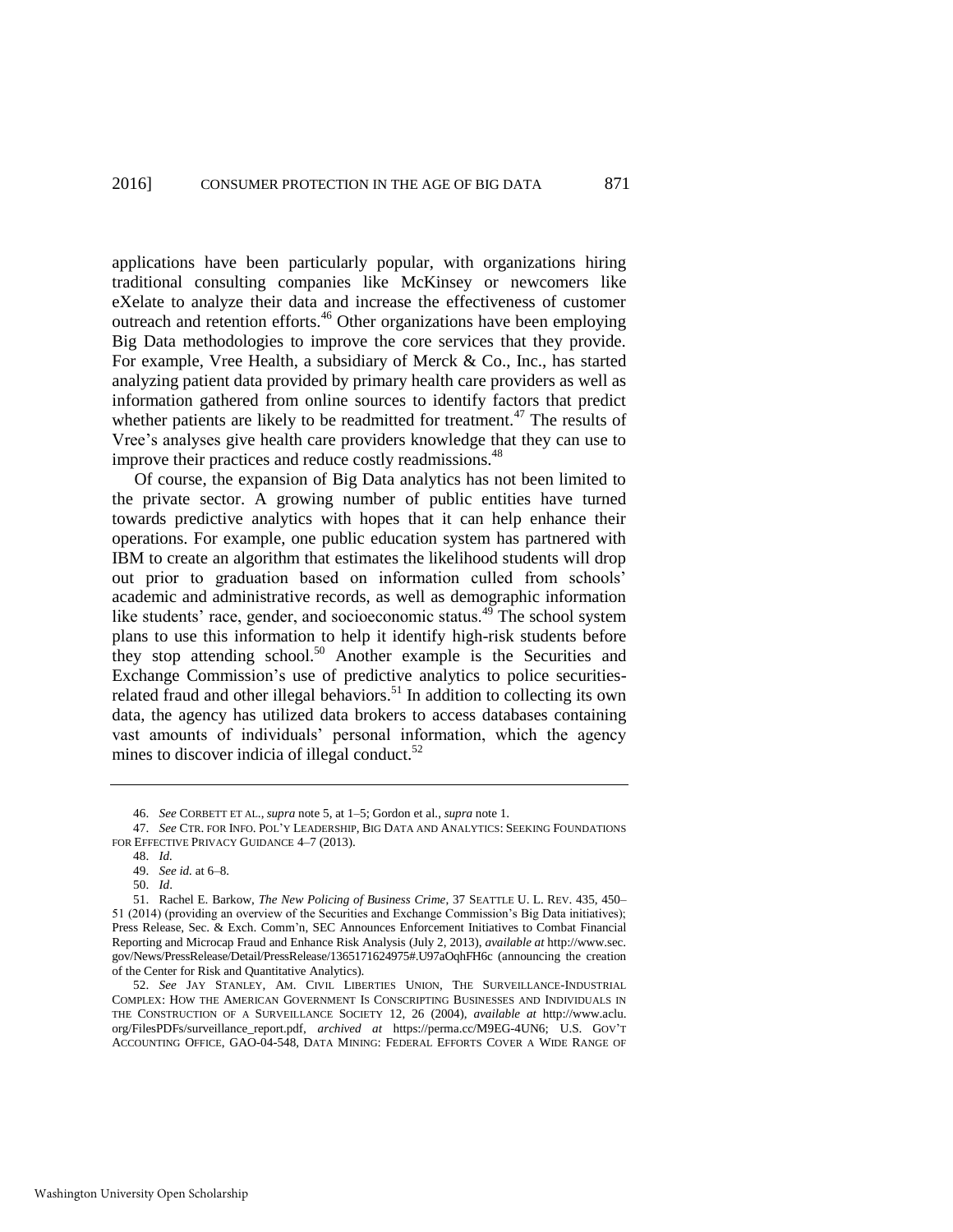#### *C. How Commercial Uses of Big Data Harm Individuals*

The Big Data movement's potential to injure consumers has not gone unnoticed. Reports commissioned by the federal government have cataloged potential drawbacks resulting from the public and private sectors' increasing use of Big Data methodologies.<sup>53</sup> Consumer and privacy advocates have also identified a general set of harms that commercial entities' employment of predictive analytics could cause.<sup>54</sup> Three significant problems that these groups have pointed out are the risks associated with insufficient data security, improper use of individuals' data, and violations of anti-discrimination laws.

One of the most commonly raised concerns regarding the Big Data boom is the increased risk that consumers' personal information will be inappropriately accessed or disclosed to third parties. Harmful data leaks generally occur in two contexts. The first are situations where the datapossessing entity intentionally shares personal information in a manner that insufficiently protects individuals' privacy.<sup>55</sup> The second are situations where the data-possessing entity fails to implement sufficient safeguards and a third party is able to obtain access to the information they have stockpiled.<sup>56</sup>

<span id="page-14-1"></span>An incident involving Target Corporation provides a high profile example of the first type of intentional disclosure. As part of its advertising efforts, Target collects data on each of its customer's shopping histories.<sup>57</sup> It employs data mining techniques to analyze this information and uses the results of its analyses to customize the products included in the individualized marketing materials it sends to its customers.<sup>58</sup> Based

<span id="page-14-0"></span>USES (2004), *available at* http://www.gao.gov/new.items/d04548.pdf; Fred H. Cate, *Government Data Mining: The Need for a Legal Framework*, 43 HARV. C.R.-C.L. L. REV. 435, 440–44 (2008).

<sup>53.</sup> *See, e.g.*, BIG DATA REPORT I, *supra* not[e 9,](#page-5-0) at 48–54; BIG DATA REPORT II, *supra* not[e 36,](#page-11-0) at 11–18.

<sup>54.</sup> *See, e.g.*, STANLEY, *supra* note [52,](#page-13-0) at 4–33 (discussing how expansive surveillance by commercial entities harms individuals' rights); Martha C. White, *Big Data Knows What You're Doing Right Now*, TIME (July 31, 2012), http://business.time.com/2012/07/31/big-data-knows-what-youredoing-right-now/, *archived at* https://perma.cc/RWD2-RBDX (same)*.*

<sup>55.</sup> *See* sources cited *infra* note[s 58–](#page-14-0)[62.](#page-15-0) 

<sup>56.</sup> *See* sources cited *infra* note[s 63–](#page-15-1)[64.](#page-15-2) 

<sup>57.</sup> Charles Duhigg, *Psst, You in Aisle 5*, N.Y. TIMES MAG., Feb. 19, 2012, at MM30, 32, *available at* http://www.nytimes.com/2012/02/19/magazine/shopping-habits.html ("For decades, Target has collected vast amounts of data on every person who regularly walks into one of its stores."). For further discussion of how retailers like Target are collecting data on their customers, see Stephanie Clifford & Quentin Hardy, *Attention, Shoppers: Store Is Tracking Your Cell*, N.Y. TIMES, July 15, 2013, at A1.

<sup>58.</sup> Duhigg, *supra* note [57,](#page-14-1) at 35; Kashmir Hill, *How Target Figured Out a Teen Girl Was Pregnant Before Her Father Did*, FORBES (Feb. 16, 2012, 11:02 AM), http://www.forbes.com/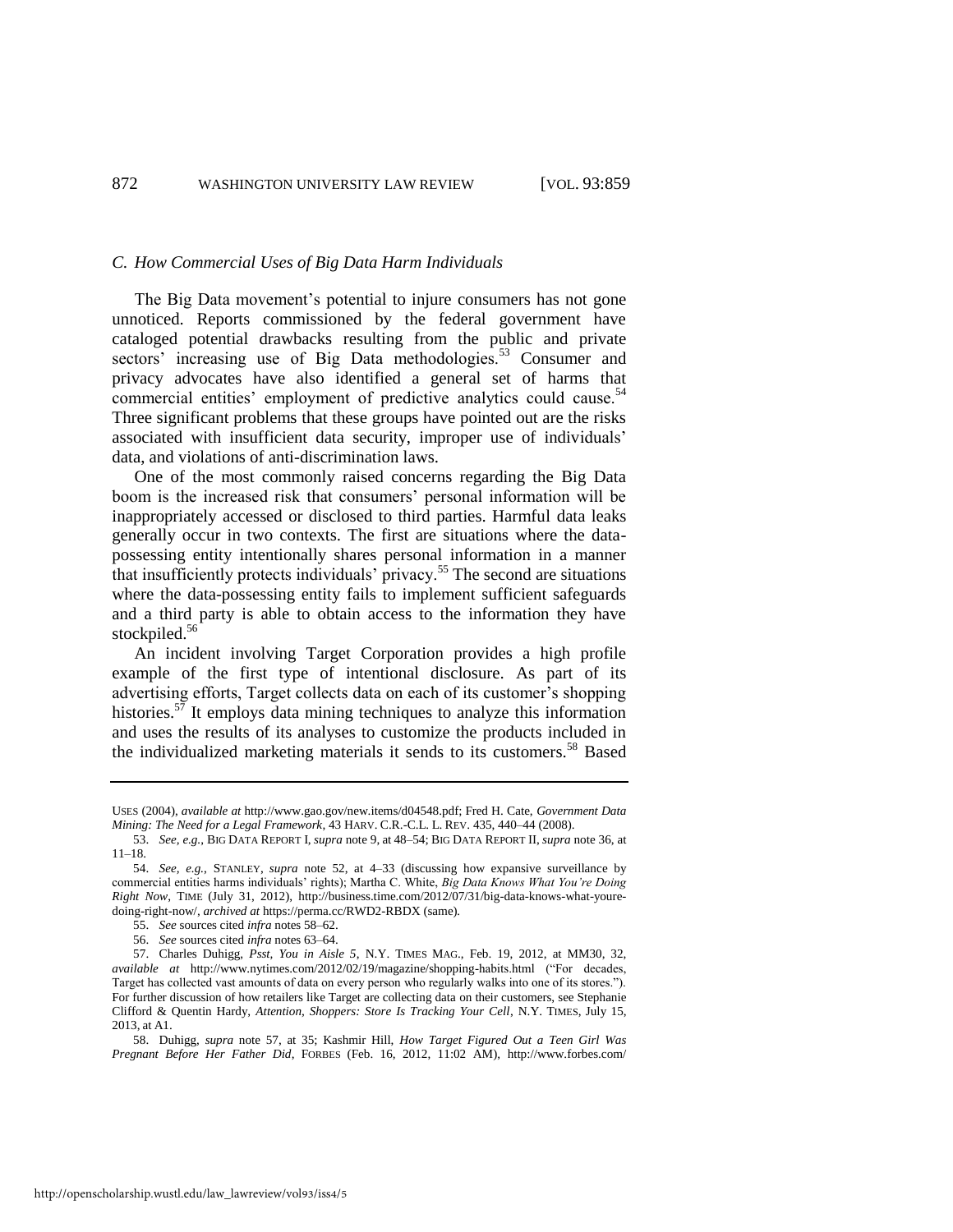on the purchasing history of one of its teenage customers, Target sent print advertisements to a girl's home that featured a number of pregnancy related items.<sup>59</sup> Her parents did not know of her pregnancy until they viewed the materials, meaning that Target effectively disclosed her health information to third parties without her consent. $\dot{60}$  Further, while the customer already knew of her pregnancy, Target's analytics allowed it to infer this without her ever affirmatively disclosing her status to the company.<sup>61</sup> It easily could have been the case that the company's accidental disclosure revealed information about the customer that she did not know about herself. $62$ 

<span id="page-15-1"></span><span id="page-15-0"></span>Several examples of unintentional disclosures have made headlines recently. A number of the nation's largest companies have come under fire for failing to protect their customers' personal information from unauthorized third party access.<sup>63</sup> Security breaches at financial institutions like JPMorgan Chase Bank, as well as commercial retailers like Target, resulted in their customers' personal data being captured by third parties that may have sought to use this information in malicious ways.<sup>64</sup> While utilizing Big Data methodologies does not innately decrease a company's data security, the stockpiling of personal data makes them more attractive targets to hackers.

<span id="page-15-2"></span>A second problem with commercial applications of predictive analytics is the extent to which commercial entities will use personal information in

Washington University Open Scholarship

sites/kashmirhill/2012/02/16/how-target-figured-out-a-teen-girl-was-pregnant-before-her-father-did/#6 514b23134c6.

<sup>59.</sup> *See* Duhigg, *supra* not[e 57,](#page-14-1) at 36; Hill, *supra* note [58.](#page-14-0) 

<sup>60.</sup> *See* Duhigg, *supra* not[e 57,](#page-14-1) at 36; Hill, *supra* note [58.](#page-14-0) 

<sup>61.</sup> *See* Duhigg, *supra* not[e 57,](#page-14-1) at 36; Hill, *supra* note [58.](#page-14-0) 

<sup>62.</sup> Such disclosures have come to be known as "predictive privacy harms." *See* Crawford & Schultz, *supra* not[e 3,](#page-3-2) at 96–99; Zhu, *supra* not[e 3,](#page-3-2) at 2387–92.

<sup>63.</sup> *See, e.g.*, Elizabeth A. Harris, *After Data Breach, Target Plans to Issue More Secure Chipand-PIN Cards*, N.Y. TIMES, Apr. 30, 2014, at B3; Susan Ladika, *Study: Data Breaches Pose a Greater Risk*, FOX BUS. (July 28, 2014), http://www.foxbusiness.com/personal-finance/2014/07/23/ study-data-breaches-pose-greater-risk/; Christie Smythe, *Data Breaches Found by N.Y. to Have Tripled Since 2006*, BLOOMBERG BUS. (July 15, 2014, 11:01 AM), http://www.bloomberg.com/news/ 2014-07-15/data-breaches-found-by-n-y-to-have-tripled-since-2006.html, *archived at* http://perma.cc/ VU59-66BV.

<sup>64.</sup> *See* BIG DATA REPORT II, *supra* note [36,](#page-11-0) at 34–35 (discussing the vulnerability of companies' consumer data); Matthew J. Schwartz, *Six Worst Data Breaches of 2011*, INFO. WEEK (Dec. 27, 2011, 4:17 PM), http://www.informationweek.com/news/security/attacks/232301079, *archived at* http://perma.cc/26T3-PL6Z; Michael P. Voelker, *After 'Year of the Data Breach,' Carriers Increase Capacity, Competition for Cyber Risks*, PROP. CASUALTY 360 (Feb. 2, 2012), http://www. propertycasualty360.com/2012/02/02/after-year-of-the-data-breach-carriers-increase-ca, *archived at*  http://perma.cc/WM46-RC82.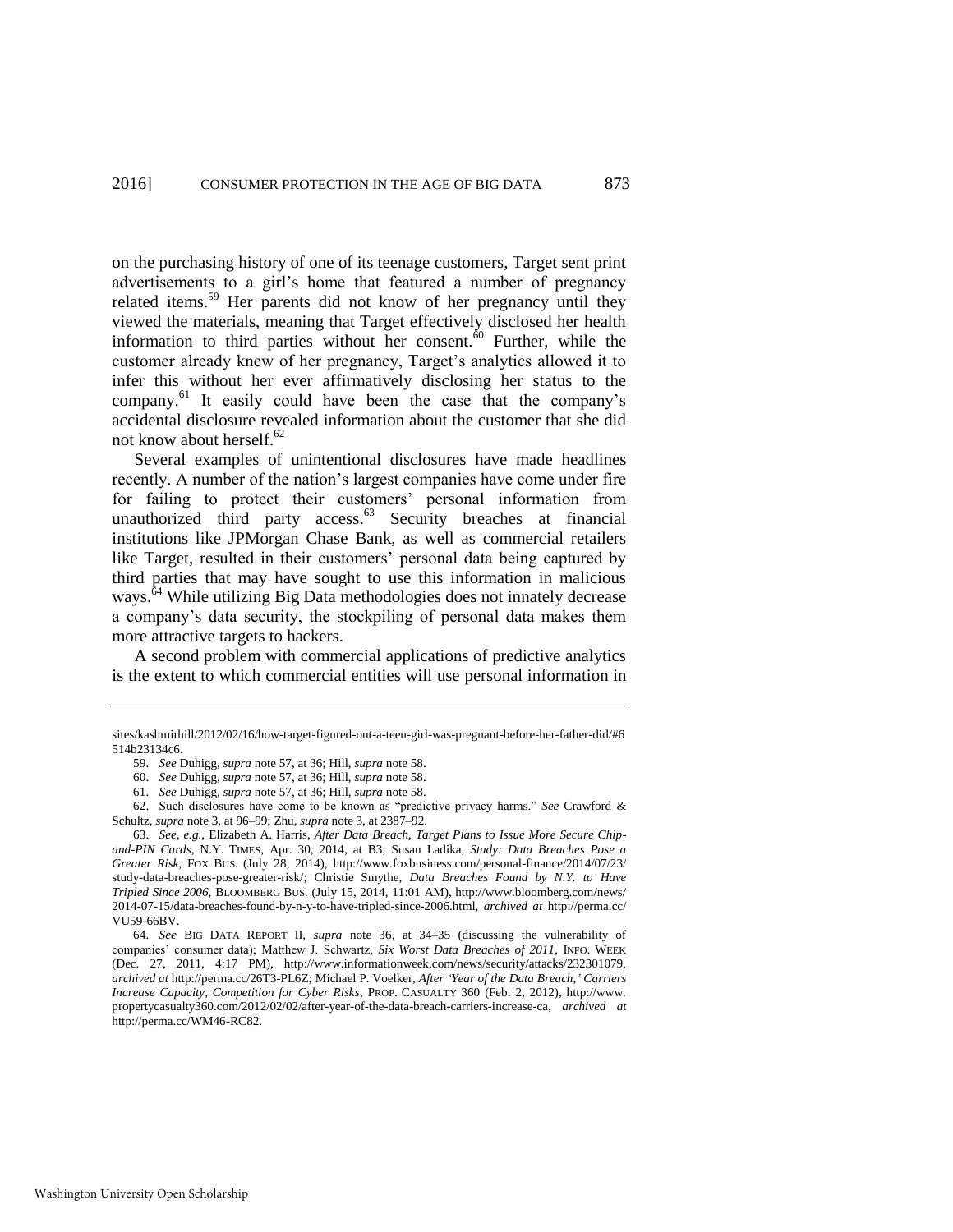ways that violate contractual or statutory limitations on its use.<sup>65</sup> When a company's personal information database is composed of information that has been gathered from more than one source, it becomes unlikely that there will be a uniform set of rules governing the proper use of all of the data. Even in situations where the information appears to be gathered in a uniform manner, the rules regulating the collection and use of data can vary significantly across jurisdictions and over time.<sup>66</sup> Further, when companies purchase data from third party aggregators, it is possible that there will be imperfect communication regarding restrictions on how the data may be used.<sup>67</sup> Every time data is exchanged from one entity to another, is reformatted for analysis, or is combined with other data, there is a chance that it will be disassociated from information about its origins and permissible uses. Finally, the dynamic nature of predictive analytics inquiries makes respecting consent-based restrictions on use more complicated, as data that were compiled with one set of inquiries in mind are often used for very different purposes later on.<sup>68</sup> For instance, even data that has been stripped of all personally identifying information at the time of collection can lose its anonymity when combined with other data sets or when subjected to certain tests. $69$  Indeed, a number of leading scholars have expressed skepticism about whether data that is digitally collected can ever be permanently anonymized.<sup>70</sup>

<sup>65.</sup> For further discussion of disclosure and use issues, see Michael Mattioli, *Disclosing Big Data*, 99 MINN. L. REV. 535, 544–48 (2014).

<sup>66.</sup> *See* BIG DATA REPORT I, *supra* note [9,](#page-5-0) at 17–18, 21 (discussing differences between US and European regulation of data collection and use).

<sup>67.</sup> CTR. FOR INFO. POL'Y LEADERSHIP, *supra* note [47,](#page-13-1) at 15–16 (discussing why problems concerning the permissibility of use arise); MAYER-SCHÖNBERGER & CUKIER, *supra* not[e 1,](#page-3-0) at 153–54 (describing the conlict between Big Data analyses and consent-based restrictions on the use of data).

<sup>68.</sup> *See* CTR. FOR INFO. POL'Y LEADERSHIP, *supra* not[e 47,](#page-13-1) at 12 ("Moreover, given that analytics entails a knowledge discovery phase that allows for exploration of data to determine what insights it may yield . . . providing the disclosure necessary for fully informed consent may not be feasible."). Additionally, the legality of third-party disclosure of personal information that an entity generates by analyzing the personal information that an individual permitted the entity to collect raises novel legal issues. For further discussion of this issue, see Crawford & Schultz, *supra* not[e 3,](#page-3-2) at 96–99.

<sup>69.</sup> *See* Paul Ohm, *Broken Promises of Privacy: Responding to the Surprising Failure of Anonymization*, 57 UCLA L. REV. 1701, 1716–31 (2010) (describing how combining anonymous data among databases can "de-anonymize" the data); *see also* Justin Brickell & Vitaly Shmatikov, *The Cost of Privacy: Destruction of Data-Mining Utility in Anonymized Data Publishing*, 2008 ACM KNOWLEDGE DISCOVERY & DATA MINING CONF. 70, 70 ("[E]ven modest privacy gains require almost complete destruction of the data-mining utility.").

<sup>70.</sup> *See* Larry Hardesty, *How Hard Is It to 'De-Anonymize' Cellphone Data?*, MIT NEWS (Mar. 27, 2013), http://web.mit.edu/newsoffice/2013/de-anonymize-cellphone-data-0327.html, *archived at*  https://perma.cc/8B2J-3SLL; Arvind Narayanan & Vitaly Shmatikov, *Robust De-Anonymization of Large Sparse Datasets*, 2008 IEEE SYMP. ON SEC. & PRIVACY 111.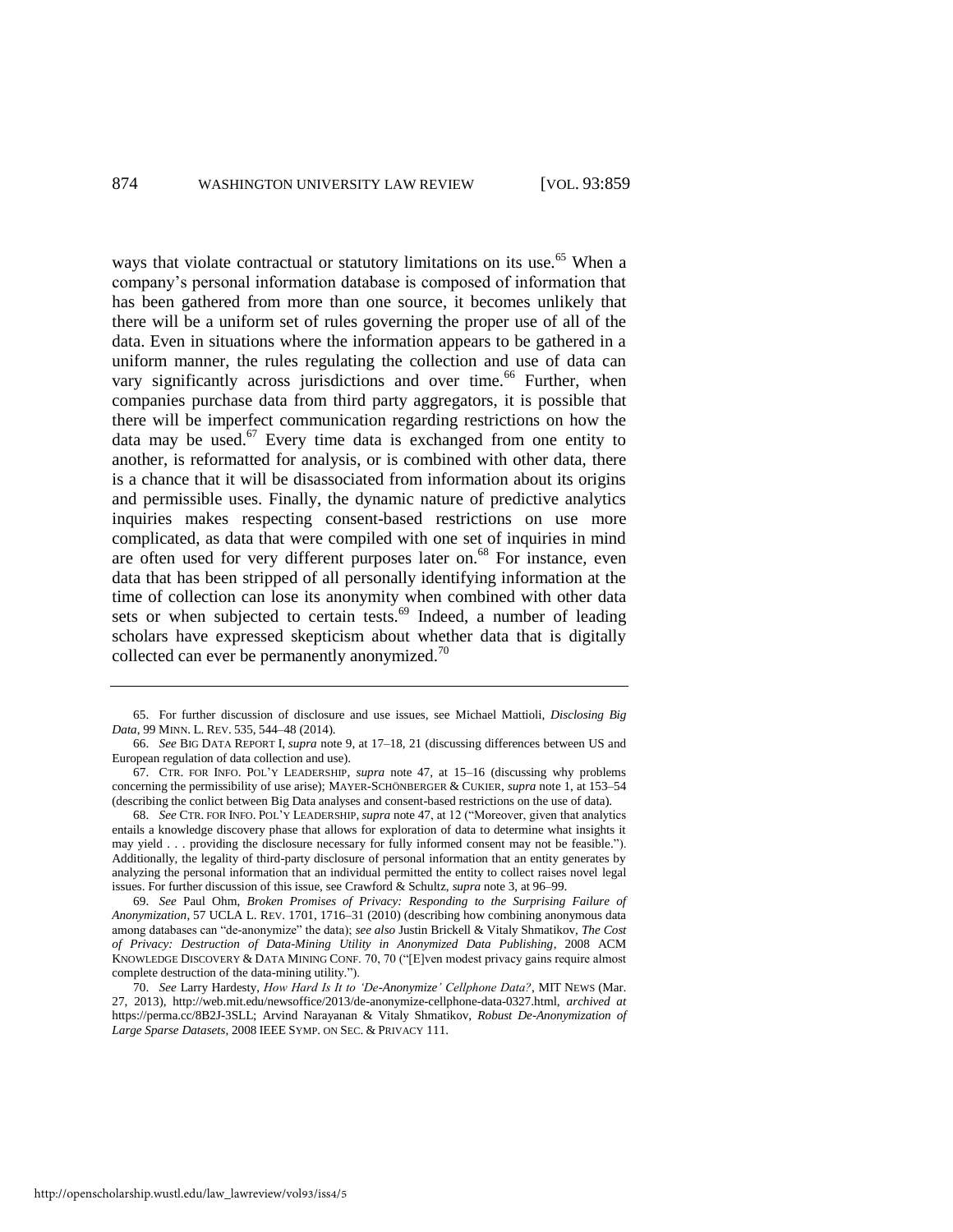Using predictive analytics for commercial applications will also increase the likelihood that companies will engage in prohibited forms of discrimination. Federal and state statutes and regulations prohibit commercial actors from discriminating between individuals on a variety of characteristics—for example, gender, age, credit score, race, and sexual orientation—in certain contexts.<sup>71</sup> Not only do these laws proscribe intentionally treating individuals differently due to their membership in a protected class ("disparate treatment"), but some sanction actions that regardless of intent—disproportionately disadvantage members of a protected class ("disparate impact").<sup>72</sup> Use of Big Data analytics can lead to an increase in disparate impact violations of these laws by encouraging commercial actors to discriminate among current and potential customers on the bases of characteristics that, while not protected classes themselves, are highly correlated with ones that are.<sup>73</sup>

# <span id="page-17-0"></span>II. THE DATA REVOLUTION WILL CHANGE INSURANCE MARKETS, FOR BETTER AND FOR WORSE

Having reviewed the basics of predictive analytics and the Big Data movement's impact on commercial activity in general, the stage is set for a focused discussion of how these developments will affect insurance markets. It is clear that the data revolution has already affected insurance companies' operations and will continue to do so in the future. Identifying these changes and anticipating how they will impact public interests are critically important initial steps towards ensuring that insurance markets continue to function properly.

The most significant impact that technological advances in data collection and analytics will have on the insurance industry will be the removal of economic constraints that have traditionally limited insurers. Once the costs associated with gathering and analyzing data become

<sup>71.</sup> *See, e.g.*, Americans with Disabilities Act, 42 U.S.C. §§ 12101–12213 (2014) (prohibiting discrimination against individuals on the basis of disability); Civil Rights Act of 1964, 42 U.S.C. §§ 2000e–2000e-17 (2014) (prohibiting discrimination on the basis of race, color, religion, sex, and national origin); Equal Credit Opportunity Act, 15 U.S.C. §§ 1691–1691f (2014); TEX. BUS. & COM. CODE § 544.001 (2015) (prohibiting insurers from discriminating on the basis of ten characteristics).

<sup>72.</sup> *See generally* George Rutherglen, *Disparate Impact, Discrimination, and the Essentially Contested Concept of Equality*, 74 FORDHAM L. REV. 2313, 2313–23 (2006) (providing an overview of legal liability standards in anti-discrimination law); Michael Selmi, *Was Disparate Impact Theory a Mistake?*, 53 UCLA L. REV. 701, 702–04 (2006) (same).

<sup>73.</sup> *See* Crawford & Schultz, *supra* note [3,](#page-3-2) at 99–102 (describing how Big Data analytics could encourage private entities to take actions that would disproportionately harm protected classes); *see also* discussion *infra* Part II.C.2.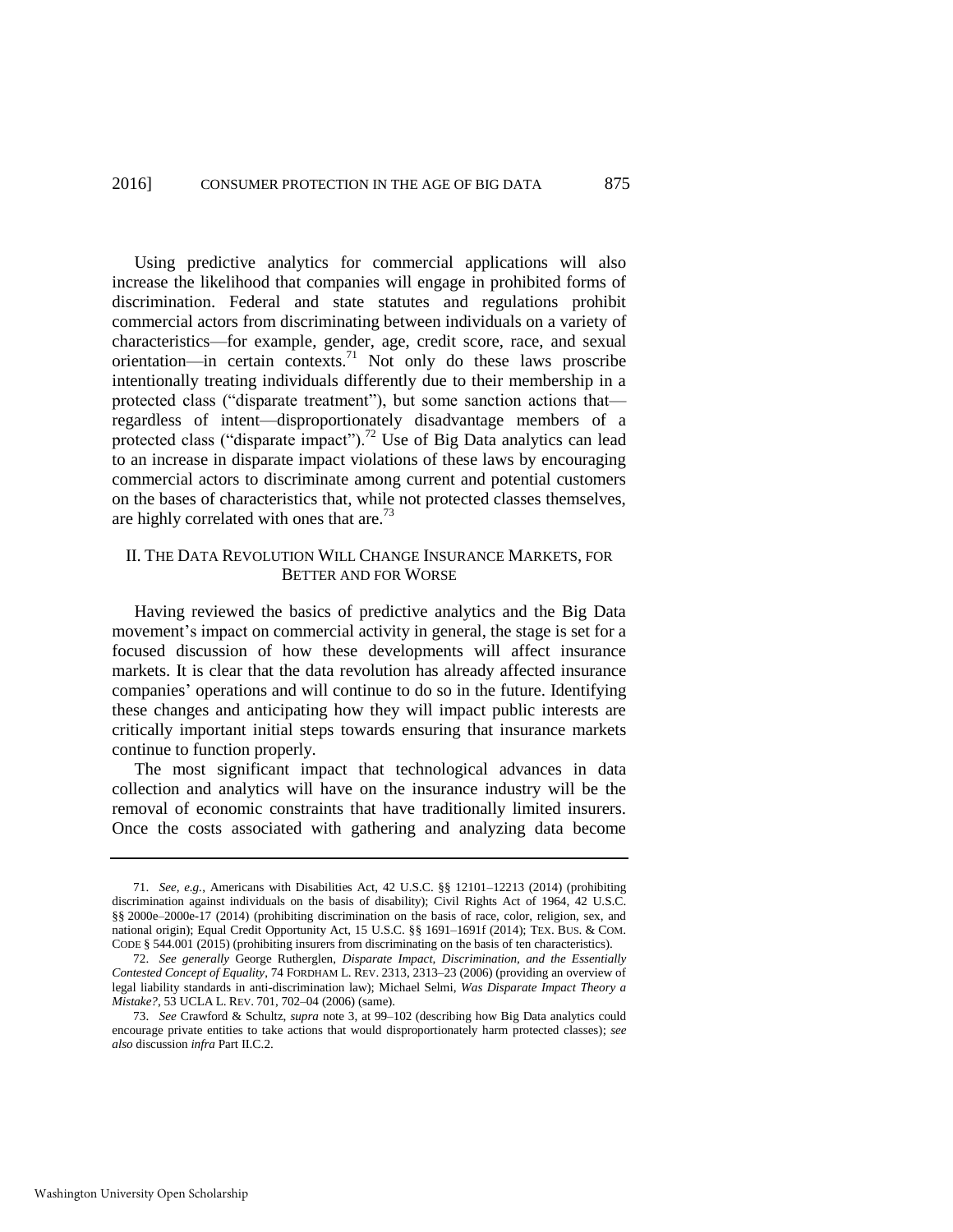minimal, insurers will have strong economic incentives to start differentiating between consumers in new ways. There are ways in which this would improve the market. By analyzing greater amounts of data, insurers will be able to more accurately tailor the pricing of their policies, which would increase actuarial fairness, address several longstanding problems related to consumer incentives, and aid insurers' efforts to prevent losses from occurring. However, there are also ways in which it will harm the market. Increasing the extent to which insurers discriminate between consumers will undermine anti-discrimination, redistributionist, and personal liberty interests.<sup>74</sup>

This Part proceeds as follows. It begins with an overview of the ways that the data revolution has already changed the insurance industry. Next, it discusses how further technological developments will increase insurers' capabilities in two core operations—underwriting and claims management. While these improvements will generate benefits for both insurers and consumers, they will also threaten public interests. The third part describes the market values that will be jeopardized by advances in data technology. It concludes with thoughts about how regulators should weigh these beneficial and detrimental effects against one another.

<span id="page-18-0"></span>For the sake of simplicity, the following analysis proceeds under two assumptions. First, it assumes that the costs associated with collecting, analyzing, and storing data will continue to decrease over time, meaning that the costs of these tasks will not prevent private entities from working with massive amounts of personal data.<sup>75</sup> Second, it supposes that governmental regulatory bodies will not constrain insurers' use of predictive analytics—that is, they will not introduce new regulations nor will they step up their use of the powers they possess under existing regulatory schemes. Part III discusses how things look when the second assumption is relaxed, and provides an overview of the current state of regulation, the measures that governmental bodies might take in the future, and the effect that these potential actions would have on the harms caused by private regulators.

<sup>74.</sup> *See infra* Part II.C.

<sup>75.</sup> *See* John O. McGinnis, *Accelerating AI*, 104 NW. U. L. REV. 1253, 1257–58 (2010) ("Moore's law, named after Gordon Moore, one of Intel's founders, is the observation that the number of transistors fitting onto a computer chip doubles every eighteen months to two years."); Daniel Martin Katz, *Quantitative Legal Prediction—Or—How I Learned to Stop Worrying and Start Preparing for the Data-Driven Future of the Legal Services Industry*, 62 EMORY L.J. 909, 914 (2013) (footnote omitted) ("Although there is reason to believe [Moore's law] will ultimately abate, it appears this process of doubling will continue for the foreseeable future.").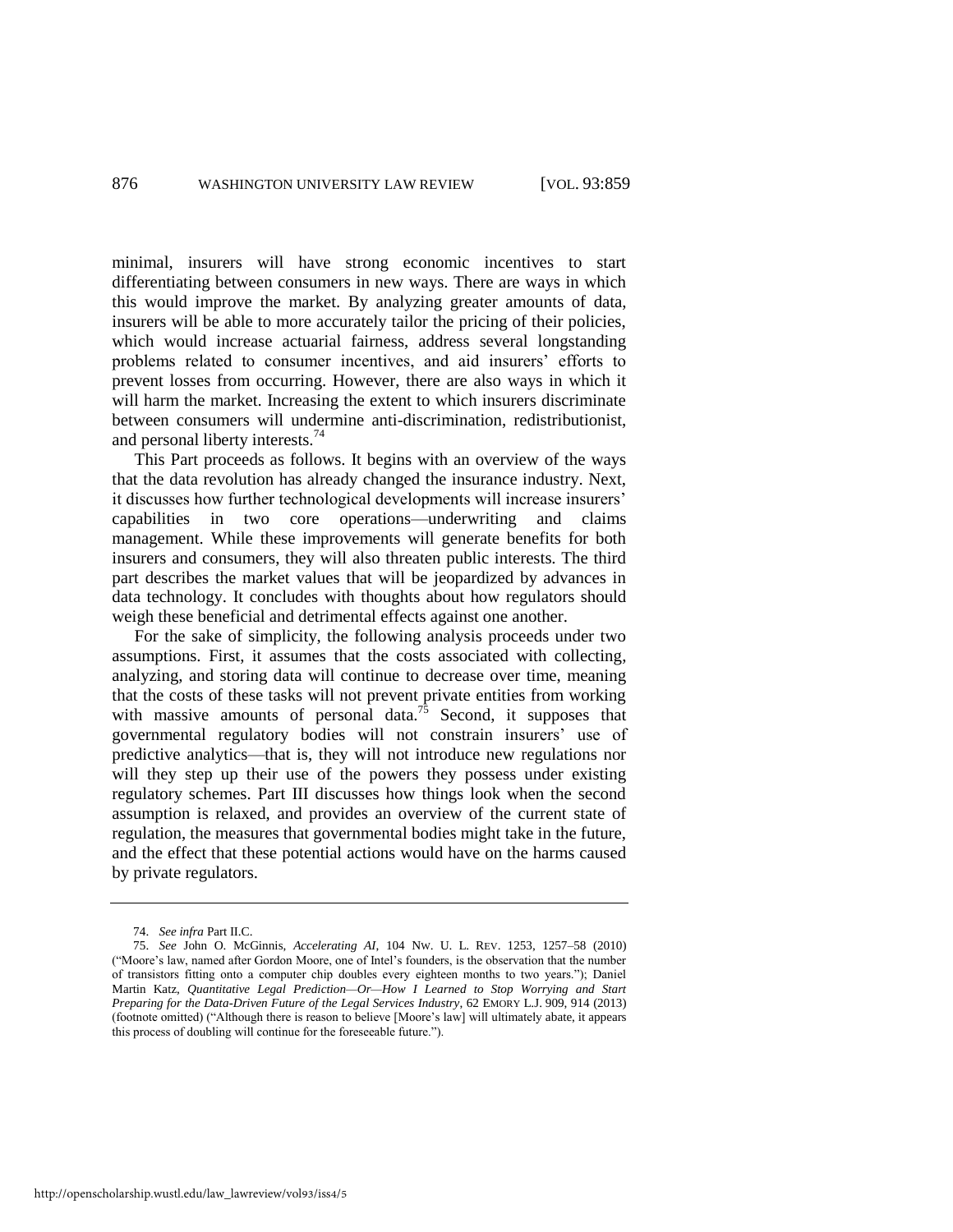#### *A. Big Data's Impact on Contemporary Insurance Practices*

At first blush, it may seem as though the Big Data movement will affect different industries in a relatively uniform fashion. The increased use of analytics in advertising and marketing, for instance, will end up having similar impacts on the business practices of companies in different economic sectors. This intuition, however, buckles when one realizes that certain industries have a greater capacity to incorporate analytics into their operations. The insurance industry is an example of an economic sector that is uniquely well positioned to employ Big Data methodologies.<sup>76</sup> This Subpart outlines how insurers have already begun to incorporate analytics into their operations, thereby setting the stage for the following Subparts' discussions of the benefits and harms that will result from these changes.

Leading companies in the data analytics services sector have recognized insurance as one of the primary industries that will benefit from the increased availability of data and breakthroughs in predictive analytics.<sup>77</sup> Indeed, analytics companies have identified ways in which the information generated through cutting-edge data science techniques could be incorporated into practically every aspect of insurance companies' operations.<sup>78</sup> While there has been substantial variation in the degree to which insurers have adopted such data-driven practices, it is becoming increasingly clear that analytics will assume a central role in the field.

Three segments of insurers' operations have been identified as the main areas that will be affected by the Big Data movement: marketing, claims management, and underwriting/pricing.<sup>79</sup> While insurers' actions in each of these areas have always been data-driven, the Big Data revolution has enabled companies to analyze sets of data that are much larger in size and derived from a greater number of sources than were previously used.<sup>80</sup>

<sup>76.</sup> *See* sources cited *supra* not[e 4.](#page-4-1) 

<sup>77.</sup> *See* Brian Womack & Trish Regan, *Google's Schmidt Says Data Can Change Insurance, Health Care*, BLOOMBERG (Nov. 21, 2013, 1:19 PM), http://www.bloomberg.com/news/articles/2013- 11-21/google-s-schmidt-says-big-data-can-change-insurance-health-care (quoting Google Inc.'s Executive Chairman as stating that "'Insurance is the most obvious [industry] about to explode' with uses for big data").

<sup>78.</sup> *See, e.g.*, CORBETT ET AL., *supra* not[e 5,](#page-4-0) at 3–7 (describing how advanced analytics could be incorporated into insurers' marketing, underwriting, claims management, and other practices); STACKIQ, CAPITALIZING ON BIG DATA ANALYTICS FOR THE INSURANCE INDUSTRY 3–4 (2012) (same).

<sup>79.</sup> *See* NYCE, *supra* note [22,](#page-8-0) at 2–5 (discussing how Big Data could improve insurers' capabilities in these three areas); CORBETT ET AL., *supra* not[e 5,](#page-4-0) at 3–4, 6 (same).

<sup>80.</sup> *See* MANYIKA ET AL., *supra* note [1,](#page-3-0) at 1–3; Kim Gittleson, *How Big Data Is Changing the Cost of Insurance*, BBC NEWS (Nov. 15, 2013), http://www.bbc.com/news/business-24941415, *archived at* https://perma.cc/B42R-BW97.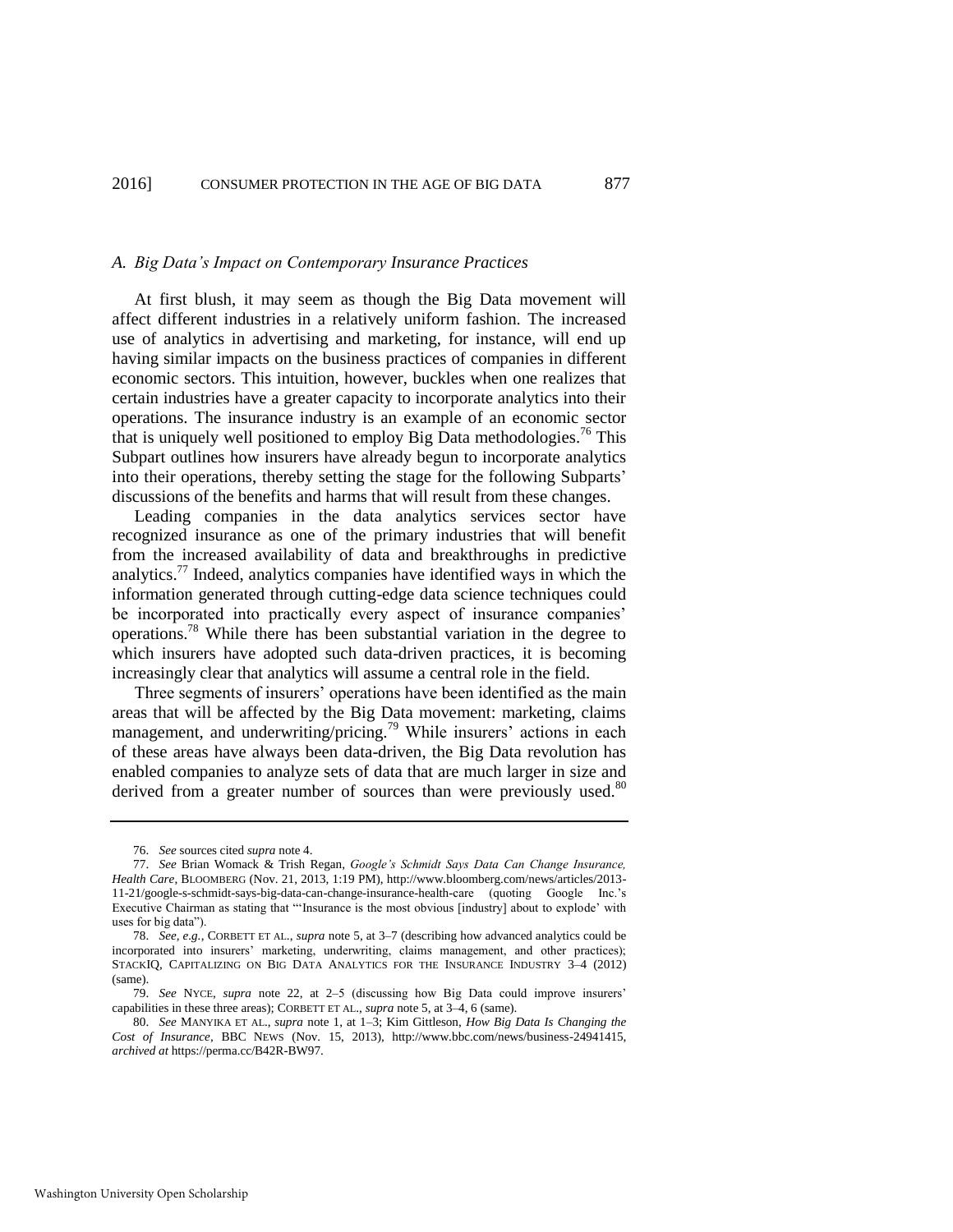Furthermore, companies have begun to view predictive analytics as a mechanism that will enable them to automate and systematize tasks in each of these areas, eliminating the need to have individual employees perform them on a case-by-case, discretionary basis.<sup>81</sup>

Like many other industries, insurance companies have begun to explore ways in which predictive analytics can enhance their advertising and marketing practices. By analyzing data that captures consumers' demographic information, purchasing habits, risk preferences, and other characteristics, insurers can take steps to make sure that they are utilizing their marketing resources in an optimal manner.<sup>82</sup> The introduction of Big Data methodologies provides companies with the opportunity to ensure that they have identified the characteristics that best predict consumers' reactions to their products.<sup>83</sup> Such information is highly valuable to insurers, as it both enables them to gauge whether they are reaching out to the right set of consumers and facilitates efforts to customize their marketing approaches to different groups in a cost-efficient manner.<sup>84</sup>

Insurers have also started to integrate analyses of Big Data into their claims management systems.<sup>85</sup> Casualty insurers have been particularly interested in exploring ways that analytics can be used to determine whether a policyholder's claim should be investigated for fraud.<sup>86</sup> The increased availability of data and advances in computational power have enabled companies to scrutinize past claims more expansively than ever before. This has helped them to identify indicia of fraud that were not recorded in their internal documents and create automated processes that will flag incoming claims that possess specified qualities. $87$  Additionally, insurers have expressed interest in finding ways that they could use information about their consumers to automate all or part of their claims handling systems.<sup>88</sup>

Finally, insurers have incorporated predictive analytics into their businesses' pricing and underwriting operations. Companies have always analyzed information about applicants when making decisions about

<sup>81.</sup> *See* sources cited *supra* not[e 72.](#page-17-0) 

<sup>82.</sup> *See* NYCE, *supra* note [22,](#page-8-0) at 4–5 (describing how insurers could use Big Data to improve their marketing practices).

<sup>83.</sup> *See id.* at 4–5.

<sup>84.</sup> *See id.*

<sup>85.</sup> *See id.* at 5–6 (describing how insurers could use Big Data to improve their ability to detect fraudulent claims and prioritize claims in an optimal manner).

<sup>86.</sup> *See id.* at 5–6; CORBETT ET AL., *supra* note [5,](#page-4-0) at 4 (providing an example of an insurer that used advanced analytics to partially automate its fraud detection system).

<sup>87.</sup> *See* NYCE, *supra* not[e 22,](#page-8-0) at 5–6.

<sup>88.</sup> *Id.* at 5–6; CORBETT ET AL., *supra* not[e 5,](#page-4-0) at 4.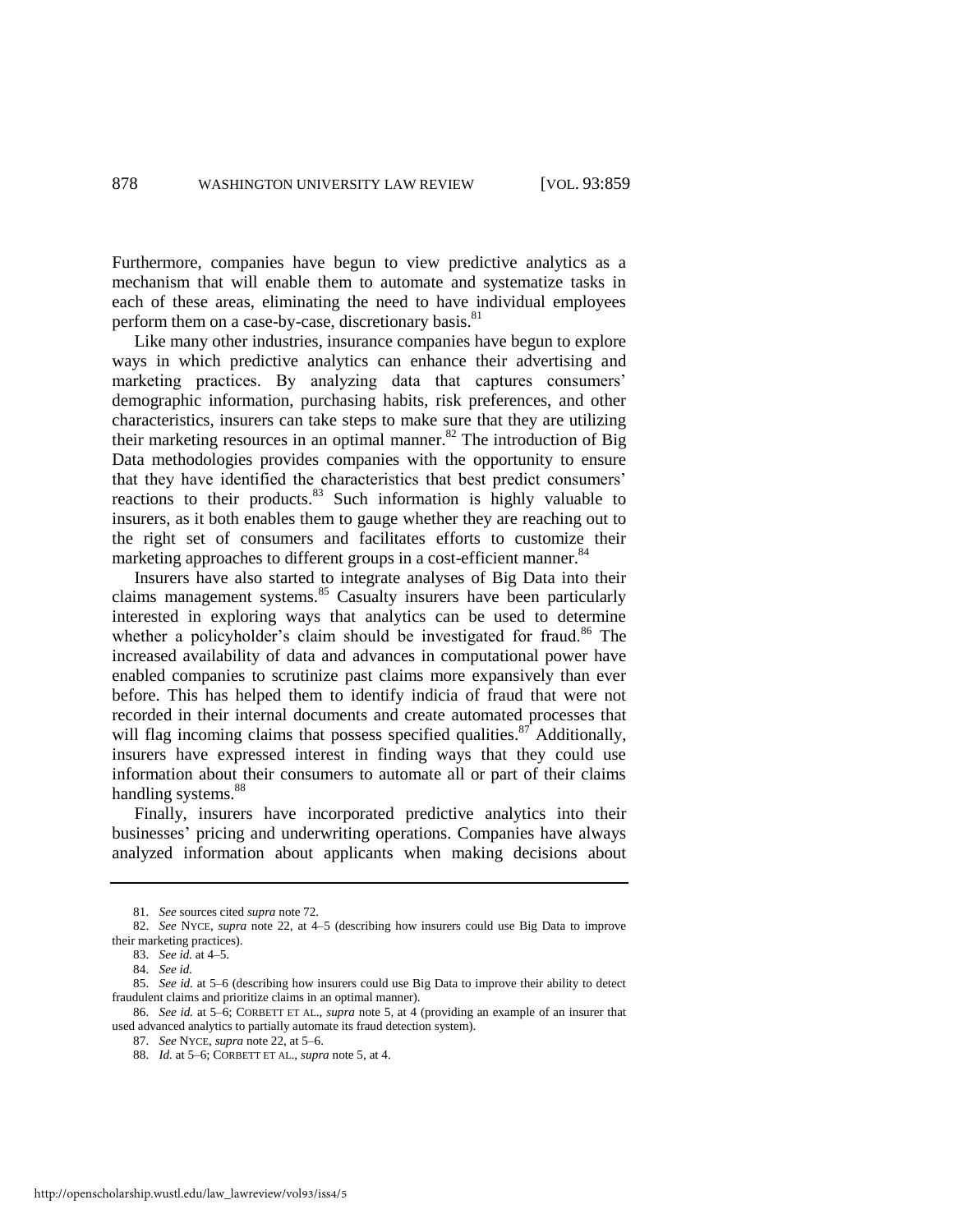<span id="page-21-1"></span>whether they are willing to offer them coverage for particular risks and, if they are willing, their premium rates. $89$  Insurers have, however, traditionally been limited in the amount of data that they could obtain about applicants and in their ability to make use of information that was not directly related to the risks being insured against. The data revolution resolves both problems. It offers insurers technologies that can enhance the scope and accuracy of their predictive models and provides them with cheap access to an abundance of information about individuals, the two prerequisites for identifying qualities that correlate with risk of loss in a cost-effective manner.<sup>90</sup>

The rate at which different actors in the insurance industry have incorporated Big Data methodologies into their operations has varied wildly.<sup>91</sup> Further, advances in analytics have had more immediate impacts in certain operational areas than others. In general, larger insurers have acted more quickly than their smaller counterparts.<sup>92</sup>

<span id="page-21-0"></span>While the integration of Big Data analytics into insurers' operations may appear to constitute a mere expansion of their current practices, it will lead to significant innovations. One of the best examples of this has been the efforts of auto insurance companies to integrate telematics data into their pricing practices. $93$  These insurers have attempted to persuade their policyholders to agree to install devices in their cars that will automatically transmit information concerning the policyholder's driving practices to the insurer.<sup>94</sup> The insurer then uses this data to create a more accurate risk profile for the policyholder and, once this occurs, adjusts the customer's premium rates to reflect the likelihood that they will experience a covered loss.<sup>95</sup> While exisiting telematics programs have

<sup>89.</sup> *See* JAY M. FEINMAN, DELAY, DENY, DEFEND: WHY INSURANCE COMPANIES DON'T PAY CLAIMS AND WHAT YOU CAN DO ABOUT IT 14–15 (2010) (describing insurance companies' underwriting and rate setting operations); JEFFREY W. STEMPEL ET AL., PRINCIPLES OF INSURANCE LAW 96 (4th ed. 2012) (same).

<sup>90.</sup> CORBETT ET AL., *supra* not[e 5,](#page-4-0) at 6 (describing how new technologies enabled an auto insurer to collect better data on its customers and identify factors that correlate with risk); NYCE, *supra* note [22,](#page-8-0) at 5 (describing how predictive analytics can improve insurers' ability to detect risk factors).

<sup>91.</sup> See CORBETT ET AL., *supra* not[e 5,](#page-4-0) at 1–3; EARNIX & INS. SERVS. OFFICE, INC., *supra* not[e 5,](#page-4-0)  at 6; Brinkmann & Watkins, *supra* note [5,](#page-4-0) at 30.

<sup>92.</sup> EARNIX & INS. SERVS. OFFICE, INC., *supra* not[e 5,](#page-4-0) at 2–3, 7 (presenting data about the rate at which insurers have adopted Big Data analytics).

<sup>93.</sup> *See* SAS INST. INC., *supra* note [6](#page-4-2) (providing an overview of the use of telematics data in the auto insurance context); Stross, *supra* not[e 6 \(](#page-4-2)same); Boulton, *supra* not[e 6](#page-4-2) (same).

<sup>94.</sup> *See, e.g.*, *What Is a Telematics Device?*, ALLSTATE (Jan. 2014), http://www.allstate.com/ tools-and-resources/car-insurance/telematics-device.aspx, *archived at* https://perma.cc/786Q-2HDW.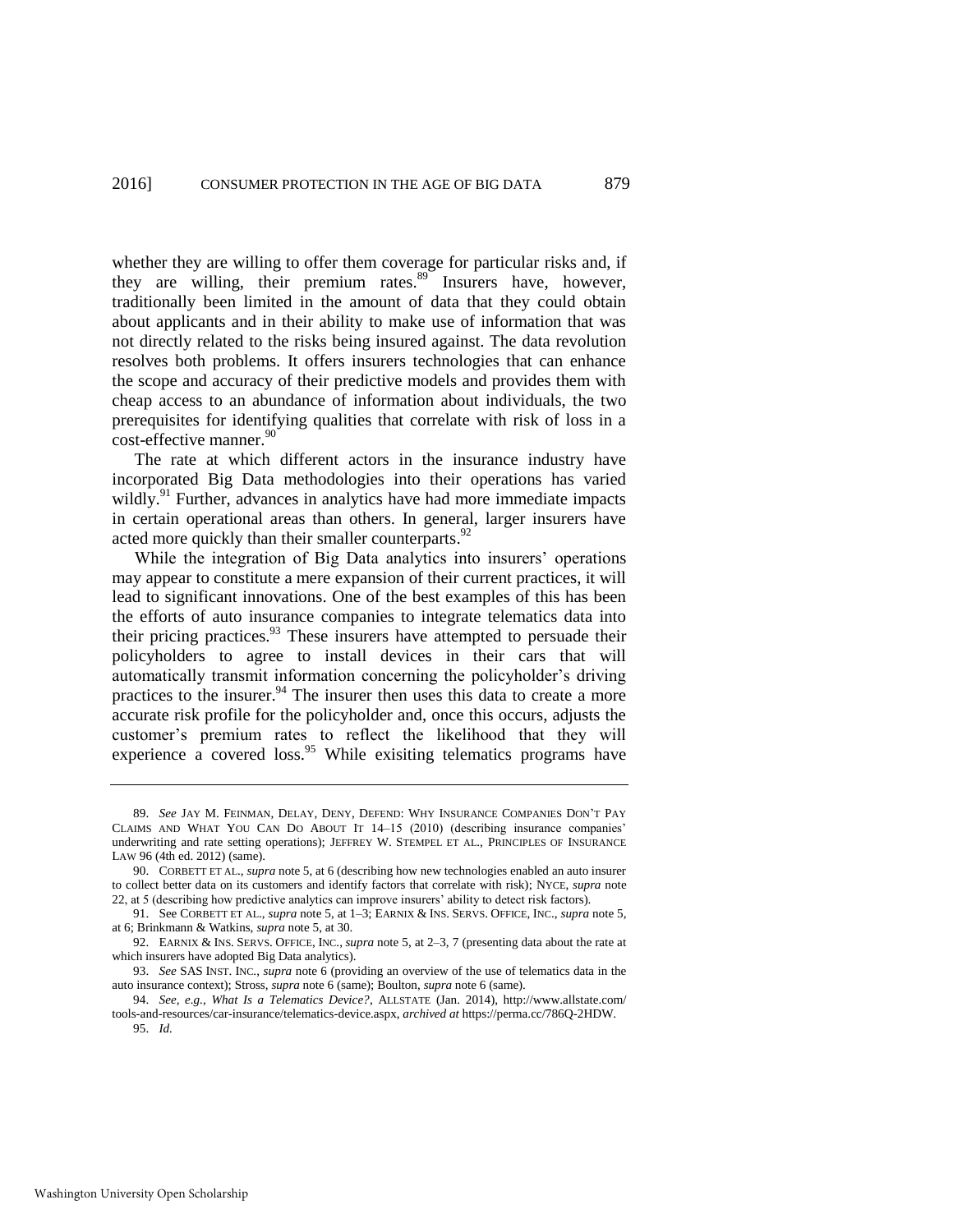<span id="page-22-0"></span>used data to reduce the premiums charged to low-risk policyholders,  $96$ such information could just as easily be used to increase the premiums for high-risk drivers or as grounds for refusing to renew a customer's policy.<sup>97</sup> The collection and use of telematics data is a very significant development in the insurance industry as it provides one of the first examples of insurers using technological advances in data collection to create additional data about individuals that did not exist previously. This innovation can be viewed as part of an even larger trend—the growing willingness of insurers to use new types of information to justify offering consumers different levels of access to insurance products.

A second example of Big Data's influence occurs when casualty insurers analyze information about their policyholders' activities on social media sites (e.g., Facebook, Twitter) to inform their determinations about the likelihood that claims are fraudulent.<sup>98</sup> While insurers have a long history of scrutinizing policyholders' claims for fraud, they have typically focused on searching for information that is strongly probative of deceit. For example, insurers have traditionally looked for sudden increases in a policyholder's need for cash, inconsistencies in an injured party's medical evaluations, or the presence of accelerants at the site of a fire.<sup> $99$ </sup> Allowing coverage decisions to be influenced by a policyholder's presence or activities on social media sites—data that would not typically be considered to have a strong relationship with fraud—constitutes a substantial departure from traditional practices.

By all accounts, it appears as though the insurance industry's utilization of predictive analytics will expand significantly in the coming years. Industry documents indicate that a majority of insurance companies use predictive analytics in at least one of their lines of business.<sup>100</sup> Indeed, over the past five years there has been a drastic increase in the number of insurance companies subscribing to the belief that the use of analytics

<sup>96.</sup> *How's My Driving?*, THE ECONOMIST, Feb. 23, 2013, at 43, 43.

<sup>97.</sup> Adam Tanner, *Data Monitoring Saves Some People Money on Car Insurance, but Some Will Pay More*, FORBES (Aug. 14, 2013, 4:21 PM), http://www.forbes.com/sites/adamtanner/2013/08/ 14/data-monitoring-saves-some-people-money-on-car-insurance-but-some-will-pay-more/, *archived at*  https://perma.cc/2BPC-DL2U.

<sup>98.</sup> *See* SAS INST. INC., COMBATING INSURANCE CLAIMS FRAUD 7–8 (2012), *available at* http://support.sas.com/resources/papers/proceedings12/105573\_0212.pdf, *archived at* https://perma.cc/ 7UTD-8NJ8 (describing how an insurer's analysis of social media can be automated); Babu & Chattopadhyay, *supra* note [8](#page-4-3) (describing how social media information could play a part in insurers' fraud detection efforts); Ha, *supra* note [8](#page-4-3) ("Already, scouring Facebook and other social network pages of the insureds is a common practice on the claims side of the business.").

<sup>99.</sup> *See generally* ASS'N OF CERTIFIED FRAUD EXAMINERS, INSURANCE FRAUD HANDBOOK 42– 102 (2009) (describing the traditional method for investigating the veracity of an insurance claim).

<sup>100.</sup> *See* EARNIX & INS. SERVS. OFFICE, INC., *supra* not[e 5,](#page-4-0) at 6.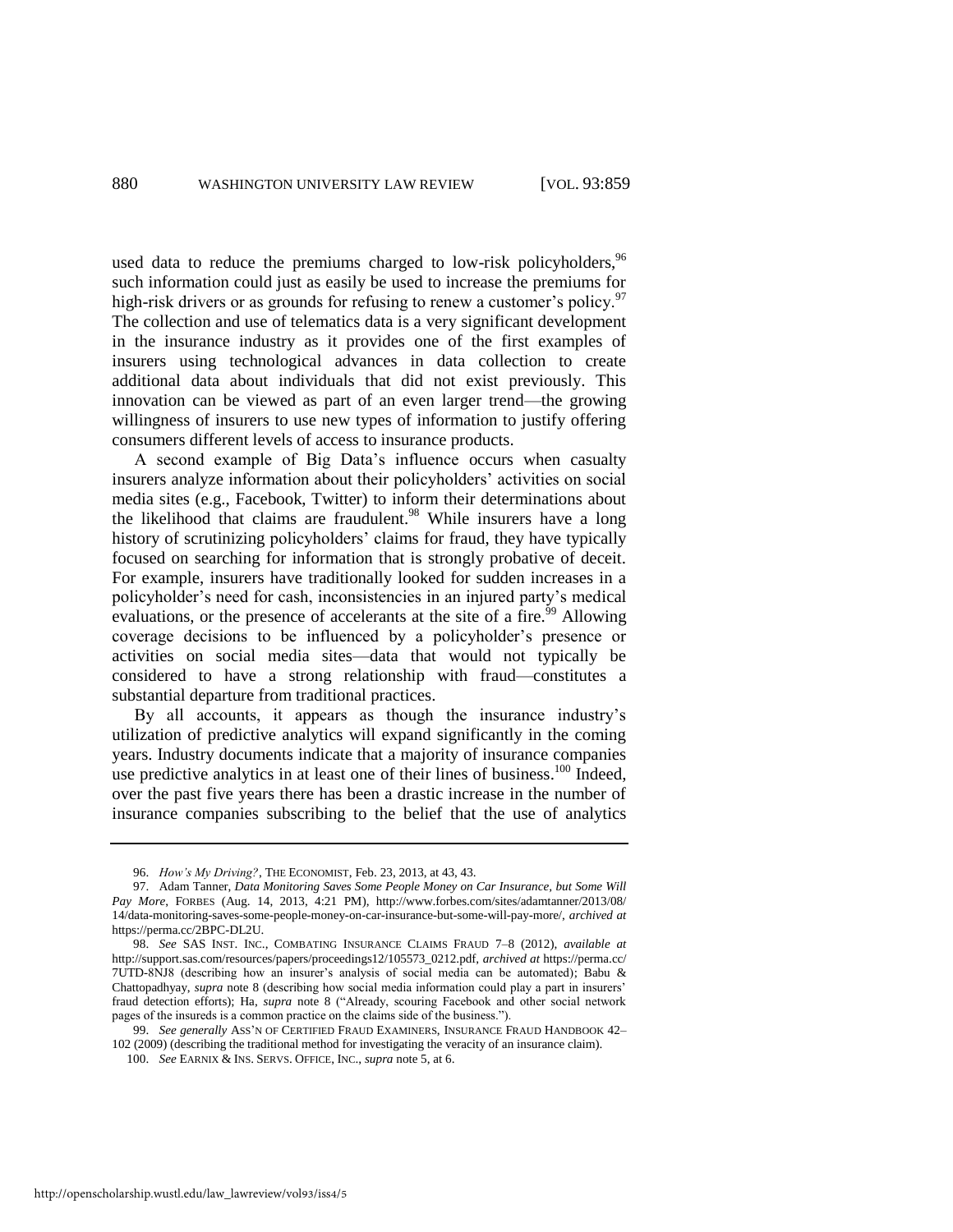creates a competitive advantage for their organization.<sup>101</sup> It is certain these changes will impact consumers and, as more insurers increase their use of Big Data analytics, the magnitude of the potential ramifications for consumers will continue to grow larger.

# *B. Big Data's Big Benefits: Actuarial Fairness & Loss Prevention*

Some scholars and industry entities have portrayed the "datafication"<sup>102</sup> of the world as potentially creating a panacea for insurance markets.<sup>103</sup> Such rosy predictions are not entirely lacking in merit—the data revolution will drastically increase insurers' ability to predict losses and this, in the presence of market competition, will cause insurers to charge policyholders rates that reflect their individualized risks of loss.<sup>104</sup> An understanding of the central role that data plays in the profitability of insurers' operations explains why these changes will lead to actuarial fairness in the insurance industry. It also demonstrates both how actuarial fairness could help solve some of the problems that have traditionally plagued insurance markets and how advances in data technology will enhance insurers' loss prevention efforts.<sup>105</sup>

<span id="page-23-0"></span>One of the unique aspects of insurance is the extent to which insurers can make use of data about their customers. Unlike most consumer goods, insurance products are not offered to everyone—the legal system allows insurers to selectively offer policies to individuals.<sup>106</sup> Furthermore, insurance policies are products where the price and terms of the deal can vary substantially based on the purchaser's characteristics. Insurers are permitted to discriminate among customers in these ways because, unlike most goods, the value of insurance coverage is entirely dependent on the identity of the purchaser. An auto insurance policy issued to a seventy-

<sup>101.</sup> CORBETT ET AL., *supra* note [5,](#page-4-0) at 2 (reporting a 111% increase in the number of insurance companies who report gaining competitive advantages from the use of analytics).

<sup>102.</sup> Datafication is a recently coined term that refers to increases in the extent to which data are collected about events in the world. *See* MAYER-SCHÖNBERGER & CUKIER, *supra* not[e 1,](#page-3-0) at 78.

<sup>103.</sup> *See* CORBETT ET AL., *supra* note [5,](#page-4-0) 1–3 (reporting that insurers have begun to pursue integration of predictive analytics into all of their core business operations); Brinkmann & Watkins, *supra* note [5,](#page-4-0) at 28–30 (discussing how advances in data science will change the insurance industry); *cf.* Swedloff, *supra* note [4,](#page-4-1) at 340–44 (discussing how Big Data could benefit and harm insurance markets).

<sup>104.</sup> *See* sources cited *supra* note[s 4](#page-4-1)[–8.](#page-4-3)

<sup>105.</sup> *See* sources cited *supra* note[s 4](#page-4-1)[–8.](#page-4-3)

<sup>106.</sup> *See* Kenneth S. Abraham, *Efficiency and Fairness in Insurance Risk Classification*, 71 VA. L. REV. 403, 407–08 (1985) (describing insurers' ability to discriminate when setting rates and issuing policies); Omri Ben-Shahar & Kyle D. Logue, *Outsourcing Regulation: How Insurance Reduces Moral Hazard*, 111 MICH. L. REV. 197, 205–11 (2012) (same).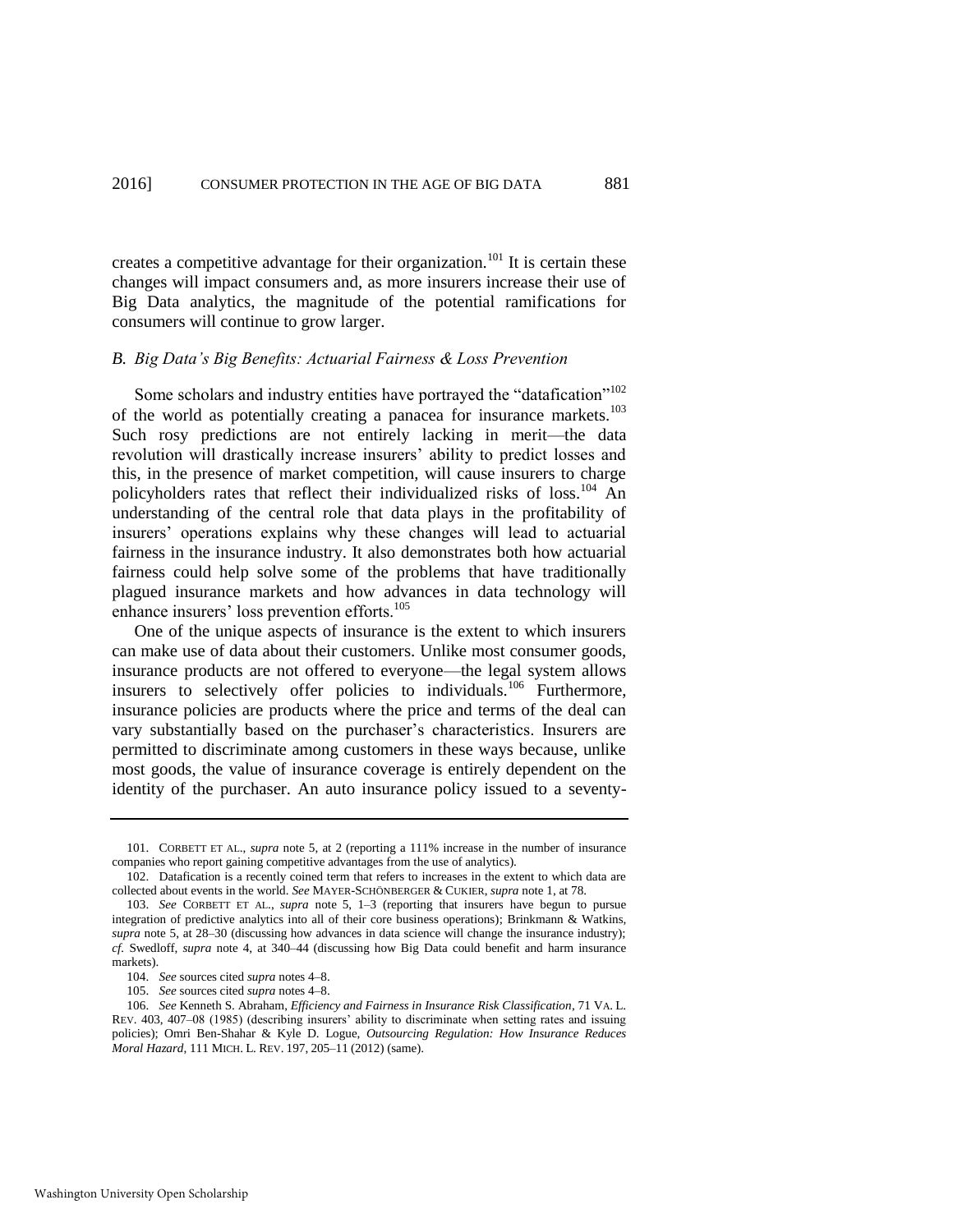year-old widower who drives once a month is less likely to generate claims than the same policy issued to a teenage male who uses his car to drive to school, work, and social events.<sup>107</sup> Because there are vastly different odds that the insurer will have to cover a loss under each of these policies, it makes economic sense to allow the insurer to charge the widower and the teenage male different rates. Similarly, it might not make sense for an insurer to sell coverage to an individual with a record of traffic accidents and several arrests for driving under the influence of alcohol, given the near certainty that such a person will experience significant losses again.<sup>108</sup> Parallel hypotheticals could justify underwriting and rate discrimination in life, homeowner's, and other forms of coverage.<sup>109</sup>

While it is expensive for insurers to discriminate among individuals in this manner, the ubiquity of the practice establishes that, at some level, it can be cost-effective. One of the steps that insurers have taken to reduce the costs associated with customer discrimination is to create mathematical formulas that automate assessment of an applicant's risk profile.<sup>110</sup> Analyzing individuals in this way is not a new practice—insurers have attempted to improve and standardize their rate and insurability determinations for hundreds of years<sup>111</sup>—but the entry of Big Data methodologies and capabilities has opened new doors for insurers.<sup>112</sup> Additionally, acts that would have once required prohibitively large amounts of labor—for example, combing individuals' social media pages for information that could affect the insurer's risk profile of a policyholder or provide indirect evidence of fraudulent behavior—can be automated to consume inexpensive computer processing power and storage, with

<sup>107.</sup> *See* Jessica Bosari, *What Really Goes into Determining Your Insurance Rates?*, FORBES (Jan. 8, 2013, 11:53 AM), http://onforb.es/TIVJ1M.

<sup>108.</sup> *Id.*

<sup>109.</sup> A recent governmental report found that there was little evidence of price discrimination in consumer markets. *See* EXECUTIVE OFFICE OF THE PRESIDENT, THE WHITE HOUSE, BIG DATA AND DIFFERENTIAL PRICING 2 (2015). The study also noted that price discrimination's role in insurance markets raises equitable concerns. *Id.* at 17.

<sup>110.</sup> *See, e.g.*, *CAUTION!: The Secret Score Behind Your Auto Insurance*, CONSUMER REPORTS, Aug. 2006, at 43, *available at* http://consumersunion.org/pdf/CR-Aug2006.pdf.

<sup>111.</sup> *See generally* BERNSTEIN, *supra* note [24](#page-8-1) (describing the gradual evolution of humanity's ability to make predictions and price risk).

<sup>112.</sup> *See* MAYER-SCHÖNBERGER & CUKIER, *supra* note [1,](#page-3-0) at 56–57 (describing insurers' attempts to utilize Big Data analytics in their operations). One of the large reports on Big Data, commissioned by the White House in 2014, noted that the use of analytics opens the door to price discrimination in general markets, but did not comment specifically on insurance markets. *See* BIG DATA REPORT I, *supra* not[e 9,](#page-5-0) at 46–47.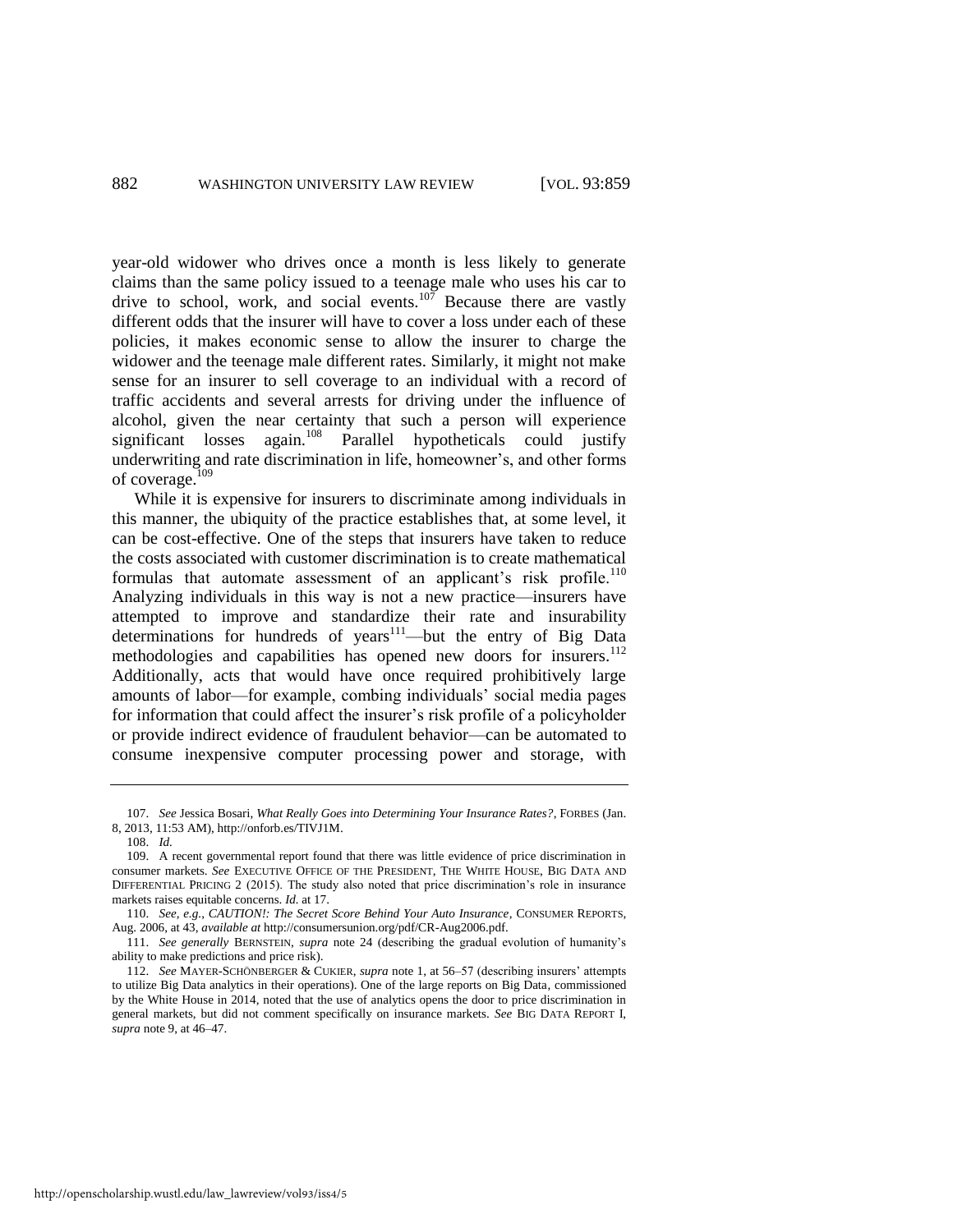<span id="page-25-0"></span>minimal human oversight.<sup>113</sup> Finally, regressions and other analytic tests that would have taxed the world's best processors a decade or two ago could potentially be performed by insurers' in-house computers.<sup>114</sup>

Not only has the data revolution begun to enable insurers to analyze criteria that they previously lacked the resources to review, but it also has enabled insurers to drastically expand the types of information that factor into their rate setting and underwriting practices. Technological advances have resulted in a decrease in costs associated with the collection and storage of data.<sup>115</sup> This has led to the creation of incredibly large troves of personal information—much of it data that was not recorded in prior eras. Insurers are able to access this information at a cost that is a fraction of what it would have been previously. $116$ 

<span id="page-25-2"></span><span id="page-25-1"></span>Assuming costs continue to fall over time, it will become efficient for companies to collect and mine increasingly larger data sets, incorporating more and more factors into their underwriting and rate setting algorithms. This will constitute a highly significant change in the industry—the costs of data collection and analysis have traditionally forced insurers to analyze only the qualities that bear on risk of loss in obvious ways.<sup>117</sup> Eventually, the data revolution will remove these constraints, causing insurers to evolve from entities that predict and price risk based on a very limited set of information and analytics into entities that predict and price risk with virtually unlimited data and analytics.

<sup>113.</sup> *See* MCKINSEY & CO., UNLEASHING THE VALUE OF ADVANCED ANALYTICS IN INSURANCE 6 (2013), *available at* [http://solutions.mckinsey.com/Index/media/62687/Unleashing\\_the\\_value\\_of\\_](http://solutions.mckinsey.com/Index/media/62687/Unleashing_the_value_of_advanced_analytics_in_insurance.pdf)  [advanced\\_analytics\\_in\\_insurance.pdf,](http://solutions.mckinsey.com/Index/media/62687/Unleashing_the_value_of_advanced_analytics_in_insurance.pdf) *archived at* https://perma.cc/D3KV-S2FQ (discussing operational areas where predictive analytics has allowed automation to replace human labor).

<sup>114.</sup> *See, e.g.*, *id.* at 2–4 ("Over the past 15 years . . . revolutionary advances in computing technology and the explosion of new digital data sources have expanded and reinvented the core disciplines of insurers."); Matthew Sipe, *Storage Wars: Greater Protection for Messages in Memory*, 124 YALE L.J. F. 29, 30–31 (2014) (stating that "[i]mprovements to search algorithms and data analytics" have occurred at a rapid pace); *see also* sources cited *supra* not[e 75.](#page-18-0) 

<sup>115.</sup> *See, e.g.*, Siraj Datoo, *Rapid Development in Big Data Analytics Has Led to Increased Investment*, THE GUARDIAN (Nov. 22, 2013, 10:55 AM), http://www.theguardian.com/news/2013/ nov/22/rapid-development-in-big-data-analytics-has-led-to-increased-investment (describing how data collection, storage, and analysis costs have plummeted in recent years).

<sup>116.</sup> *See* MANYIKA ET AL., *supra* note [1,](#page-3-0) at 2–4 ("The ability to store, aggregate, and combine data and then use the results to perform deep analyses has become ever more accessible . . . ."); NYCE, *supra* not[e 22,](#page-8-0) at 2 ("[T]here are numerous third party sources of data that insurers can use to develop predictive models.").

<sup>117.</sup> *See* MCKINSEY & CO., *supra* note [113,](#page-25-0) at 2–4; *Industry Roundtable: The Role of Analytics and Big Data in Insurance*, VERISK ANALYTICS, [http://www.verisk.com/Verisk-Review/Articles/](http://www.verisk.com/Verisk-Review/Articles/Industry-Roundtable-The-Role-of-Analytics-and-Big-Data-in-Insurance.html)  [Industry-Roundtable-The-Role-of-Analytics-and-Big-Data-in-Insurance.html](http://www.verisk.com/Verisk-Review/Articles/Industry-Roundtable-The-Role-of-Analytics-and-Big-Data-in-Insurance.html) (last visited June 4, 2016), *archived at* https://perma.cc/ZJ45-LJXS (describing how insurers have used analytics to expand the types of data they analyze when underwriting and setting rates).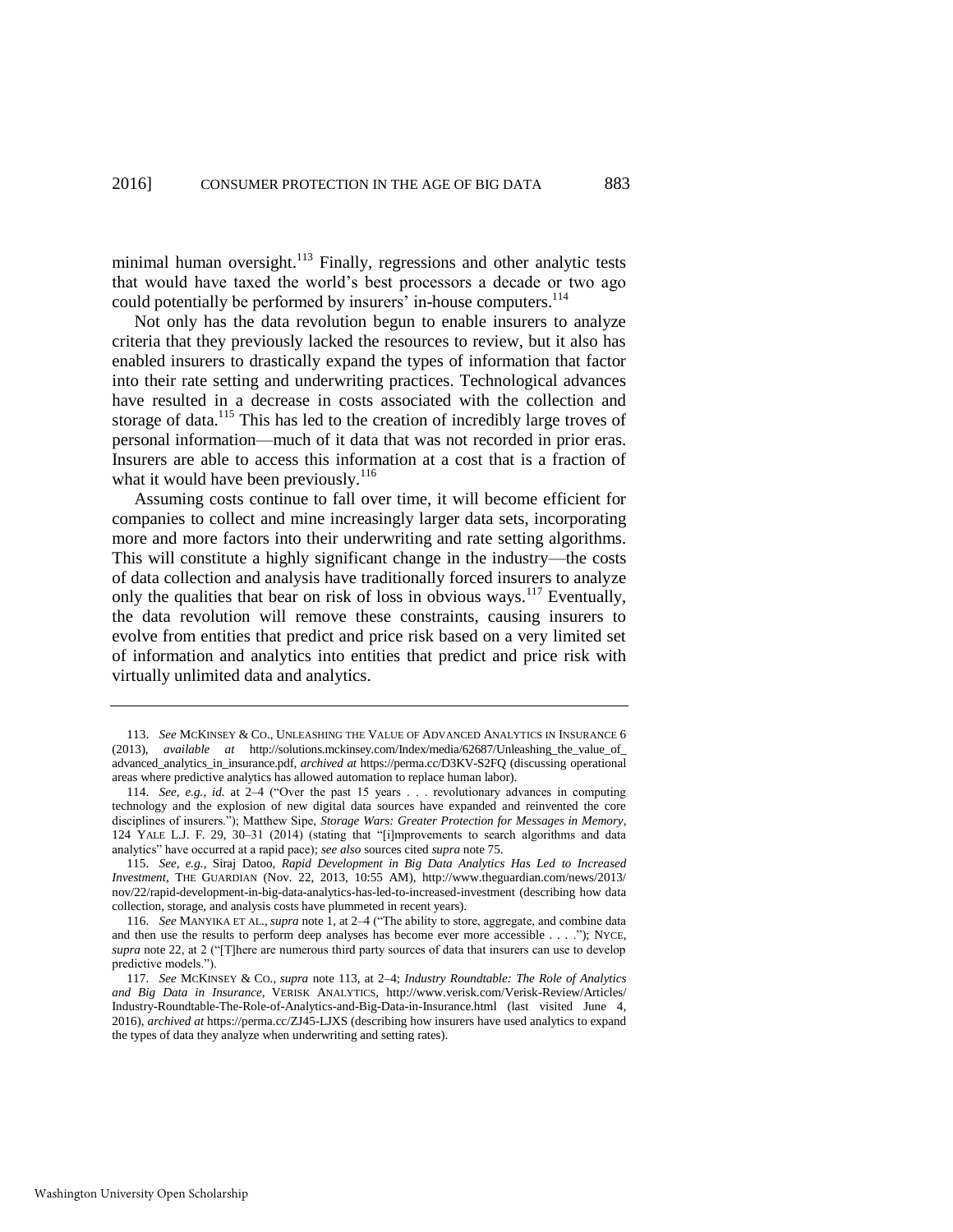The impact that these developments will have on insurer behavior can be demonstrated through an illustration. First, consider an insurance company that is deciding whether to issue a homeowner's policy to a consumer. Traditionally, the company would review information about the property (e.g., the age of the house, its related claims history), the homeowner (e.g., their credit history), and the neighboring area (e.g., crime data, proximity to a fire station). As the costs associated with data gathering and analysis decrease, however, the insurer will increase the number of factors it uses in its risk assessment tools.<sup>118</sup> Its analysis of the neighboring area, for example, might look for the presence of specific types of businesses or demographic trends. How the company assesses individuals' odds of experiencing a loss could expand beyond analysis of public records and disclosed information (e.g., credit reports, criminal records, and basic personal information) to include individuals' shopping histories, website browsing records, and GPS tracking. These examples are not the products of mere speculation—insurers have indicated strong interest in expanding their practices to include analyses of these types of data and, in many cases, have already begun doing so.<sup>119</sup>

Insurers having access to massive data sets and analytic tools would generate substantial market benefits. When the cost of data acquisition and analysis becomes negligible, insurers will be able to put themselves in the best position possible to predict the likelihood that individuals will experience losses. This boost in predictive power, paired with continued automation of the underwriting process, will increase insurers' ability to tailor policy rates on a policyholder-by-policyholder basis.<sup>120</sup> Once this occurs, insurance markets will begin to exhibit an unprecedented level of actuarial fairness.

http://openscholarship.wustl.edu/law\_lawreview/vol93/iss4/5

<span id="page-26-0"></span><sup>118.</sup> *See* MCKINSEY & CO., *supra* not[e 113,](#page-25-0) at 1–3 (discussing how Big Data has already had this effect in certain parts of the insurance industry). Some may question whether such predictions about insurer behavior are realistic, arguing that the majority of the relationships between risk and the additional data that insurers will be able to analyze are likely to be tenuous. *See generally* NATE SILVER, THE SIGNAL AND THE NOISE (2012). Even if this were the case, however, it seems likely that data mining will uncover at least *some* qualities that improve upon the predictions generated by purely traditional approaches. Auto insurers' use of data generated by telematics provides one example of this. *See* sources cited *supra* note[s 93–](#page-21-0)[97.](#page-22-0) 

<sup>119.</sup> *See* MCKINSEY & CO., *supra* note [113,](#page-25-0) at 3 (reporting information about insurers' exisiting and planned uses of predictive analytics); EARNIX & INS. SERVS. OFFICE, INC., *supra* note [5,](#page-4-0) at 16 (same); *Industry Roundtable: The Role of Analytics and Big Data in Insurance*, *supra* not[e 117.](#page-25-1)

<sup>120.</sup> *See* ERNST & YOUNG, 2014 GLOBAL INSURANCE OUTLOOK 16 (2014) ("This more granular view of insured risk attributes and loss costs can be correlated with premium and loss data to inform pricing platforms and develop better risk-scoring tools."); THE ECONOMIST, THE WAY FORWARD: INSURANCE IN AN AGE OF CUSTOMER INTIMACY AND INTERNET OF THINGS 13–14 (2014) (discussing how technology will enable insurers to personalize their products).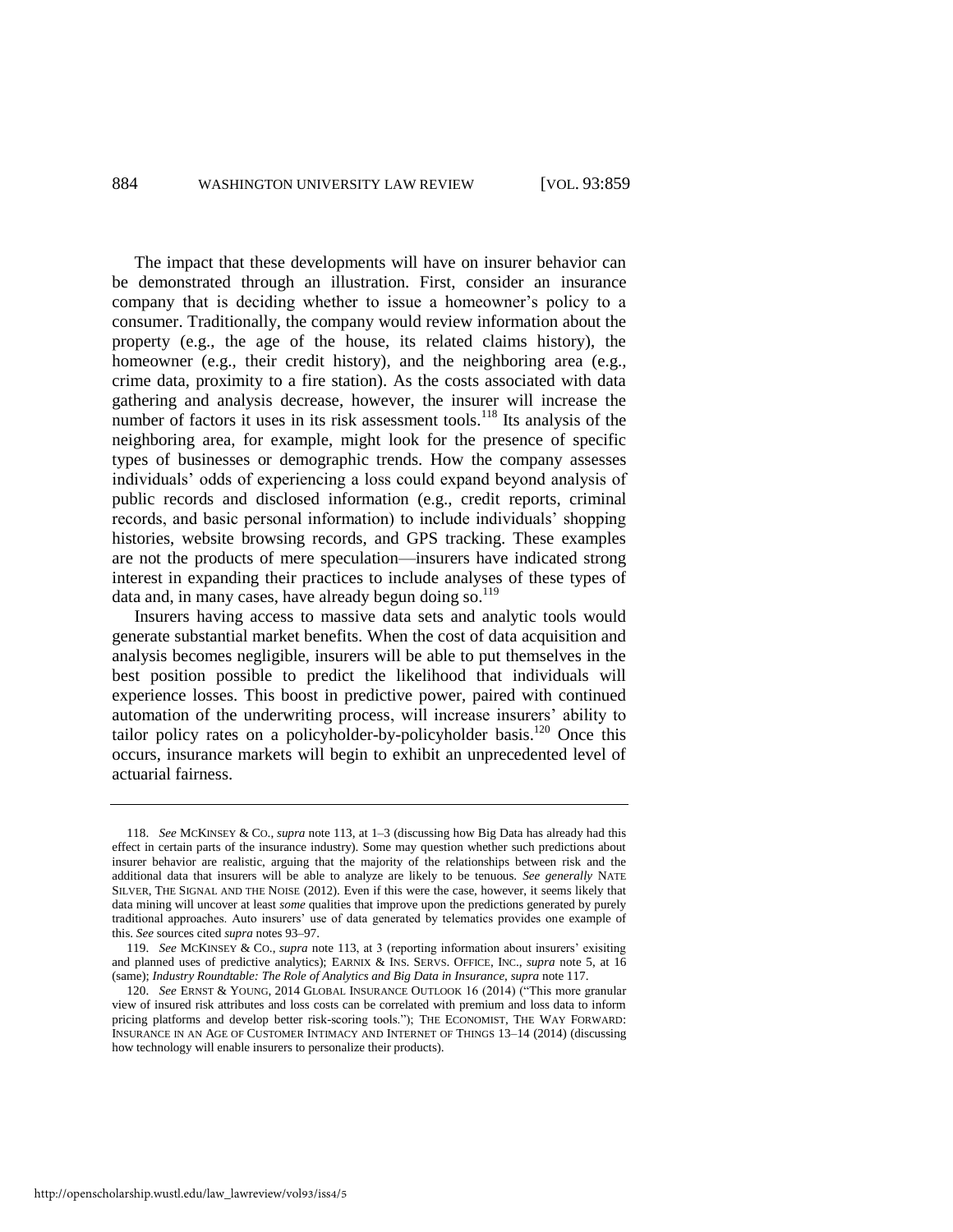There are a number of reasons that insurers accurately matching rates to risk on a policyholder-by-policyholder basis would be beneficial. First, there is a basic equitable appeal to this type of pricing. Many people have a strong intuition that a system that charges everyone rates that reflect each individual's level of risk is more fair than a system that forces some individuals to subsidize others.<sup>121</sup>

<span id="page-27-1"></span>Highly tailored pricing practices would also help resolve the adverse selection problems that some scholars have raised about insurance markets.<sup>122</sup> Traditionally, there have been concerns about insurance markets being undersubscribed (or failing altogether). This is due to insufficient price differentiation driving low-risk individuals to seek alternative means of dealing with risk and incentivizing high-risk individuals to purchase coverage.<sup>123</sup> If insurers gain the capacity to generate accurate individualized rates, these concerns disappear—low-risk individuals will have no incentive to leave the insurance pool if their rates are not inflated because they are pooled with high-risk individuals.<sup>124</sup>

<span id="page-27-0"></span>Finally, increased granularity in rate setting and substantial increases in insurers' predictive abilities could provide the industry with effective means for combating moral hazard.<sup>125</sup> In every line of insurance, there is a concern that the act of procuring coverage will cause policyholders to stop taking the precautions or other risk-reducing actions that they would have taken without insurance.<sup>126</sup> This is harmful because the increased risk represented by such changes in behavior is normally not included in their premium rates. Further, this type of policyholder behavior is undesirable because it increases the amount of accident-related losses.<sup>127</sup> If one presumes that data can predict whether an individual is likely to reduce

125. Swedloff, *supra* not[e 4,](#page-4-1) at 346–47.

126*. See* ABRAHAM, *supra* note [123,](#page-27-0) at 7 (summarizing moral hazard problems in insurance pools); BAKER, *supra* not[e 123,](#page-27-0) at 4–5 (same).

<sup>121.</sup> *See, e.g.*, Swedloff, *supra* note [4,](#page-4-1) at 346 ("[P]ricing based on risk may be more fair to low risk insureds."); Tom Baker, *Containing the Promise of Insurance: Adverse Selection and Risk Classification*, 9 CONN. INS. L.J. 371, 383 (2003) ("The leading moral justifications for risk classification are the following: 1) without risk classification, low risks are unfairly forced to subsidize high risks  $\dots$ .").

<sup>122.</sup> NYCE, *supra* not[e 22,](#page-8-0) at 3 ("As more insurers use predictive analytics, those not doing so will be increasingly exposed to adverse selection . . . ."); Swedloff, *supra* not[e 4,](#page-4-1) at 346–47.

<sup>123.</sup> *See* KENNETH S. ABRAHAM, INSURANCE LAW AND REGULATION 6–7 (5th ed. 2010) (summarizing adverse selection problems in insurance pools); TOM BAKER, INSURANCE LAW AND POLICY 6–7 (2d ed. 2008) (same).

<sup>124.</sup> KENNETH S. ABRAHAM, DISTRIBUTING RISK: INSURANCE, LEGAL THEORY, AND PUBLIC POLICY 67 (1986); ABRAHAM, *supra* note [123,](#page-27-0) at 6–7; Baker, *supra* note [121,](#page-27-1) at 377; Swedloff, *supra* note [4,](#page-4-1) at 346–47.

<sup>127.</sup> *See* sources cited *supra* not[e 120.](#page-26-0)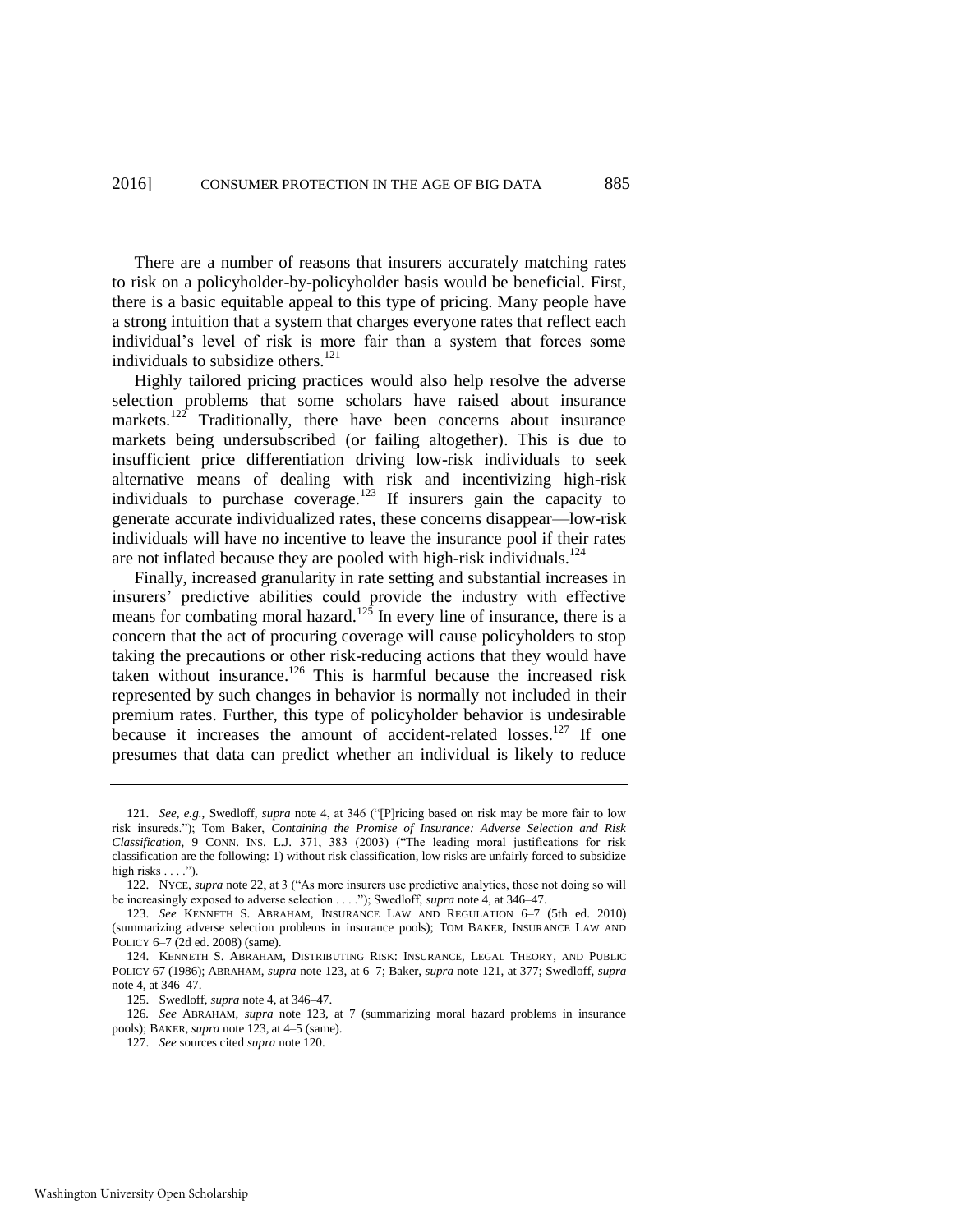their level of care after getting insurance coverage, then a data-saturated insurer could simply price moral hazard risk into their rates.<sup>128</sup> An insurer could also make it known that certain observable risk-enhancing changes in behavior will result in higher rates (or invalidation of coverage), removing the economic incentives for policyholders to change their behaviors.<sup>129</sup>

Increased use of analytics in the insurance industry could also benefit society by enhancing the ability of insurers to induce private actors to take cost-efficient actions that reduce risk. As discussed in greater depth in the following part, insurance companies have a long tradition of using the leverage they have over their customers to force them to decrease their risk of loss by instituting safety measures.<sup>130</sup> To the extent that the measures adopted by insurers are cost-effective and do not harm other interests, this practice is utility maximizing and benefits society.

Advances in data science will greatly enhance insurers' loss reduction capabilities. Analyzing vast data sets will enable insurers to identify a larger set of factors that affect the likelihood a loss will occur.<sup>131</sup> While many of these factors are outside of the policyholder's control (e.g., the geographic location of their home), some will be characteristics that are susceptible to modification (e.g., the presence of smoke detectors). The economic gains associated with having their customers take risk-reducing actions will push insurers to increase the number of such conditions they impose on policyholders.<sup>132</sup> Technological developments will also decrease monitoring costs, enabling insurers to police policyholders' compliance with the risk-reducing obligations contained in their policies.<sup>133</sup>

<sup>128.</sup> *See* ABRAHAM, *supra* not[e 123,](#page-27-0) at 7.

<sup>129.</sup> *See* Swedloff, *supra* not[e 4,](#page-4-1) at 346–47 (making a similar observation).

<sup>130.</sup> *See infra* Part II.C.

<sup>131.</sup> *See* THE ECONOMIST, *supra* note [120,](#page-26-0) at 14 (stating that the Big Data explosion will provide insurers with "more and better information on a far wider variety of risks than has ever before been captured").

<sup>132.</sup> *See* MCKINSEY & CO., *supra* note [113,](#page-25-0) at 4 ("Real-time monitoring and visualization is fundamentally changing the relationship of insurers and the insured. . . . [I]nsurance companies can leverage the data to influence behaviors."); Ben-Shahar & Logue, *supra* note [106,](#page-23-0) at 205–12 (describing how insurers regulate policyholders' behaviors); *see also* THE ECONOMIST, *supra* not[e 120,](#page-26-0)  at 14 (describing insurers' interest in expanding consumer monitoring incentives and requirements).

<sup>133.</sup> THE ECONOMIST, *supra* not[e 120,](#page-26-0) at 14 (describing insurers' interest in expanding consumer monitoring incentives and requirements).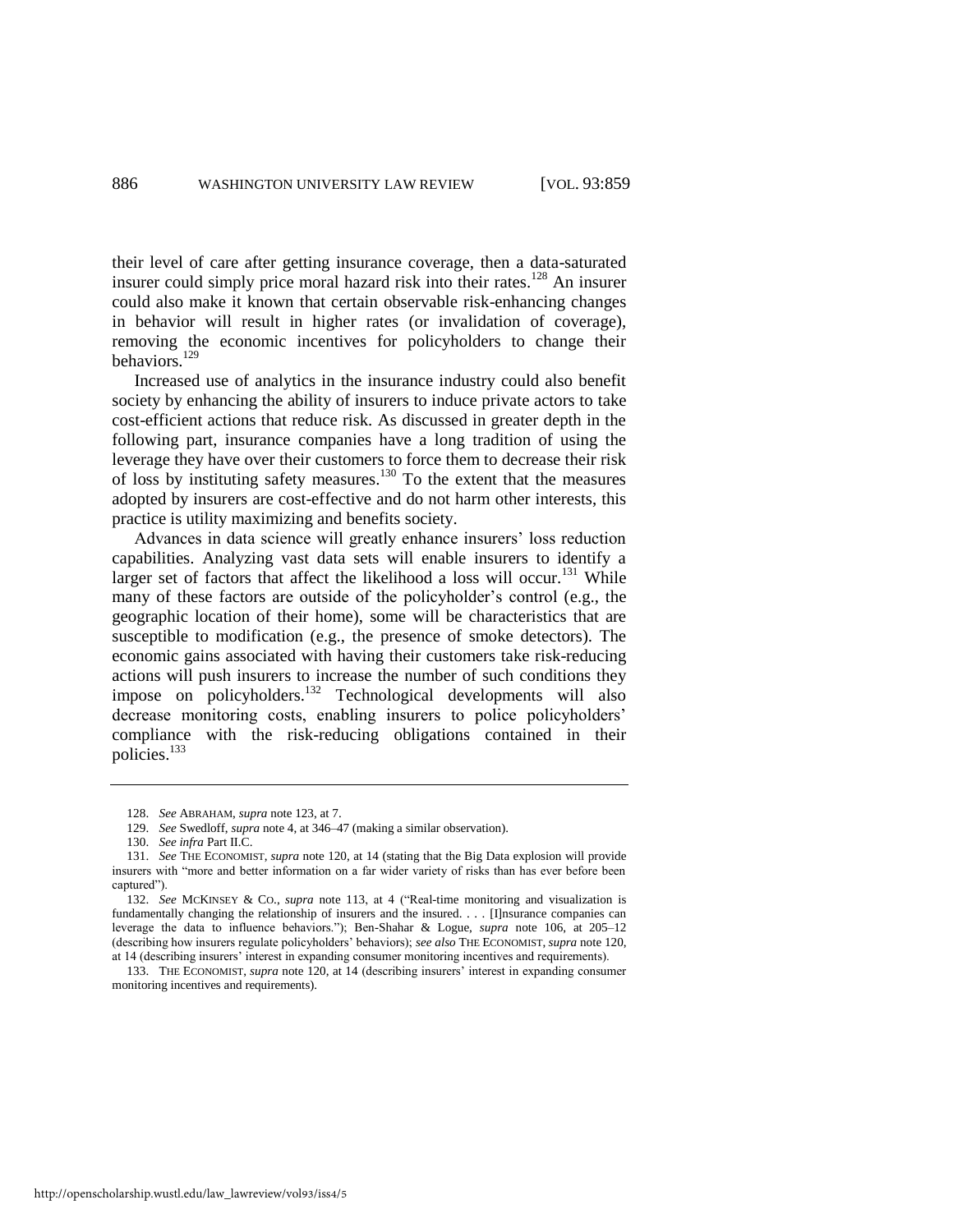#### *C. Advanced Insurance Analytics' Threat to Traditional Market Goals*

The significant benefits that would be gained by advances in insurers' predictive abilities and actuarial fairness, however, would not be without costs. As described earlier, any commercial entity's collection and use of data increases certain risks.<sup>134</sup> Drastic expansions in insurers' use of data would not only raise these generic problems, but would pose unique threats to public interests.

While increased actuarial fairness would improve several metrics used to evaluate insurance markets (e.g., subscription rates, rate fairness, insurer stability), these are not the only qualities that healthy markets are expected to possess. A market that performs exceptionally well on the factors improved by actuarial fairness could still be deemed toxic if, for instance, it systematically disadvantaged racial minorities. It is possible to identify several values society expects insurance markets to respect and that would be imperiled by the industry's expanded use of data analytics.

This Subpart provides a brief description of each of these values and how they are affected by insurers with advanced data capabilities. In the course of doing so, it shows why an insurance market that is fully committed to actuarial fairness and loss reduction would not only fail to advance these values, but would actively work against them. This sets the stage for Part III's discussion of how regulation could help ensure that markets possess an optimal balance of these societal interests.

#### *1. Personal Liberty and Autonomy Norms*

One set of values that the public expects markets to recognize is the preservation of personal liberties and autonomy. As a general premise, modern society has attempted to prevent individuals' freedom from being limited in ways that it deems to be unfair, exploitative, or coercive. Much of contract and consumer law seeks to regulate market conduct in ways that prevent these types of abuses.<sup>135</sup>

Given that all contractual agreements place constraints on autonomy, it cannot be the case that limiting autonomy is an inherently negative act. Rather, society has identified specific types of restrictions as being too

<sup>134.</sup> *See supra* Part I.C.

<sup>135.</sup> *See, e.g.*, Max Helveston & Michael Jacobs, *The Incoherent Role of Bargaining Power in Contract Law*, 49 WAKE FOREST L. REV. 1017, 1050–56 (2014) (describing commercial practices that have been prohibited through common law, legislative, and regulatory measures).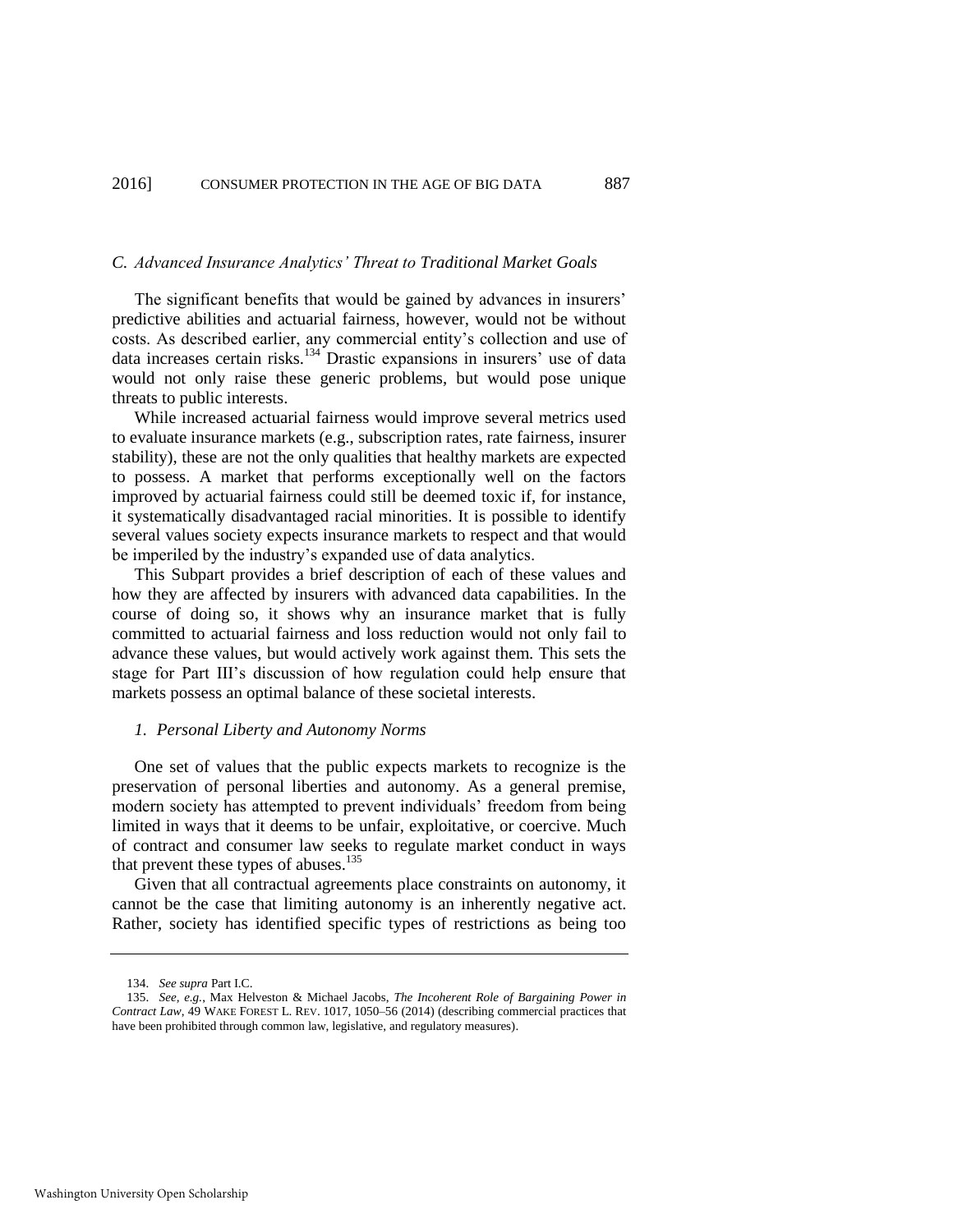unfair or too exploitative.<sup>136</sup> It is only these restraints that markets are expected to respect.

Commercial deals can impermissibly limit individuals' autonomy in two situations. Most commonly, this occurs when a powerful party forces a consumer to agree to contractual terms that unfairly limit her freedom, either by compelling, banning, or incentivizing certain conduct.<sup>137</sup> There are countless examples of legislatures, agencies, and courts creating rules that make specific contractual terms unenforceable.<sup>138</sup> Less often recognized is the concern for consumer autonomy in situations where a powerful party engages in pre-contractual behaviors that impermissibly affect an individual's behaviors.<sup>139</sup> Due to the fact that price discrimination is uncommon in consumer goods markets, the state has rarely needed to police consumer markets for this type of behavior.<sup>140</sup> Perhaps the best examples of regulation of pre-contractual behaviors are laws that ban insurers from considering certain types of information when determining whether to insure individuals. For instance, the Affordable Care Act's community rating rules prevent insurers from refusing to insure diabetics, nullifying any behavior-modifying incentives that would be created by such a practice.<sup>141</sup>

Insurers' means for constraining the autonomy of private actors are relatively straightforward. Whenever an insurer adopts a rule that governs its price-setting, underwriting, or other customer-related processes, it has taken an action that may force a private actor to behave in a certain way.<sup>142</sup> For example, an insurer might influence policyholders' behaviors by

141. *See* 42 U.S.C. §§ 2701, 2705 (2014).

142. *See* Tom Baker & Rick Swedloff, *Regulation by Liability Insurance: From Auto to Lawyers Professional Liability*, 60 UCLA L. REV. 1412, 1418–30 (2013) (describing how insurers regulate policyholders' behavior to reduce risk of loss); Ben-Shahar & Logue, *supra* note [106,](#page-23-0) at 205–12 (same).

<span id="page-30-0"></span><sup>136.</sup> *See id.*

<sup>137.</sup> *Id.* at 1051–52, 1054–55.

<sup>138.</sup> *Id*.

<sup>139.</sup> *See id.* at 1055–56.

<sup>140.</sup> Price discrimination based on consumers' individual characteristics is uncommon outside of the insurance industry. The highest profile example of such conduct involved the discovery that Amazon.com was charging its customers different prices based on algorithmic estimates of what an individual would be willing to pay for an item. *See* Robert M. Weiss & Ajay K. Mehrotra, *Online Dynamic Pricing: Efficiency, Equity and the Future of E-Commerce*, 6 VA. J.L. & TECH. 11, at \*1–4 (2001). Part of the reason why businesses do not engage in differential pricing is the Robinson-Patman Act, 15 U.S.C. § 13(a) (2014), which prohibits companies from engaging in price discrimination in the sale of commodities. *But see* Douglas M. Kochelek, *Data Mining and Antitrust*, 22 HARV. J.L. & TECH. 515, 524–26 (2009) (arguing that the Act would not apply to Amazon's conduct); HERBERT HOVENKAMP, FEDERAL ANTITRUST POLICY: THE LAWS OF COMPETITION AND ITS PRACTICE § 14.1 (3d ed. 2005) (noting the federal government's limited enforcement of the Act).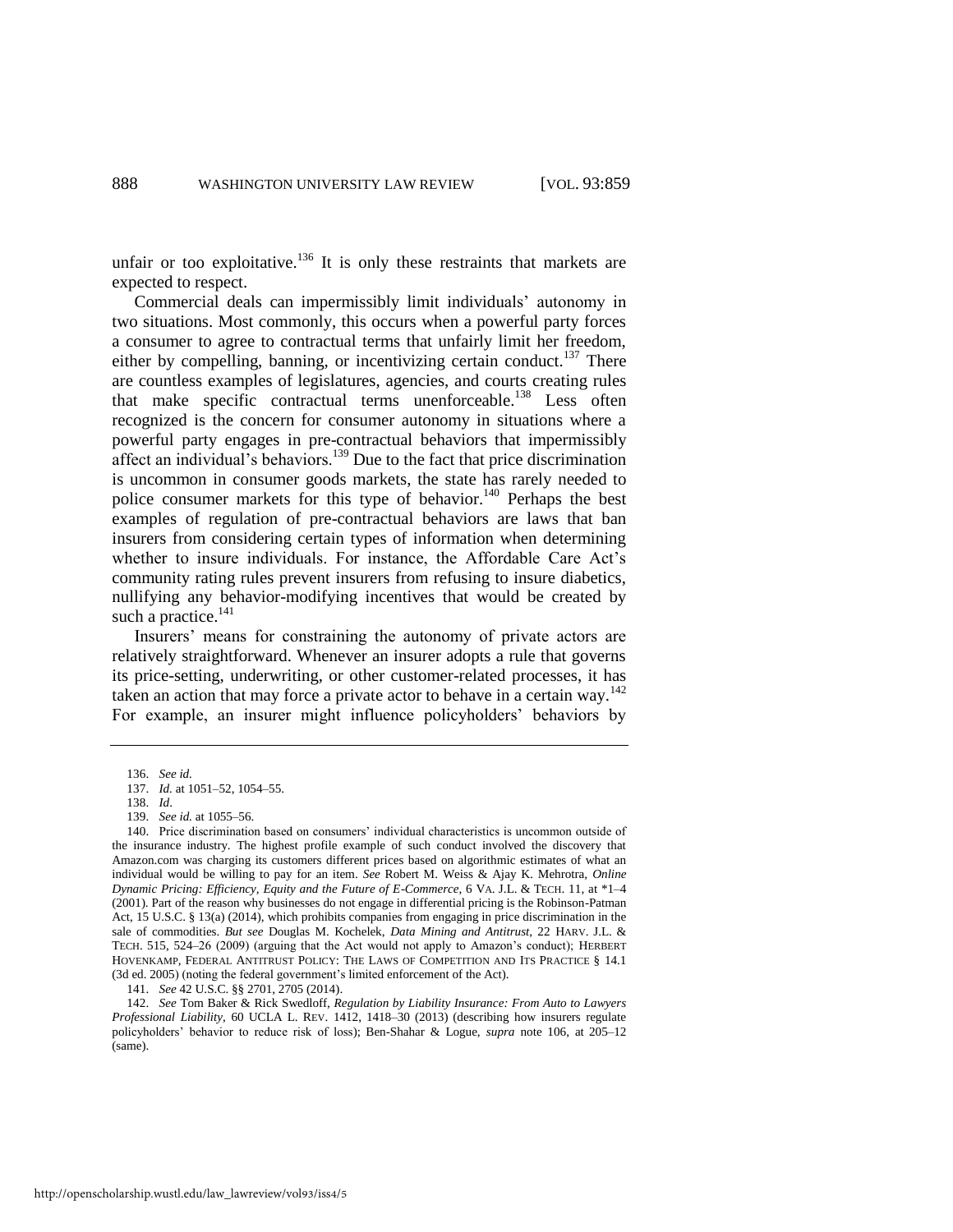deciding that it will no longer offer commercial property coverage for warehouses that lack sprinkler systems. Whether a private party's behavior is affected by an insurer's policy will depend on a variety of factors, such as the availability of alternative providers with different policies, the degree to which the private party needs coverage, etc. If such rules attain a sufficient level of ubiquity across insurers, however, consumers will have no choice but to comply with the rules' requirements or forego coverage. $^{143}$ 

<span id="page-31-0"></span>It is widely accepted that insurance companies' practices have large impacts on consumer behaviors. Insurers compel policyholders to take certain actions by fiat (e.g., we will only insure you if you install smoke alarms) and economic incentives (e.g., we will give you lower rates if you install a telematics device in your car and drive a certain way). Individuals' autonomy is also constrained by the conditions that insurers place on coverage. Insurance policies are somewhat unique among consumer contracts in the number of continuing obligations that they impose on policyholders. In homeowners' policies, for instance, the standard policy contains requirements concerning claim reporting,<sup>144</sup> cooperation with the insurer regarding claim investigation and claimrelated litigation,<sup>145</sup> payment of premiums,<sup>146</sup> cancellation and non-renewal of the policy, $147$  and duties regarding post-loss repairs to the property.<sup>148</sup> Further, the limitations placed on covered losses can influence policyholders' behaviors—they can affect individuals' maintenance and occupancy decisions,<sup>149</sup> discourage construction projects,<sup>150</sup> and alter personal behaviors.<sup>151</sup>

Insurer-imposed regulation of consumer conduct is not an inherently bad thing. The industry has a long history of premising policyholders' coverage on their installation and maintenance of safety equipment or on the performance of other risk-reducing actions.<sup>152</sup> For instance, insurers

152. *See* Ben-Shahar & Logue, *supra* note [106,](#page-23-0) at 210–12 (discussing how insurers have tied policyholders' insurability to their taking risk-reduction measures).

<sup>143</sup>*. See* Ben-Shahar & Logue, *supra* note [106,](#page-23-0) at 205–12 (describing how concerted action by insurers can force policyholder conduct); Christopher C. French, *The Role of the Profit Imperative in Risk Management*, 17 U. PA. J. BUS. L. 1081, 1096–115 (2015) (same).

<sup>144.</sup> *See* INS. SERVS. OFFICE, INC., HOMEOWNERS 3—SPECIAL FORM, at 13, 20–21 (1999), *reprinted in* ABRAHAM, *supra* not[e 123,](#page-27-0) at 194–219.

<sup>145.</sup> *Id.* at 13, 20.

<sup>146.</sup> *Id.* at 21.

<sup>147.</sup> *Id.* at 21–22.

<sup>148.</sup> *Id*. at 13, 20.

<sup>149.</sup> *Id.* at 8–9, 11.

<sup>150.</sup> *Id.* at 9, 12.

<sup>151.</sup> *Id.* at 18–20.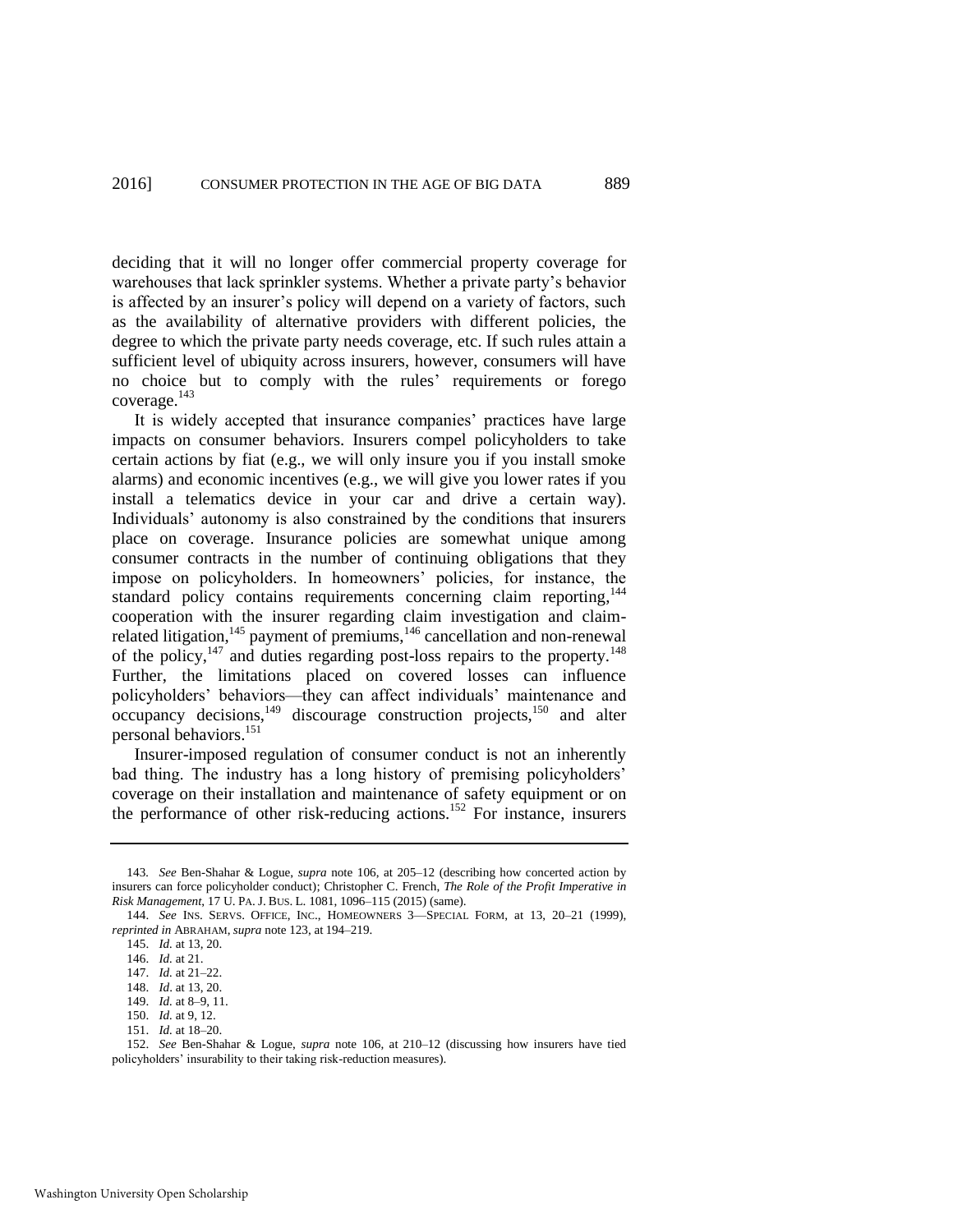<span id="page-32-2"></span>have required business owners to install sprinkler systems in their buildings, retain security personnel, and refrain from performing specified types of business activities as conditions of coverage.<sup>153</sup> While such demands directly regulate applicant and policyholder behaviors, they do so in a way that most individuals recognize as legitimate.

But not all of insurers' conduct-regulating measures have been as innocuous or well received by the public. Perhaps the best-known example of an objectionable exclusionary rule would be pre-ACA health insurers' refusal to offer coverage to individuals with certain chronic or severe diseases at any price.<sup>154</sup> Another would be certain companies' refusal to issue homeowner's insurance to households with pets that it deems to be high-risk (e.g., pit bulls).<sup>155</sup>

<span id="page-32-0"></span>Even if one believes that insurers have not yet overstepped their bounds in constraining consumer autonomy, this could easily change in the Big Data era. As will be discussed in Part III, the current regulatory system gives insurers large amounts of discretion over their core business practices—for example, how they set rates, what types of coverage they offer, etc.<sup>156</sup> Once insurers have unlimited access to data and analytics, it is reasonable to believe that they will begin to abuse this discretion and act in ways that threaten consumer autonomy. Why? First, such insurers will have much more information about what acts, characteristics, and qualities correlate with risk. As described earlier, market forces will drive them to use this information to discriminate among consumers or risk losing their low-risk customers to competitors.<sup>157</sup> Second, technological advances will enable them to monitor policyholder behaviors at increasingly lower costs.<sup>158</sup>

<span id="page-32-1"></span><sup>153.</sup> It is common to see these types of promises in the endorsements that insurers regularly attach to the policies they issue to customers. Endorsements add additional terms to the policy, often expanding or limiting the coverage set forth in the policy or requiring that the policyholder take certain actions. A common example of the latter would be an endorsement for a property insurance policy that requires the policyholder maintain a sprinkler system on the property. *See, e.g.*, Am. Way Cellular, Inc. v. Travelers Prop. Cas. Co. of Am., 157 Cal. Rptr. 3d 385 (Dist. Ct. App. 2013); Indus. Dev. Assoc. v. Commercial Union Surplus Lines Ins. Co., 536 A.2d 787, 789–90 (N.J. Super. Ct. App. Div. 1988); Holz Rubber Co. v. Am. Star Ins. Co., 533 P.2d 1055, 1059–61 (Cal. 1975) (en banc); Port Blakely Mill Co. v. Springfield Fire & Marine Ins. Co., 106 P. 194, 194–96 (Wash. 1910).

<sup>154.</sup> *See* Theresa Williams, Note, *"Going Bare": Insurance and the Pre-existing Condition Problem*, 15 J.L. & COM. 375, 375–77 (1995); Jennifer M. Franco, Note, *Undermining the Protection of Health Insurance: The Preexisting Condition Clause*, 30 NEW ENG. L. REV. 883, 883–87 (1996).

<sup>155.</sup> *See* Larry Cunningham, *The Case Against Dog Breed Discrimination by Homeowners' Insurance Companies*, 11 CONN. INS. L.J. 1, 4–5, 11–17 (2005).

<sup>156.</sup> *See infra* Part III.A.

<sup>157.</sup> *See* Datoo, *supra* note [115;](#page-25-2) *see also* Jill Gaulding, Note, *Race, Sex, and Genetic Discrimination in Insurance: What's Fair?*, 80 CORNELL L. REV. 1646, 1651–53 (1995).

<sup>158.</sup> *See* Swedloff, *supra* not[e 4,](#page-4-1) at 342–43.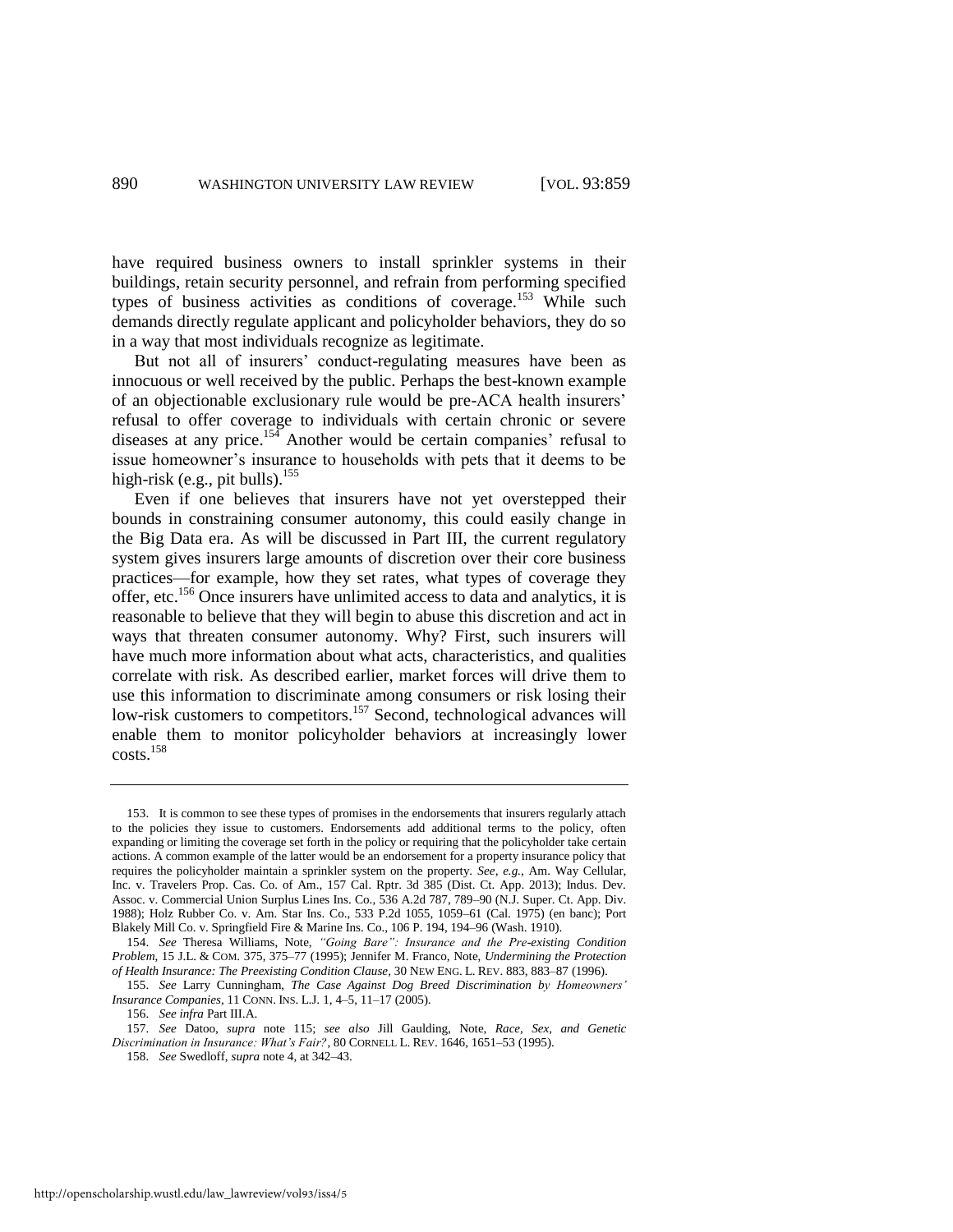The data revolution will encourage insurers to take actions that will influence individuals' decisions. Insurers can affect individuals directly (e.g., requiring applicants to take (or refrain from taking) certain actions as a prerequisite for coverage<sup>159</sup>) as well as indirectly (e.g., refusing to provide coverage to households with certain types of pets<sup>160</sup> or setting incredibly high rates on homeowner's insurance in certain neighborhoods).<sup>161</sup> Using this power to compel some types of behavior, such as compliance with safety codes, is not objectionable. Advances in data science, however, will create incentives for insurers to reach far beyond this point. For instance, it is already the case that insurers issuing homeowner's policies are considering whether they should mandate (or incentivize through discounts) the installation of certain forms of monitoring equipment in insured homes.<sup>162</sup> It is easy to imagine that insurers in other lines are exploring similar policies.<sup>163</sup>

<span id="page-33-0"></span>Insurers compelling private conduct will have significant repercussions for consumers' personal liberties. As the scope of conduct that is analyzed by insurers grows, the domain of conduct that can be regarded as personal (i.e., decisions that individuals are entitled to make free of coercion by the state or other external actors) will shrink. If the datafication of the world becomes as extensive as some have projected, then a sword of Damocles

<sup>159.</sup> *See* Ben-Shahar & Logue, *supra* not[e 106,](#page-23-0) at 210–12.

<sup>160.</sup> It is already the case that certain insurers will refuse to provide homeowner's or renter's insurance to individuals who own certain breeds of dogs (e.g., pitbulls). *See* Kari Huus, *Dog Bite Liability Payouts Rise to \$479 Million in 2011*, MSNBC (May 22, 2012, 9:06 AM), [http://usnews.nbcnews.com/\\_news/2012/05/22/11810821-dog-bite-liability-payouts-rise-to-479-millio](http://usnews.nbcnews.com/_news/2012/05/22/11810821-dog-bite-liability-payouts-rise-to-479-millio) n-in-2011?lite, *archived at* http://perma.cc/QX49-J7E5; Catey Hill, *11 Riskiest Dog Breeds for Homeowners and Renters*, FORBES (May 30, 2012, 10:57 AM), http://www.forbes.com/sites/ cateyhill/2012/05/30/11-riskiest-dog-breeds-for-homeowners-and-renters/. These insurers justify denying coverage to these individuals as a consequence of data analyses establishing that households with these types of dogs are much more likely than others to experience high value liability-related losses. *See* Cunningham, *supra* not[e 155,](#page-32-0) at 4–5, 11–17 (describing insurers' justifications for breed discrimination). It should be noted, however, that the validity of such claims has been hotly contested. *Id.* at 11–17 (presenting data invalidating insurers' claims)*.*

<sup>161.</sup> Of course, it will often be the case that the public will not know what behaviors insurers' pricing and underwriting algorithms consider relevant. In situations where they lack actual knowledge of insurers' criteria, individuals' actions could still be influenced, however, but with speculation or attempts to reverse engineer insurers' algorithms taking the place of actual knowledge.

<sup>162.</sup> *See* ERNST & YOUNG, 2013 U.S. PROPERTY/CASUALTY INSURANCE OUTLOOK 5 (2012) ("While the automobile lines of business are the initial beneficiaries of Big Data, opportunities are emerging in homeowners insurance (among others), with video monitors, security systems and gaming systems all collecting and transmitting usable data.").

<sup>163.</sup> This is particularly concerning given that private entities are not bound by the constitutional constraints that restrict state actors, allowing them to act in ways that governmental entities could not. *See* Laura K. Donohue, *Anglo-American Privacy and Surveillance*, 96 J. CRIM. L. & CRIMINOLOGY 1059, 1142 (2006); Christopher Slobogin, *Government Data Mining and the Fourth Amendment*, 75 U. CHI. L. REV. 317, 320 (2008).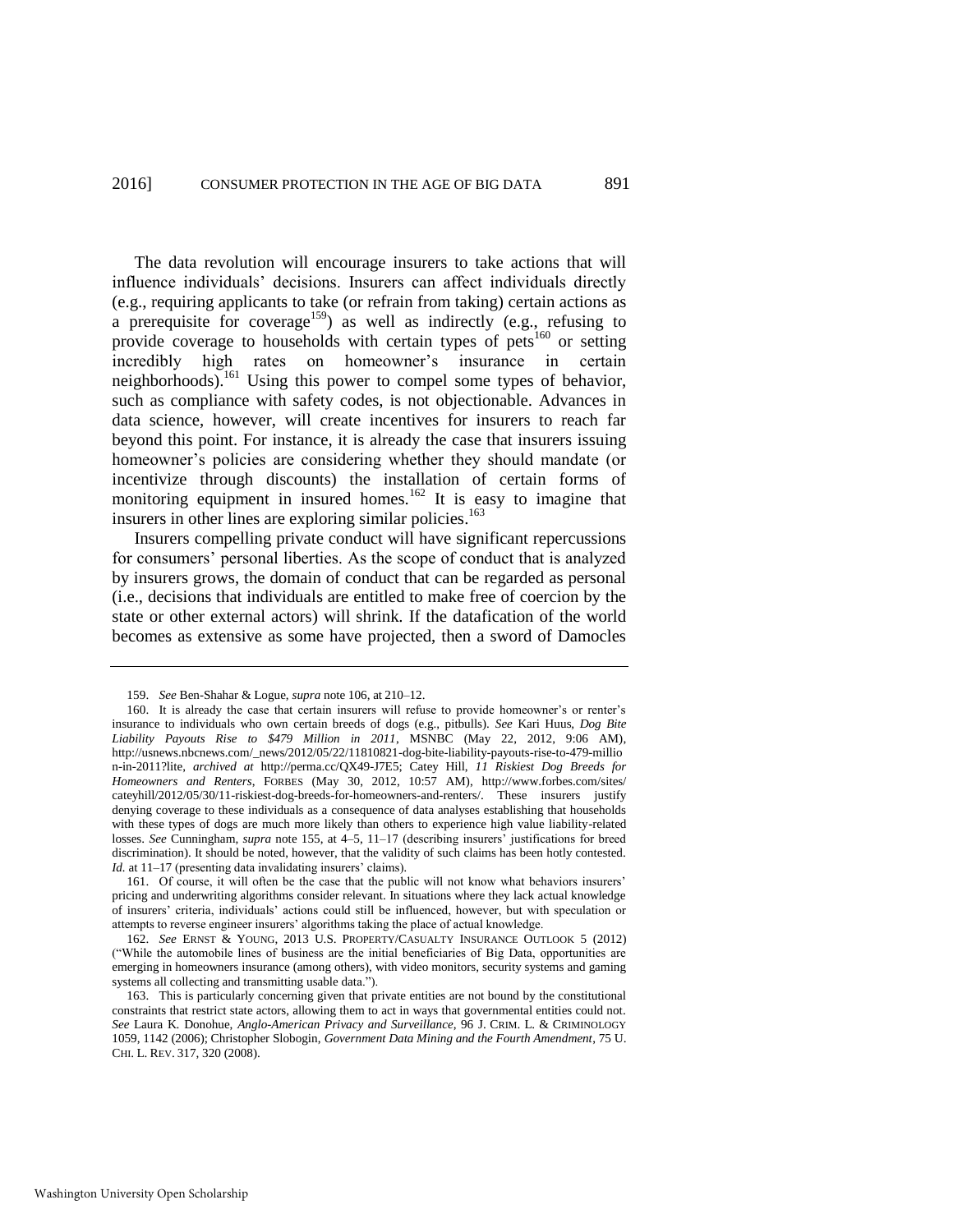might loom over many personal decisions. One's expressions of political views, whom one befriends or networks with, and other actions that have been regarded as wholly within the personal sphere could become affected by insurers' views of these activities.

The concern that Big Data analytics will have a coercive effect on personal decisions extends to areas of individuals' lives that have a long history of being protected from outside influences. Religious affiliation or membership in political or social groups provide the most salient examples of such domains.<sup>164</sup> Assume data analysis indicates that members of a certain societal subset (e.g., supporters of the Tea Party movement) have significantly higher than average auto risk profiles, while members of another group (e.g., Roman Catholics) have significantly lower than average risk profiles. Allowing price discrimination on the basis of political group or religious affiliation will create incentives that may influence the willingness of individuals who are members of either group to remain members or, at a minimum, may affect whether they publicly declare their membership. $165$ 

Discrimination in accordance with elected group memberships could also have larger chilling impacts. Such discrimination may decrease the individuals' willingness to partake in activities that are associated with groups commonly disfavored by insurers, as avoiding these activities would reduce the risk that insurers will classify them to their detriment.<sup>166</sup> Such effects would only be exacerbated by the fact that individuals will not have perfect knowledge of how insurers are making their determinations and, without definitive knowledge, will likely err on the side of behaving more conservatively.

#### *2. Anti-discrimination Norms*

Anti-discrimination norms are a second value that society expects markets to embody. It is a core tenet of modern society that discriminating among groups of individuals along certain types of criteria is morally wrong. The most obvious examples of this are characteristics that have

http://openscholarship.wustl.edu/law\_lawreview/vol93/iss4/5

<sup>164.</sup> *See* Daniel A. Farber, *Speaking in the First Person Plural: Expressive Associations and the First Amendment*, 85 MINN. L. REV. 1483, 1497–1503 (2001). The growing literature on religious institutionalism also discusses the law's protection of religious affiliation. *See* Zoë Robinson, *What Is a "Religious Institution"?*, 55 B.C. L. REV. 181 (2014).

<sup>165.</sup> *See* Jay Stanley, *The Potential Chilling Effects of Big Data*, ACLU BLOG (Apr. 30, 2012, 11:46 AM), https://www.aclu.org/blog/technology-and-liberty/potential-chilling-effects-big-data. 166. *Id*.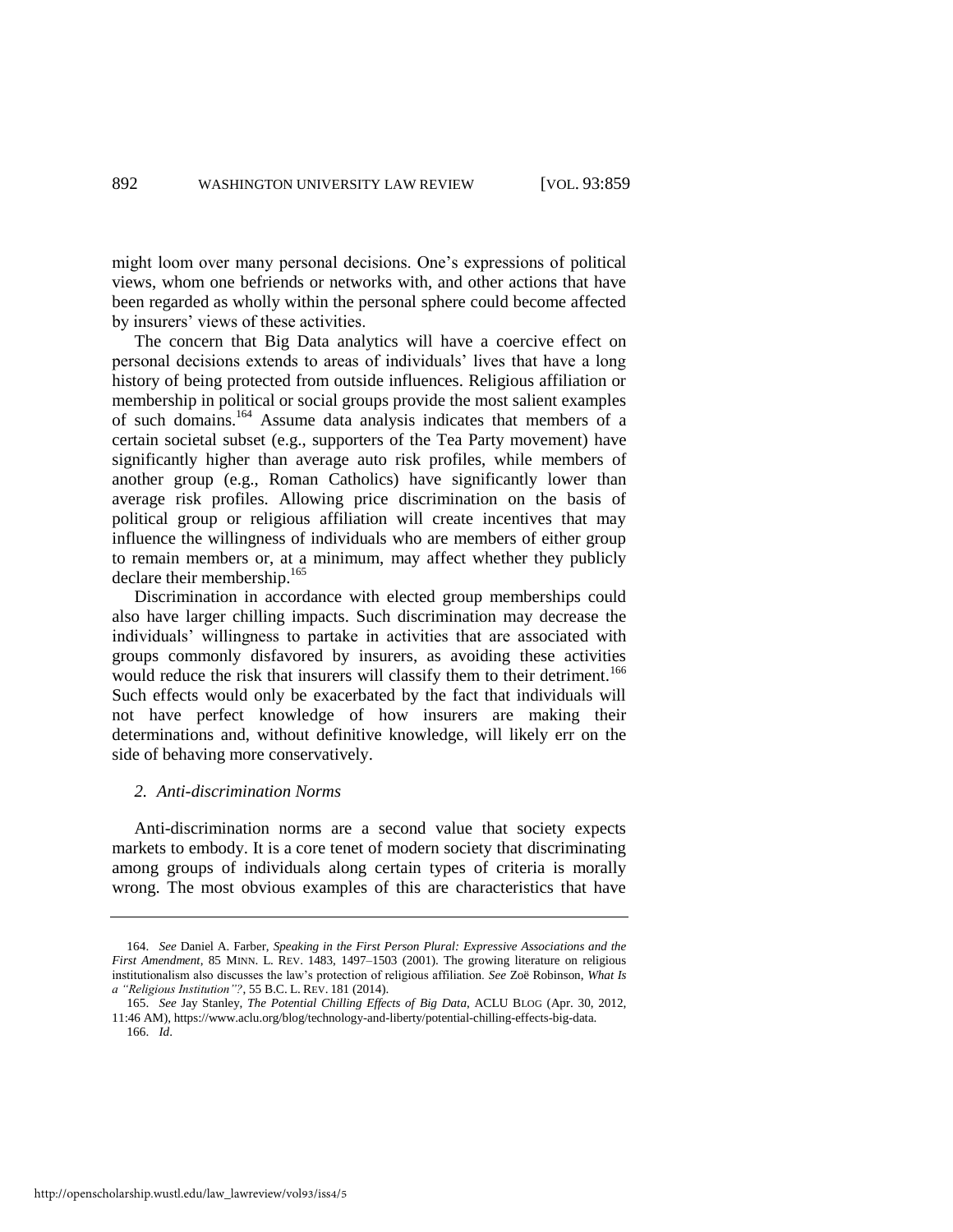been recognized by the law as protected classes—gender,<sup>167</sup> age,<sup>168</sup> race,<sup>169</sup> sexual orientation, $170$  genetic composition, $171$  etc. Exactly which personal characteristics cannot be considered are determined by societal norms and vary across contexts. Whether discrimination against a member of a class is forbidden can vary across market sectors, as can the threshold for determining whether a business's conduct is improper. Modern laws demonstrate our commitment to forcing markets to embrace antidiscrimination norms—we prohibit race and gender discrimination in many contexts; we have prohibited price discrimination in the sale of consumer goods; etc. $172$  Within the realm of insurance markets, some states have limited insurers' ability to discriminate on the basis of many characteristics, including: race, religion, national origin, age, gender, marital status, geographic location, disability, and sexual orientation.<sup>173</sup> Notably, several leading insurance scholars have criticized the existing set of anti-discrimination laws for being underinclusive.<sup>174</sup>

<span id="page-35-0"></span>For as long as there have been laws prohibiting insurers from discriminating on the basis of certain characteristics, there have been worries about whether insurers are actually complying with these laws.<sup>175</sup>

173. *See* Ronen Avraham et al., *Understanding Insurance Antidiscrimination Laws*, 87 S. CAL. L. REV. 195, 232–62 (2014) (collecting state anti-discrimination laws).

174. *See id.* at 197–99, 267 ("Our findings reveal various discrepancies between the reality of state insurance antidiscrimination law and the largely theoretical literature on the topic. . . . [S]uch laws often have little to say about the most important and divisive types of discrimination: distinctions based on race, national origin, or religion.").

175. *See, e.g.*, Regina Austin, *The Insurance Classification Controversy*, 131 U. PA. L. REV. 517, 517 (1983) (discussing general tactics insurers can use to discriminate without violating antidiscrimination laws); Alan I. Widiss, *To Insure or Not to Insure Persons Infected with the Virus that Causes AIDS*, 77 IOWA L. REV. 1617, 1658–64 (1992) (describing how insurers could legally discriminate against sexual and racial minorities via HIV testing); Robert Pear, *Health Insurers Skirting New Law, Officials Report*, N.Y. TIMES, Oct. 5, 1997, at 1, *available at* http://www.nytimes. com/1997/10/05/us/health-insurers-skirting-new-law-officials-report.html?pagewanted=all, *archived at* http://perma.cc/72WP-SSGJ (describing how health insurers were able to skirt laws intended to protect sick individuals).

<sup>167.</sup> *See, e.g.*, Equal Pay Act, 29 U.S.C. § 206(d) (2014).

<sup>168.</sup> *See, e.g.*, Age Discrimination in Employment Act, 29 U.S.C. §§ 621–634 (2014).

<sup>169.</sup> *See, e.g.*, Civil Rights Act of 1964, 42 U.S.C. §§ 2000e–2000e-17 (2014).

<sup>170.</sup> *See, e.g.*, Illinois Human Rights Act, 775 ILL. COMP. STAT 5/1-102 (2015).

<sup>171.</sup> *See, e.g.*, Genetic Information Nondiscrimination Act, 42 U.S.C. §§ 2000ff–2000ff-11 (2014).

<sup>172.</sup> *See* Joshua Block, *Businesses Do Not Have a License to Discriminate*, ACLU (Dec. 18, 2012, 4:24 PM), https://www.aclu.org/blog/lgbt-rights-free-speech-religion-belief/businesses-do-not-havelicense-discriminate (describing state public accommodation laws); Bill Davidow, *Redlining for the 21st Century*, THE ATLANTIC (Mar. 5, 2014), http://www.theatlantic.com/business/archive/ 2014/03/redlining-for-the-21st-century/284235/, *archived at* http://perma.cc/C2JC-MCZP (describing prohibitions against redlining and how Big Data could lead to unfair discrimination in the commercial sector).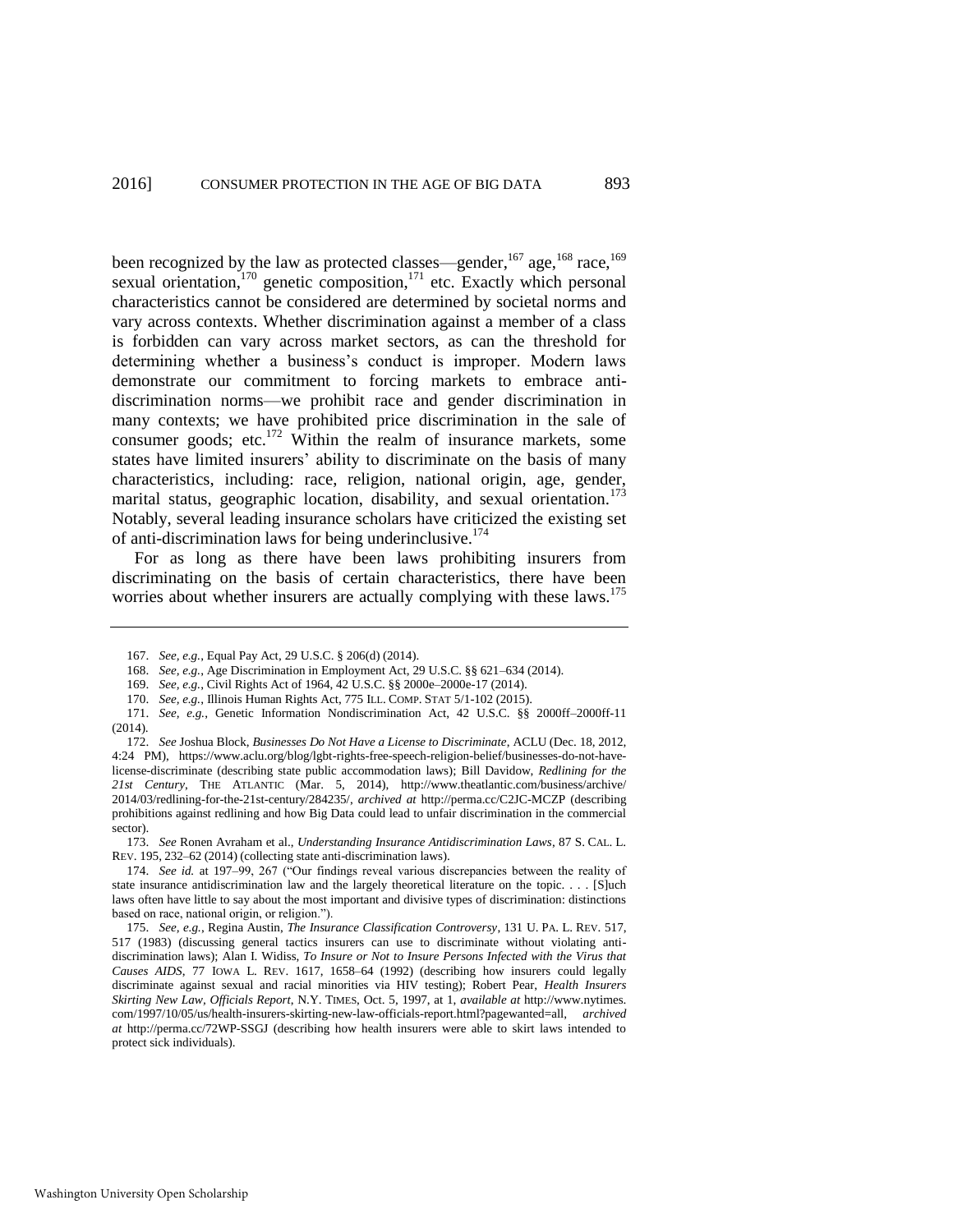The primary concern has not been that insurers will *directly* discriminate against individuals on the basis of their membership in a protected class. Rather, it has been that insurers' underwriting analyses will include factors that correlate extremely highly with a protected class, leading to *indirect* discrimination against members of protected classes.<sup>176</sup>

Given that violations of anti-discrimination norms are already a concern in the status quo, it is fair to question whether data-saturated insurers will pose any sort of additional danger. $177$  They will. The increased use of expansive data sets and analytics will make it substantially more difficult for insurers to comply with anti-discrimination laws.<sup>178</sup> It will also make it substantially more difficult for both the state and private citizens to police their conduct.<sup>179</sup>

As insurers begin to delegate decision-making authority to algorithms, it will become increasingly difficult for anyone to determine whether an insurer is engaging in illegal discrimination. In underwriting, insurers' algorithms will calculate the likelihood of loss by analyzing data containing a near infinitude of risk-correlated characteristics and community a new minimate of the correlated entireteristics and composites of characteristics.<sup>180</sup> Such algorithms will constantly evolve over time—automatically modifying the weight attributed to different factors as new data comes in, adding or removing factors that it determines are relevant or irrelevant, etc. $181$  It is easy to see how indirect discrimination against protected classes could occur in this type of decision-making environment. For instance, an insurer's rate setting formula could violate race-based discrimination prohibitions if one of its components increases premium prices for individuals whose retail history

177. For a thorough analysis of Big Data, consumer categorization, and unfair discrimination, see Tal Z. Zarsky, *Understanding Discrimination in the Scored Society*, 89 WASH. L. REV. 1375, 1385– 411 (2014).

<sup>176.</sup> *See, e.g.*, Katy Chi-Wen Li, *The Private Insurance Industry's Tactics Against Suspected Homosexuals: Redlining Based on Occupation, Residence and Marital Status*, 22 AM. J.L. & MED. 477 (1996); Willy E. Rice, *Race, Gender, "Redlining," and the Discriminatory Access to Loans, Credit, and Insurance*, 33 SAN DIEGO L. REV. 583, 609–16 (1996).

<sup>178.</sup> *See* Swedloff, *supra* not[e 4,](#page-4-1) at 360–68, 370–71.

<sup>179.</sup> *Id.*

<sup>180.</sup> As discussed earlier, insurers have begun to use algorithms to guide their claims handling processes, which would raise similar discrimination concerns. *See supra* Part II.A.

<sup>181.</sup> Automated data analysis of this type is commonly referred to as "machine learning." The use of machine learning approaches for model building is becoming increasingly common in the commercial sector*. See* Thomas H. Davenport, *Industrial-Strength Analytics with Machine Learning*, WALL ST. J. (Sept. 11, 2013, 12:12 PM), http://blogs.wsj.com/cio/2013/09/11/industrial-strengthanalytics-with-machine-learning/, *archived at* http://perma.cc/6KT3-QTDD.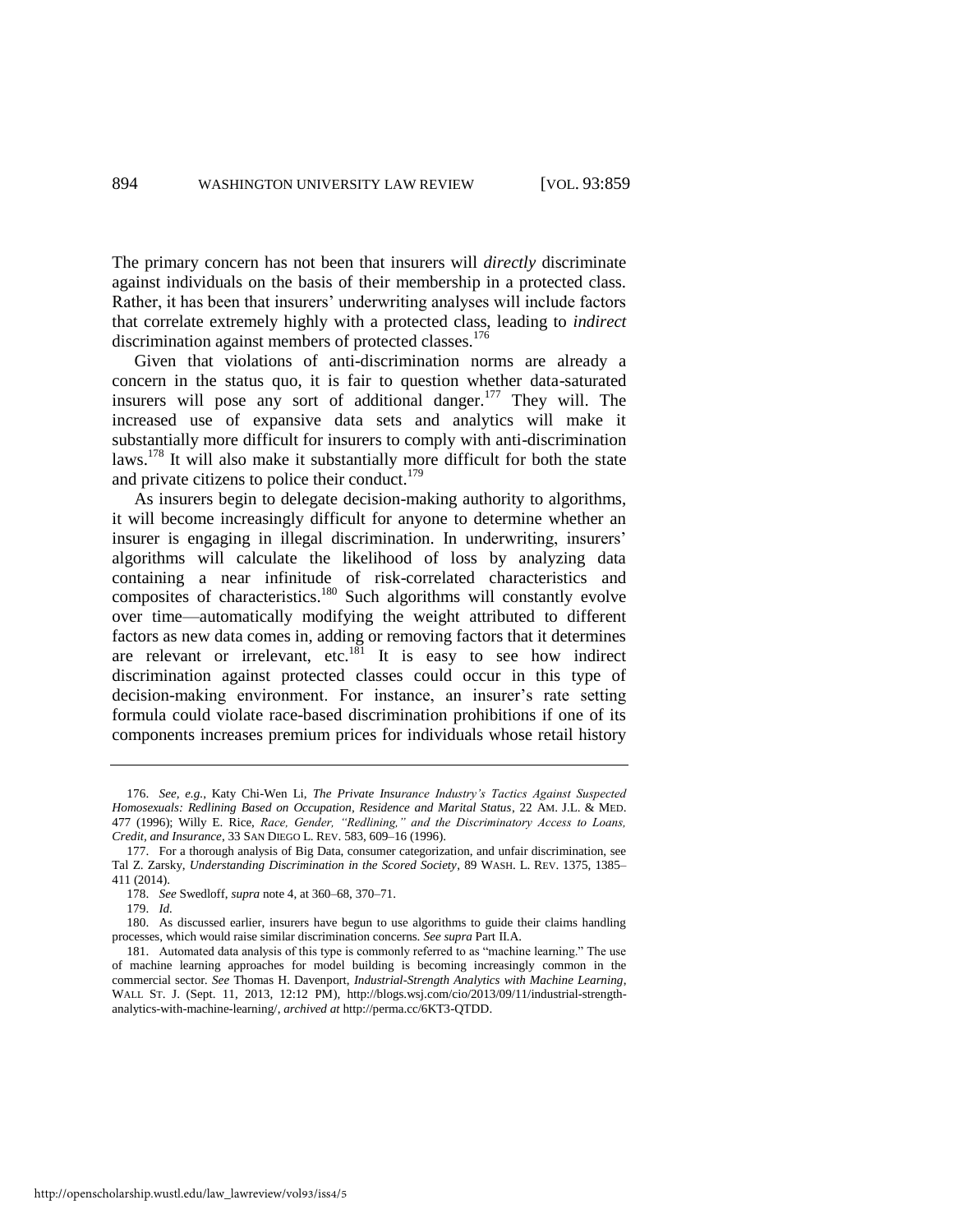contained products that are nearly exclusively purchased by members of a particular race.<sup>182</sup>

As automated data analyses generate increasingly complex algorithms, it will become more and more difficult to police insurers' actions and ensure that they are complying with anti-discrimination laws. While it is possible to look at the set of factors that inform insurers' non-algorithmic underwriting decisions and decide whether they impermissibly track a protected class, it will become increasingly difficult to do this in the future.<sup>183</sup> Further, given that the components of insurers' underwriting and pricing algorithms will be generated by software, it will be possible (and, perhaps, likely) that insurers themselves will be unaware of what qualities they take into account when making underwriting and claims handling decisions.<sup>184</sup>

#### *3. Equality Norms*

A third measure that insurance markets are evaluated on is the extent to which they mitigate (or exacerbate) unjust inequalities among individuals. Modern moral norms require society to help mitigate the advantages and disadvantages individuals experience that cannot fairly be attributed to their choices—that is, those benefits or harms they experience due to luck or lack thereof.<sup>185</sup> While the mitigation of misfortune is not a value that most markets are expected to maximize, the unique nature of the interests at play in insurance markets make it a legitimate evaluative criterion. The core function of insurance is to protect individuals from fortuitous (i.e., non-meritorious) losses. In doing so, insurance inherently prevents the growth of luck-based inequalities. States' expectations that insurance

<sup>182.</sup> *See* Dana L. Kaersvang, Note, *The Fair Housing Act and Disparate Impact in Homeowners Insurance*, 104 MICH. L. REV. 1993, 2013–17 (2006) (describing how this problem exists in the homeowners' insurance market). There are currently two ongoing suits challenging whether insurers can be held liable under disparate impact claims in the context of homeowners policies. *See* Prop. Cas. Insurers Ass'n of Am. v. Donovan, 66 F. Supp. 3d 1018 (N.D. Ill. 2014); Am. Ins. Ass'n v. U.S. Dep't of Hous. & Urban Dev., 74 F. Supp. 3d 30 (D.D.C. 2014).

<sup>183.</sup> Swedloff, *supra* not[e 4,](#page-4-1) at 370–71 (describing the types of analyses regulatory bodies would have to perform to detect this form of discrimination); Solon Barocas & Andrew D. Selbst, *Big Data's Disparate Impact*, 104 CALIF. L. REV. (forthcoming 2016) (manuscript at 43) ("Data mining allows employers who wish to discriminate on the basis of a protected class to disclaim any knowledge of the protected class in the first instance . . . .").

<sup>184.</sup> Swedloff, *supra* note [4,](#page-4-1) at 363 ("The far more likely scenario is that it will not be readily apparent to anyone why some individuals are charged more. The algorithms driving big data will simply spit out higher prices for some policyholders than others.").

<sup>185.</sup> *See* CARL KNIGHT, LUCK EGALITARIANISM: EQUALITY, RESPONSIBILITY, AND JUSTICE (2009); JOHN RAWLS, A THEORY OF JUSTICE 11–17 (1971) (describing modern conceptions about the relationship of justice, desert, and morality).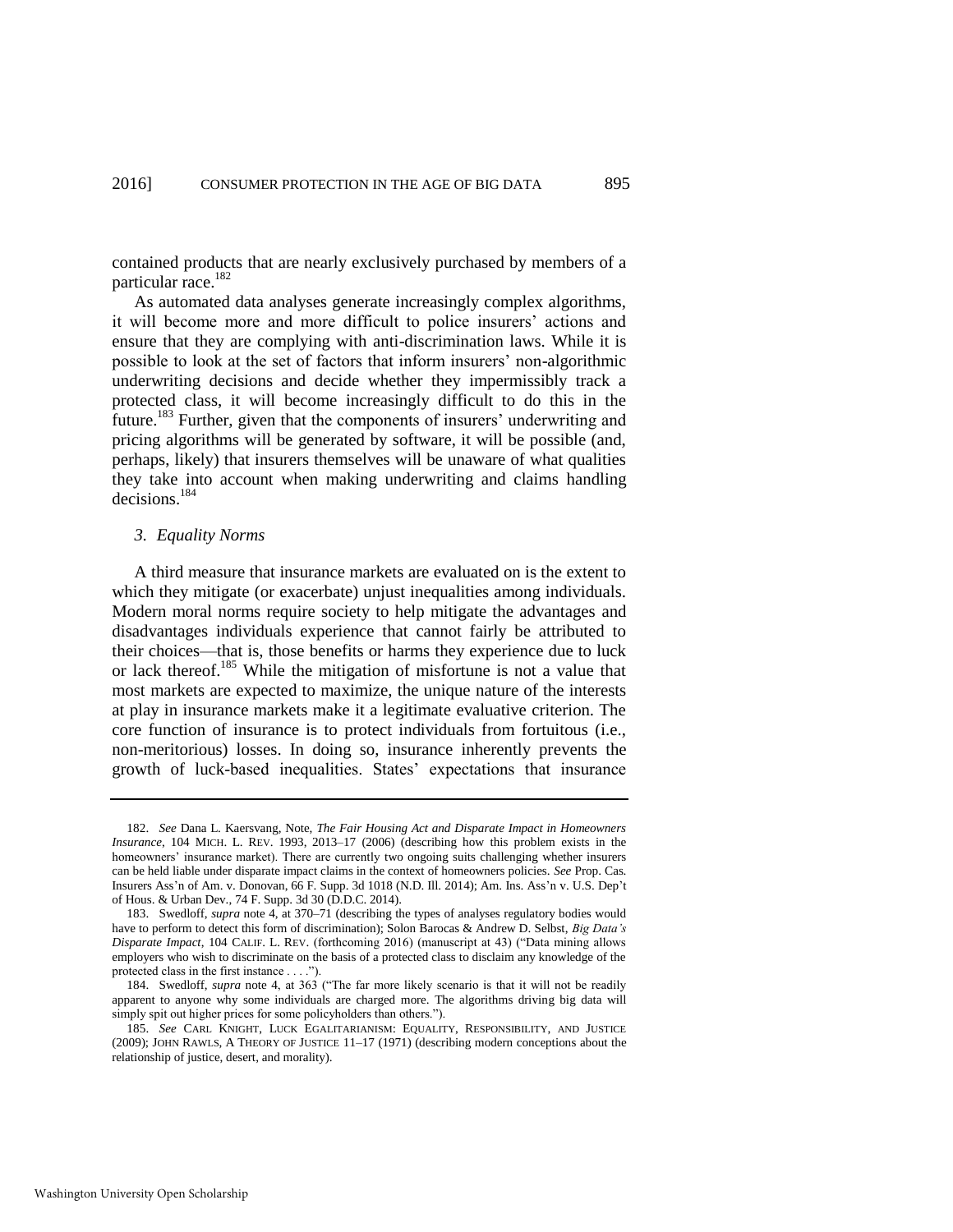markets will serve this role are reflected in laws mandating that all individuals have access to different types of insurance coverage and restricting insurers' ability to discriminate against the unlucky.<sup>186</sup>

Giving insurers free rein to pursue actuarial fairness would injure society's ability to mitigate the advantages and disadvantages that people have due to luck and their starting positions in life. When insurers analyze larger and larger sets of data, they will uncover more and more qualities that correlate with risk.<sup>187</sup> Many of the individual qualities that are identified as increasing the likelihood that a policyholder will experience a loss will be characteristics that most would consider to be immutable, luck-based, or otherwise non-elected. Inclusion of these characteristics into insurers' operational algorithms would result in differential treatment on the basis of fortuitous factors.

Why such practices violate fairness norms can be demonstrated through a hypothetical. Assume the existence of two individuals—Jane and Janet—who are identical in every aspect except for the fact that Jane is five feet tall and Janet is six feet tall. Further assume that extensive data analyses have established that a person's height is strongly correlated with the likelihood that they will file auto insurance claims. If Jane and Janet request quotes from an auto insurer, that insurer will have to decide whether they should offer Jane a lower rate than Janet to account for the height-related discrepancy in their risk profiles. While many might feel as though it would be acceptable to charge Jane and Janet slightly different amounts to account for the increased likelihood that Janet will file a claim, this intuition weakens as the proposed price differential increases. Support for allowing discrimination on the basis of height dissipates further if the issue shifts to insurers refusing to offer coverage to tall individuals altogether. The contagious nature of insurer behavior exacerbates the threat posed by such practices. As discussed earlier, even if an insurer initially has qualms about discriminating against individuals on the basis of height, once other insurers begin to do so, market forces will drive them to follow suit to remain competitive.<sup>188</sup>

This situation is particularly disconcerting because many of the qualities that would lead insurers to confer beneficial treatment to an individual are not merely qualities indicative of a low-risk profile, but are

<sup>186.</sup> *See* 42 U.S.C. § 18091(2)(I) (2014) (prohibiting health insurers from refusing to sell coverage to individuals); Avraham et al., *supra* not[e 173,](#page-35-0) at 232–62 (discussing limitations on insurers' ability to discriminate against consumers).

<sup>187.</sup> *See* discussion *supra* Part II.A.

<sup>188.</sup> *See* Gaulding, *supra* not[e 157,](#page-32-1) at 1651–53; Swedloff, *supra* not[e 4,](#page-4-1) at 359–60.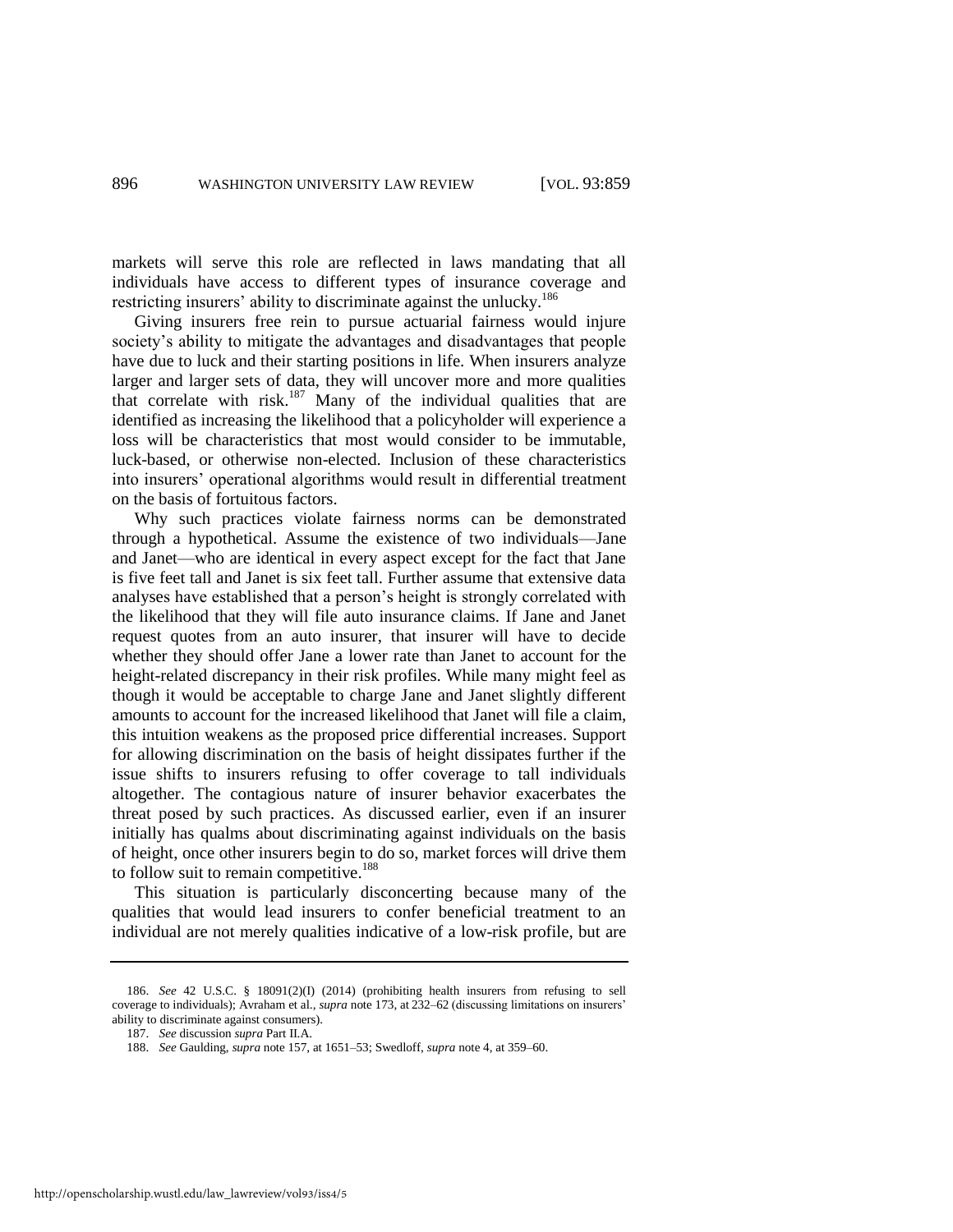also qualities that cause one to receive more favorable treatment across social institutions.<sup>189</sup> Similarly, qualities that would cause insurers to discriminate against an individual are not simply indicia of riskiness, but are often characteristics that leave one more broadly disadvantaged in society.<sup>190</sup> For instance, we can easily imagine that it could be the case that individuals growing up in high-crime, high-poverty areas have higher risk profiles than individuals growing up in low-crime, low-poverty areas. If these qualities are highly predictive of future loss, insurers will begin to exacerbate, rather than mitigate, the impact that place of birth and other unelected characteristics have on individuals' lives.

Discriminating among individuals along such characteristics will further privilege the fortunate and further disadvantage the unfortunate. While insurers' practices already take some of these types of characteristics into account when making pricing and underwriting decisions, the data revolution could drastically expand the number of qualities that factor into an individual's ability to procure insurance.<sup>191</sup> To the extent that society is committed to mitigating the advantages and disadvantages that people have due to luck, this goal will be undermined if insurers are given free rein in a post-data revolution world.

#### *4. Utility Maximization, Privacy, and Good Faith Norms*

Finally, insurance markets can be evaluated on the extent to which they impair societal utility maximization, intrude on consumer privacy, and injure good faith norms. As established earlier, expansions in insurers' data faculties will allow them to learn more about what qualities correlate with risk, as well as enhance their abilities to collect data, monitor policyholders, and influence consumers' behaviors.<sup>192</sup> When insurers gain these capabilities, competitive forces will lead companies to use their power in ways that harm utilitarian, privacy, and dignitary interests.

Basic economic theory assumes that an actor will consider the expected benefits and costs of taking an action and choose the course of action that maximizes their utility. This model of behavior does not accurately describe the behaviors of individuals that are subject to the control of insurers. Insurers benefit from incentivizing behavior that is risk-

<sup>189.</sup> *See* BIG DATA REPORT I, *supra* note [9,](#page-5-0) at 46–47 (expressing concern that businesses using analytics to discriminate among customers will hurt the least well-off).

<sup>190.</sup> *Id.*

<sup>191.</sup> *See* Swedloff, *supra* not[e 4,](#page-4-1) at 348–51.

<sup>192.</sup> *See generally supra* Part II.A.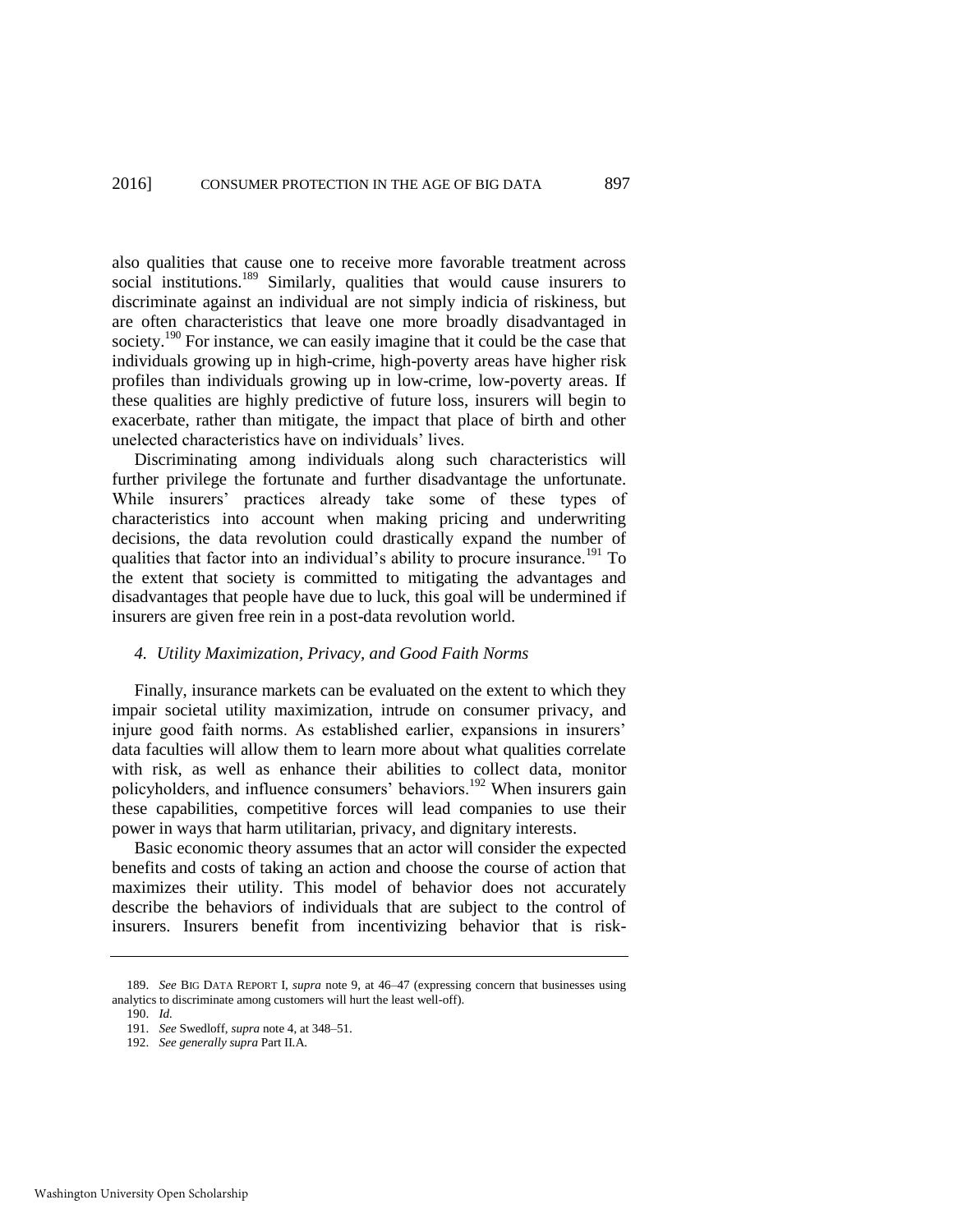minimizing, with little sensitivity to the costs that risk-minimization imposes on their policyholders. Hence, when insurers have the ability to influence the behavior of their customers, they will push policyholders to act in ways that do not maximize overall societal utility.<sup>193</sup>

This effect can best be illustrated through examples. Consider the owner of a commercial storage facility who is debating whether she should install a video surveillance system around the exterior of her facility. In making such a decision, she would consider her potential savings from the enhanced deterrence of theft, the expense of installation and maintenance, and other factors. If the expected benefits outweighed the costs, she would install the system; if they did not, she would not. This calculus is significantly different if we adopt the perspective of an insurer deciding whether to force the storage facility owner to install the surveillance system.<sup>194</sup> While the primary benefit associated with installation of the cameras applies to the insurer, the main cost is not something that they will have to bear. Requiring installation could have a cost to the insurer it could cause the policyholder to seek coverage elsewhere or forego coverage altogether—but only if coverage is not necessary or if there are insurers who will offer coverage on different terms.

Alternatively, consider the differences between insurers' and individuals' interests when it comes to highly risky recreational or commercial activities like base jumping, bull running, or working in a coal mine. These activities generate enough utility for some individuals that they will choose to engage in them despite their inherent risks—that is, the activities are efficient from the individual's perspective. Insurers see such behaviors in a much different light—they are activities that the vast majority of people have little interest in and that greatly increase the likelihood that the insurer will have to pay a substantial claim. From the perspective of an insurer, excluding these types of losses from coverage is likely to be efficiency maximizing—it decreases payout risk without alienating a significant subset of consumers.<sup>195</sup> The personal utility losses that risk-loving individuals would experience by foregoing these activities play no role in the insurers' calculations; only the marginal decrease in customer volume would be relevant to them. If losses from highly risky

<sup>193.</sup> *See* Jon D. Hanson & Kyle D. Logue, *The First-Party Insurance Externality: An Economic Justification for Enterprise Liability*, 76 CORNELL L. REV. 129, 166 n.155 (1990).

<sup>194.</sup> Such requirements are not uncommon. *See* discussion *supra* not[e 153.](#page-32-2) 

<sup>195.</sup> Further, the individuals who are most likely to be driven away from the adoption of such exclusions are those who regularly engage in high-risk activities. Under most conditions, having fewer of such individuals in a pool of policyholders will actually be financially advantageous for insurers.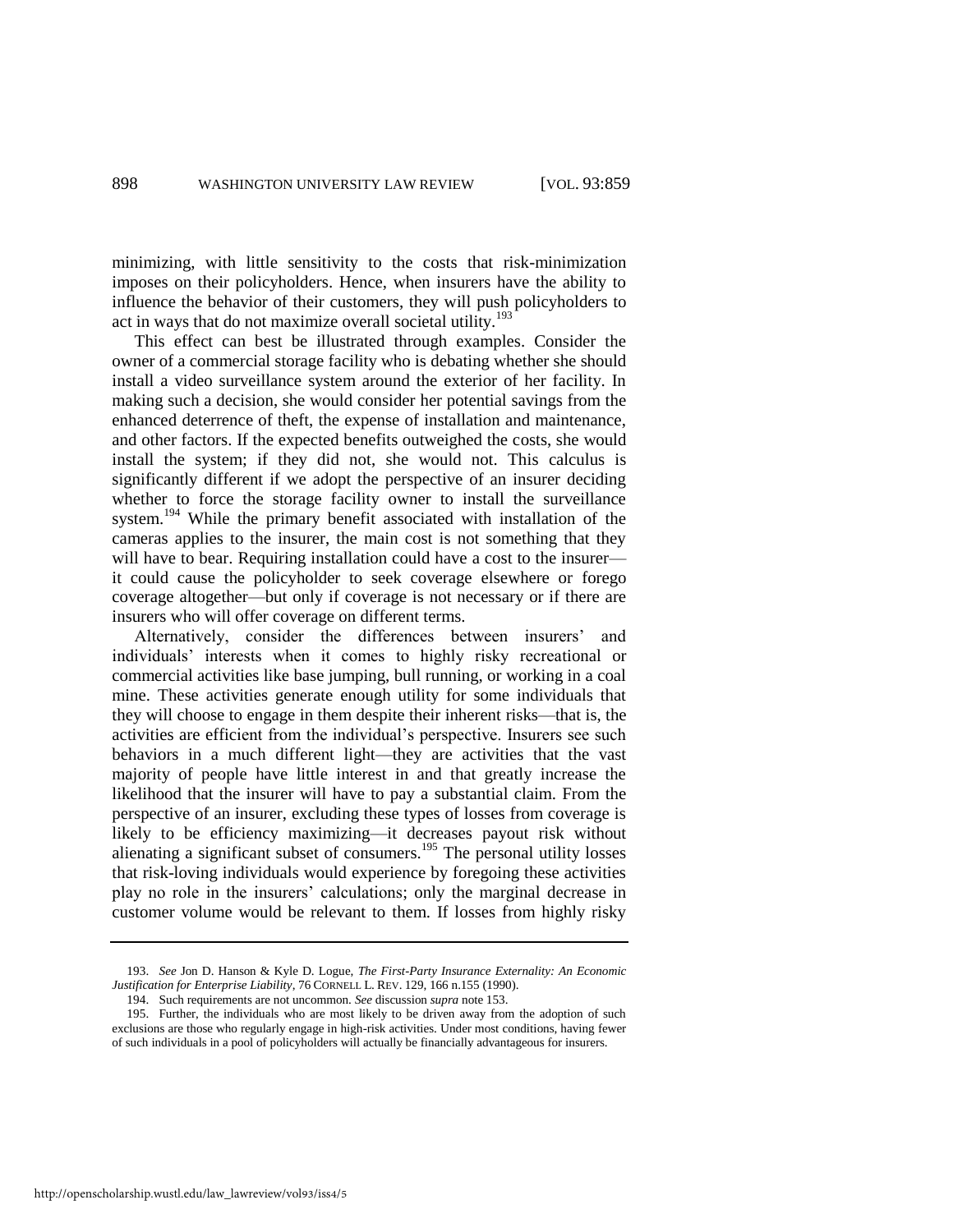recreational and commercial activities are uniformly excluded from insurance coverage, it will discourage at least some individuals from maximizing their personal utility, resulting in a net societal loss in utility.<sup>196</sup>

Additionally, insurers' embrace of Big Data analytics will lead to expansions in data collection and surveillance and harm individuals' privacy interests. Because insurers have the potential to derive direct monetary benefits from all sorts of personal data, they have strong incentives to expand the types of information that they collect about individuals. As the costs associated with procuring data decrease, insurers will attempt to gather this data themselves—for example, by installing telematics devices into individuals' cars<sup>197</sup> or cameras within insured properties.<sup>198</sup> Their hunger for data and willingness to purchase it from third parties will also incentivize other businesses to be more aggressive in collecting new forms of data.<sup>199</sup> The former practices are particularly dangerous because, as will be discussed in Part III, insurers often have significant leverage over consumers, which they could exploit to get individuals to consent to invasive data collection measures.<sup>200</sup>

As more and more aspects of their lives are monitored, consumers' cognizance that they are constantly being watched, recorded, and evaluated by private entities will grow. Concerns about the evolution of a national surveillance state—with private and public entities doing the watching—have already begun to appear in academic articles and the popular media.<sup>201</sup> Simply knowing that insurers are observing their social

<sup>196.</sup> For a similar point about insurers' interests in the context of malpractice insurance, see Swedloff, *supra* not[e 4,](#page-4-1) at 347.

<sup>197.</sup> *See* CORBETT ET AL., *supra* not[e 5,](#page-4-0) at 6.

<sup>198.</sup> *See, e.g.*, ERNST & YOUNG, *supra* note [162,](#page-33-0) at 5 ("[O]pportunities are emerging in homeowners insurance (among others), with video monitors, security systems and gaming systems all collecting and transmitting usable data.").

<sup>199.</sup> *See* MAYER-SCHÖNBERGER & CUKIER, *supra* note [1,](#page-3-0) at 124–27, 132 (describing the growth of data broker and data analysis markets); EARNIX & INS. SERVS. OFFICE, INC., *supra* note [5,](#page-4-0) at 16 (presenting data establishing that the majority of insurers already use external data to inform their decisions).

<sup>200.</sup> Interestingly, private regulators getting individuals to divulge information to them would likely foreclose individuals' ability to prevent the government from getting access to that information, due to limitations on the Fourth Amendment. *See* Monu Bedi, *Facebook and Interpersonal Privacy: Why the Third Party Doctrine Should Not Apply*, 54 B.C. L. REV. 1, 8–14 (2013).

<sup>201.</sup> *See, e.g.*, Jack M. Balkin, *The Constitution in the National Surveillance State*, 93 MINN. L. REV. 1, 13–17 (2008) (arguing that the growth of data collection poses three threats to citizens' freedom); Richards & King, *supra* note [35,](#page-10-0) at 408; Eric Posner, *We All Have the Right to Be Forgotten*, SLATE (May 14, 2014, 4:37 PM), http://www.slate.com/articles/news\_and\_politics/view\_ from\_chicago/2014/05/the\_european\_right\_to\_be\_forgotten\_is\_just\_what\_the\_internet\_needs.html, *archived at* [http://perma.cc/4SBA-RVG9 \(](http://perma.cc/4SBA-RVG9)describing technological threats to privacy).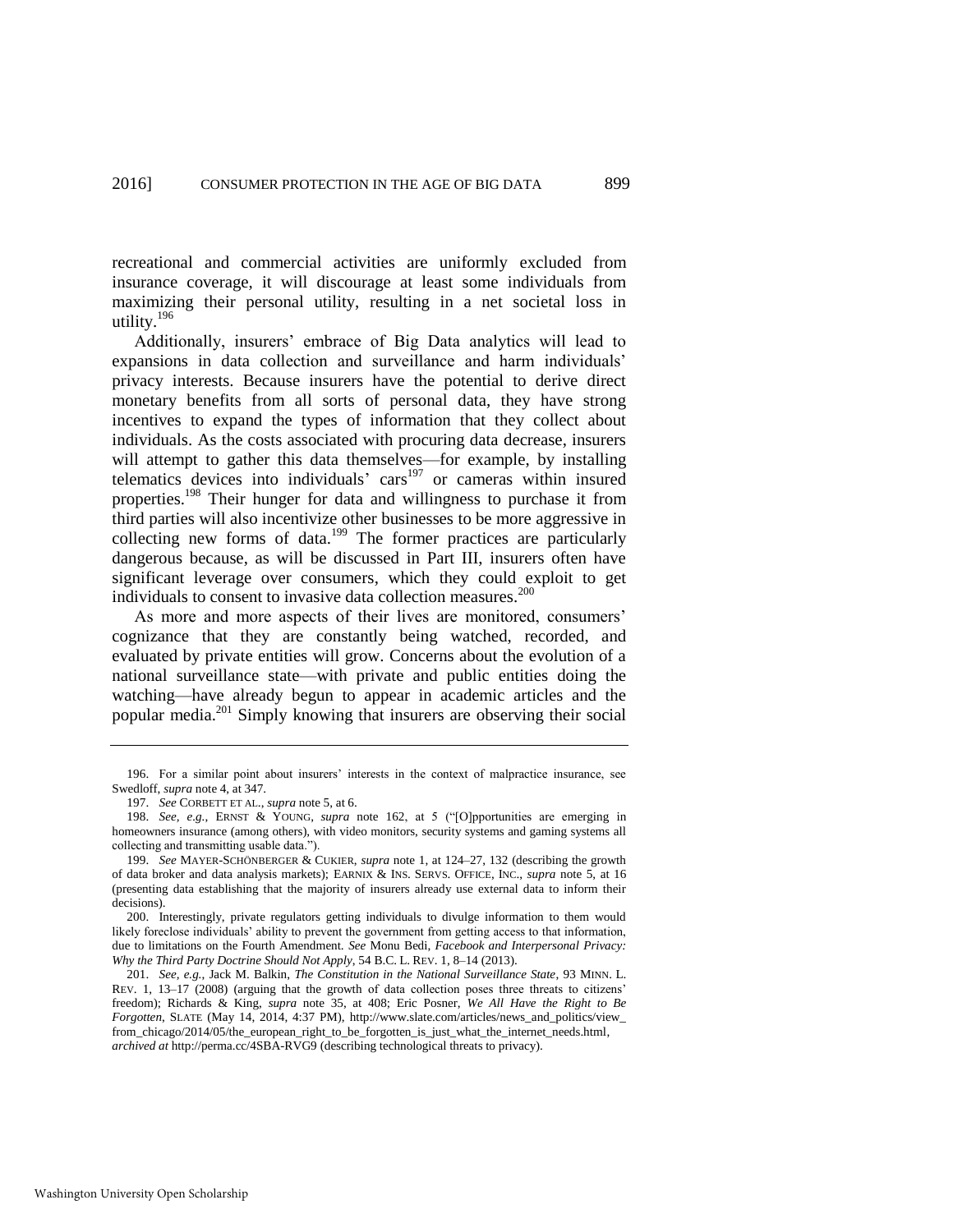conduct will cause many individuals to experience anxiety or suffer other mental harms.<sup>202</sup> These anxieties will be greatly amplified if it is clear that the data are being used to determine individuals' ability to procure insurance.

Finally, insurers that adopt the new wave of analytics will be incentivized to engage in claims handling practices that violate widely held good faith norms. The idea that both parties in a contractual relationship have an obligation to fully perform their end of the bargain is one of the fundamental ideas in modern society.<sup>203</sup> When insurers are handling policyholders' claims, they possess a large amount of discretion—they can cover the entire amount of the claimed loss, they can offer the policyholder less than this as a settlement, or they can deny the claim. There have always been concerns that insurers abuse this discretion to get policyholders to accept payouts that are less than they should receive—consumers' lack of knowledge, high transaction costs, and the absence of sanctions create an environment where it is easy for insurers to shirk their contractual duties.<sup>204</sup> This dynamic will only become exacerbated when insurers have more personal data about their consumers. This knowledge, when combined with an insurer's claims handling records, will enable insurers to predict which policyholders are most susceptible to this type of exploitation and how far below claim value their settlement offers should be.

<sup>202.</sup> *See, e.g.*, ELOÏSE GRATTON, UNDERSTANDING PERSONAL INFORMATION: MANAGING PRIVACY RISKS 229 (2013); John Borland, *Maybe Surveillance Is Bad, After All*, WIRED (Aug. 8, 2007, 5:55 AM), http://www.wired.com/2007/08/maybe-surveilla/, *archived at* http://perma.cc/YL4P-KZT9; Jillian C. York, *The Chilling Effects of Surveillance*, AL JAZEERA (June 25, 2013), http://www.aljazeera.com/indepth/opinion/2013/06/201362574347243214.html, *archived at* http://per ma.cc/U9ER-CB8D.

<sup>203.</sup> *See* Emily M.S. Houh, *Critical Interventions: Toward an Expansive Equality Approach to the Doctrine of Good Faith in Contract Law*, 88 CORNELL L. REV. 1025, 1033 (2003) (footnotes omitted) ("The implied obligation of good faith and fair dealing has been adopted by the *Restatement (Second) of Contracts*, is implied into every contract governed by the Uniform Commercial Code, and in most jurisdictions is implied into every contract at common law."); James A. Webster, Comment, *A Pound of Flesh: The Oregon Supreme Court Virtually Eliminates the Duty to Perform and Enforce Contracts in Good Faith*, 75 OR. L. REV. 493, 497–509 (1996) (discussing the history of the good faith contractual obligation).

<sup>204.</sup> *See, e.g.*, Steven Plitt & Christie L. Kriegsfeld, *The Punitive Damages Lottery Chase Is Over: Is There a Regulatory Alternative to the Tort of Common Law Bad Faith and Does It Provide an Alternative Deterrent?*, 37 ARIZ. ST. L.J. 1221, 1285–87 (2005) (discussing insurers' economic incentives to shirk).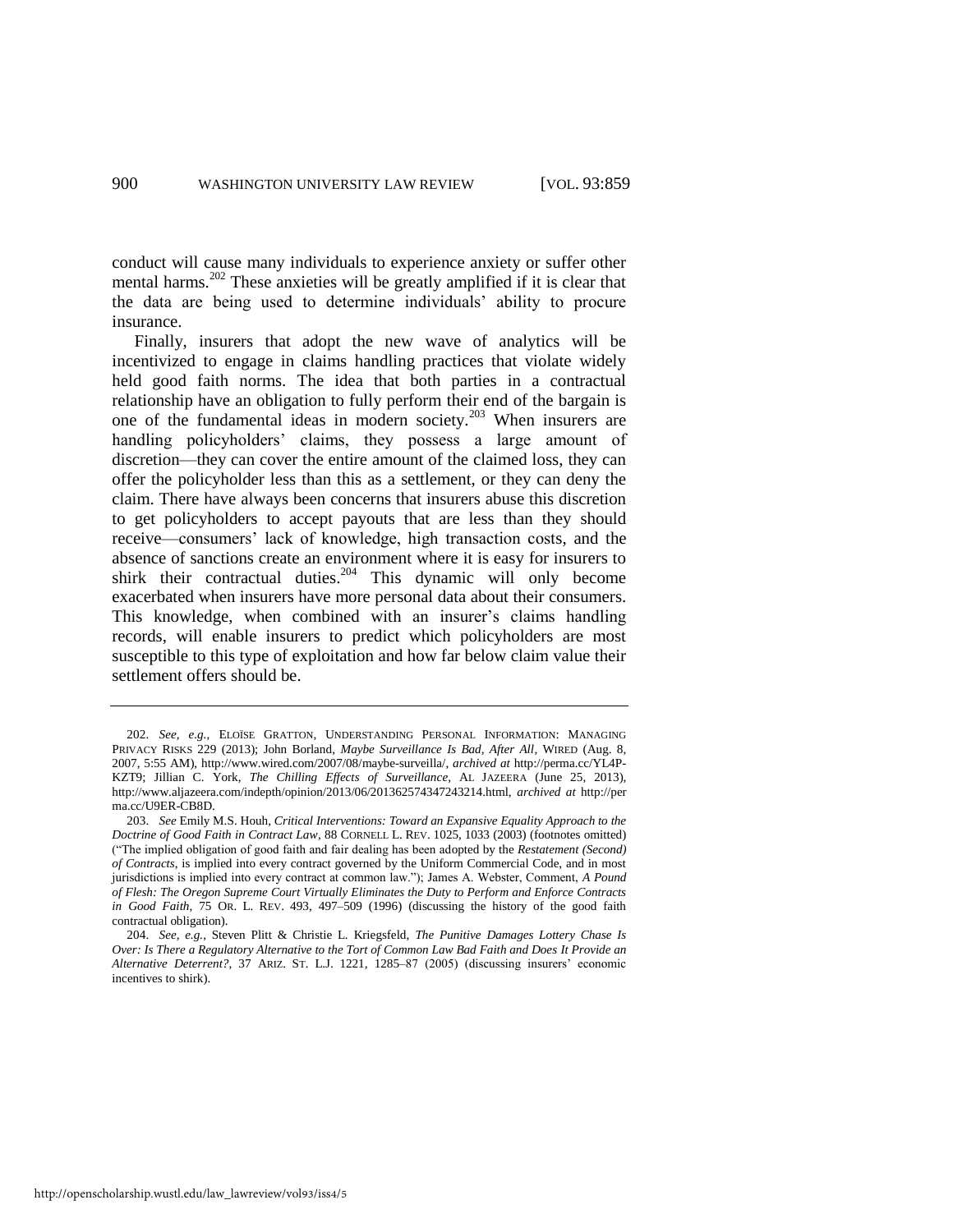#### *D. Summary*

Unfortunately, there are no simple answers about whether the data revolution will have a positive or negative impact on the insurance industry. As outlined above, an ideal insurance market would promote a number of values—actuarial fairness, loss reduction, autonomy, nondiscrimination, justice, utility maximization, privacy, and good faith.<sup>205</sup> Because the quality of a market does not depend upon its performance along a single dimension, evaluating whether a market change will have a net beneficial or detrimental effect is incredibly difficult. There is no easy way to know how advances in some values should be weighed against decreases in others. This is a problem that is common whenever one attempts to evaluate a system that is expected to pursue incommensurable values.

In addition to this incommensurability problem, there are two other dynamics that complicate the evaluation of changes in insurance markets. First, some of the values that insurance markets are expected to embrace are fundamentally incompatible. For instance, anti-discrimination norms and actuarial fairness become incompatible values when data establishes that different protected classes have different risk profiles. Hence, it is impossible for a system to avoid trading one value off against another. Second, the diversity of insurance markets makes it difficult to generalize about the relative worth of different values. Some characteristics are more important in certain lines of insurance, while others are of primary importance in different lines.<sup>206</sup> Despite all of these difficulties, however, decisions about how the regulatory system should respond to changes in the industry must be made.

## III. MEETING THE REGULATORY CHALLENGE: MODERATING INSURERS' USES OF DATA

The preceding discussion of how advances in data technology will change the insurance industry was premised on an assumption of regulatory stasis. It is unlikely, however, that the state will refrain from constraining private entities' use of predictive analytics. Indeed, there are a number of governmental bodies that have made initial efforts in this area.

<sup>205.</sup> This list is not meant to be comprehensive. There are unquestionably other market values that could be identified; however, these are the ones that are most obviously implicated by insurers' adoption of Big Data practices.

<sup>206.</sup> *See* discussion *infra* Part III.B.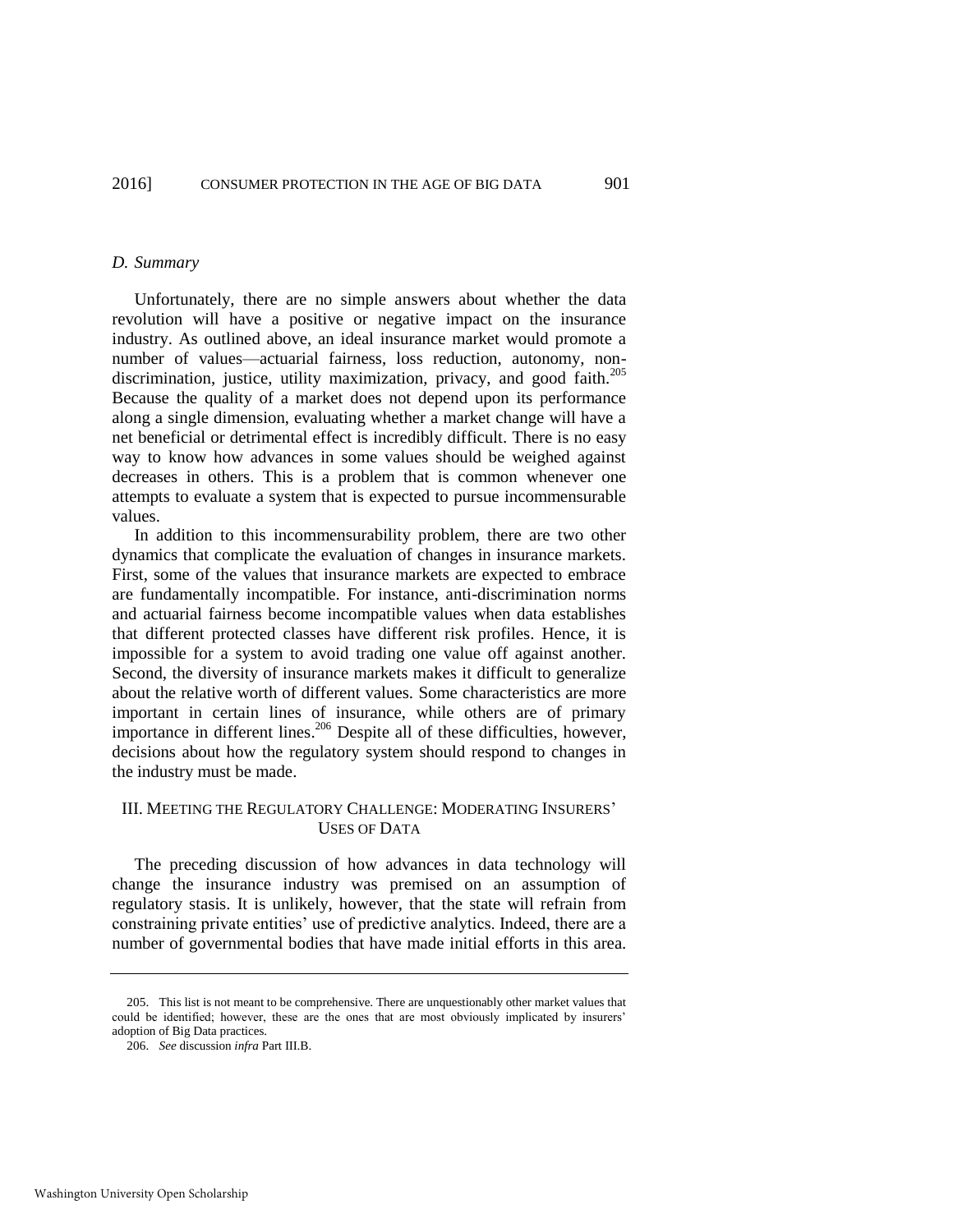This Part begins by providing an overview of the regulatory status quo and highlighting its shortcomings when it comes to controlling private entities' use of predictive analytics. It goes on to describe the normative goals of regulating insurers' use of predictive analytics, which leads to a discussion of the significantly different interests raised by the use of data in consumer and commercial lines of insurance. Finally, it sets forth regulatory reforms that the state could use to ensure that insurance markets operate in a socially optimal manner.

## *A. The Current State of Insurance Regulation and Big Data*

Insurance regulation is predominantly a matter of state law. Regulation primarily occurs through each state's department of insurance, which promulgates rules, administers various compliance-related programs, and generally oversees the market. State legislatures also play a part by enacting general business and insurance specific laws. The federal government's involvement in insurance matters has traditionally been very limited, due in large part to the McCarran-Ferguson Act of  $1945$ <sup>207</sup> This may be changing, however, as many of the largest federal laws enacted over the past decade have imposed regulations on national insurance markets. $^{208}$ 

<span id="page-44-0"></span>Regulation of insurers' marketing practices has been primarily concerned with ensuring that advertising materials are not misleading to consumers, mandating the inclusion of disclaimers, and prohibiting certain sales practices (e.g., offering consumers financial inducements, using misleading endorsements or testimonials).<sup>209</sup> These requirements vary substantially from state to state and across coverage lines.<sup>210</sup> At the federal level, statutes have been enacted that govern firms' marketing behaviors in general, and the Federal Trade Commission has been granted the authority to regulate all business entities' sales practices, including those of insurance companies.<sup>211</sup>

<sup>207. 15</sup> U.S.C. §§ 1011–1015 (2014) (limiting the extent to which federal laws apply to the insurance industry).

<sup>208.</sup> *See, e.g.*, Dodd-Frank Wall Street Reform and Consumer Protection Act, 31 U.S.C. § 313 (2014); Patient Protection and Affordable Care Act, Pub. L. No. 111–148, § 1201, 124 Stat. 119 (2010), *amended by* Health Care and Education Reconciliation Act of 2010, Pub. L. No. 111–152, 124 Stat. 1029 (2010) (amending § 2701(a)(1)(A)(iii) of the Public Health Service Act).

<sup>209.</sup> *See, e.g.*, KAN. ADMIN. REGS. §§ 40-9-1, 40-9-100 (2015); 304 KY. ADMIN. REGS. 12-020 (2015); MO. CODE REGS. ANN. tit. 20, § 400-5.100 (2015).

<sup>210.</sup> *See* sources cited *supra* not[e 209.](#page-44-0) 

<sup>211.</sup> *See, e.g.*, Gramm-Leach-Bliley Act, Pub. L. No. 106-102, 113 Stat. 1338 (1999) (codified as amended in scattered sections of 12 U.S.C. and 15 U.S.C.); Robinson-Patman Act of 1936, 15 U.S.C.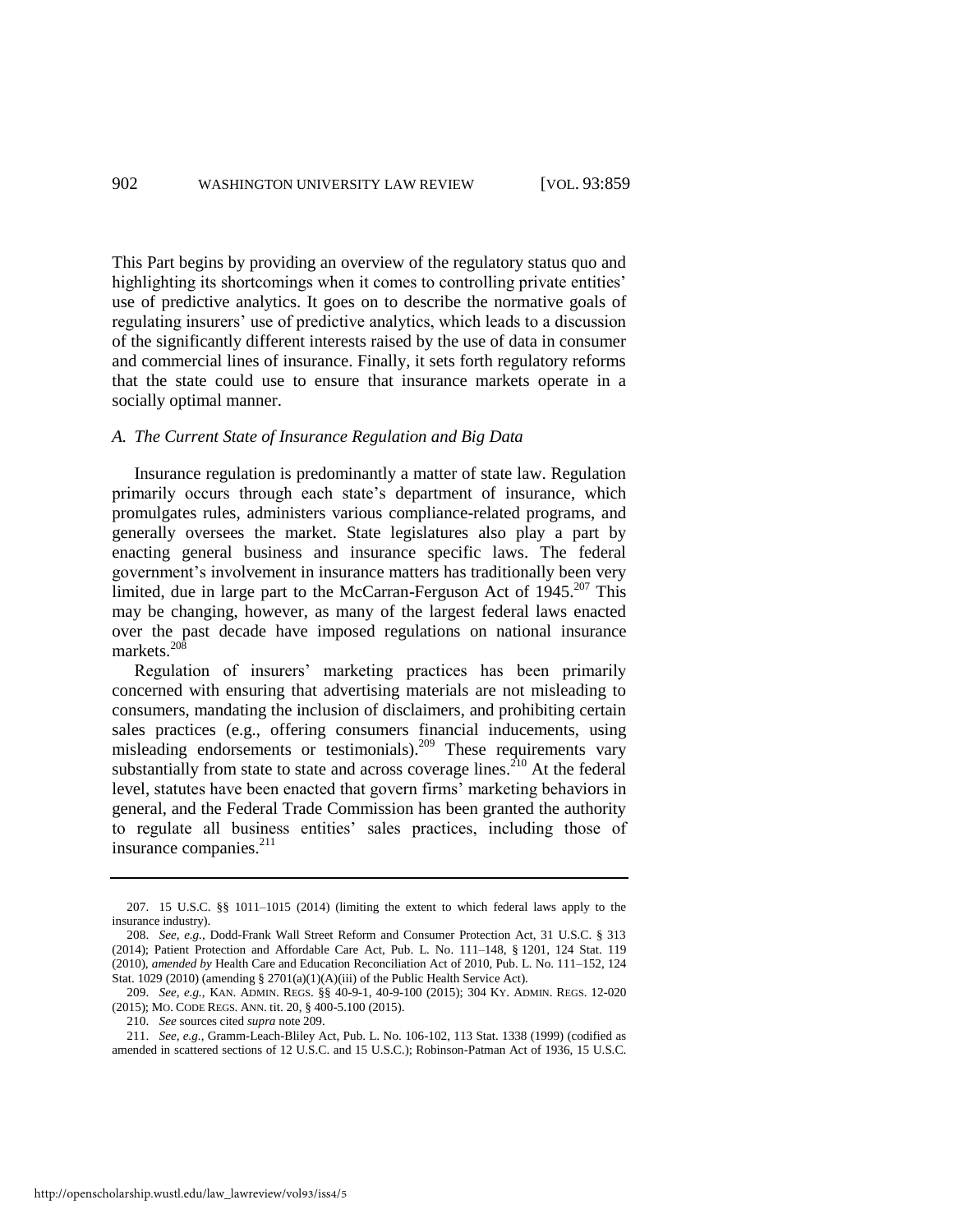In the context of pricing and underwriting, the little regulation that exists tends to focus on prohibiting insurers from looking at specific types of personal information when making underwriting decisions or, alternatively, putting conditions on when and how insurers can use such information. For instance, many states have enacted measures that prevent casualty insurers from using data about the location of an individual's residence (i.e., redlining).<sup>212</sup> Similarly, many states force insurers who wish to consider individuals' credit scores during the underwriting process to obtain consumers' consent and restrict how that data can be used.<sup>213</sup> While it is common for states to require insurers that sell certain lines of coverage to obtain approval for rate increases or changes in underwriting criteria, regulators have been lax in exercising their authority in this area.<sup>214</sup> Outside of the context of health insurance, they have primarily used their power to prevent severe across-the-board rate hikes, not to control the factors that companies analyze when making underwriting decisions or modifying their policies.<sup>215</sup>

Finally, most states have asserted some level of control over insurers' claims handling procedures. Most commonly, this involves the regulatory body creating a list of standards that insurers must comply with when they interact with policyholders concerning claims. Examples of such standards include requiring insurance companies to respond to policyholder communications with reasonable promptness, prohibiting insurers from knowingly misrepresenting facts to policyholders, and forbidding insurers from forcing policyholders to institute lawsuits to recover amounts due under their policies.<sup>216</sup>

What is crucial to note is that neither the states nor the federal government have enacted rules that directly restrict how insurers

<sup>§ 13 (2014).</sup> 

<sup>212.</sup> *See, e.g.*, CAL. HEALTH & SAFETY CODE §§ 35800-35833 (2015); 215 ILL. COMP. STAT. 5/522 to /525 (2015); N.Y. COMP. CODES R. & REGS. tit. 11, § 2187 (2015); OHIO REV. CODE ANN. § 135.07 (LexisNexis 2015).

<sup>213.</sup> *See, e.g.*, MICH. COMP. LAWS § 500.2153 (2015); IOWA CODE § 515.103 (2015); NEV. REV. STAT. § 686A.700 (2014).

<sup>214.</sup> BAKER, *supra* note [123,](#page-27-0) at 47 (stating that substantive review of policy content is typically perfunctory); Robert E. Keeton, *Insurance Law Rights at Variance with Policy Provisions*, 83 HARV. L. REV. 961, 966–67 (1970) (same).

<sup>215.</sup> *See* Daniel Schwarcz, *Reevaluating Standardized Insurance Policies*, 78 U. CHI. L. REV. 1263, 1271 (2011); *see also, e.g.*, 50 ILL. ADMIN. CODE § 754.10 (2015) (permitting insurers to use an altered version of a policy if the state Commissioner has not affirmatively rejected the proposed changes).

<sup>216.</sup> *See, e.g.*, 215 ILL. COMP. STAT. 5/154.6 (2014) (requiring insurers to comply with a list of claims handling standards); N.Y. INS. LAW § 2601 (McKinney 2015) (same); 31 PA. CODE § 146.1 et seq. (2014) (same).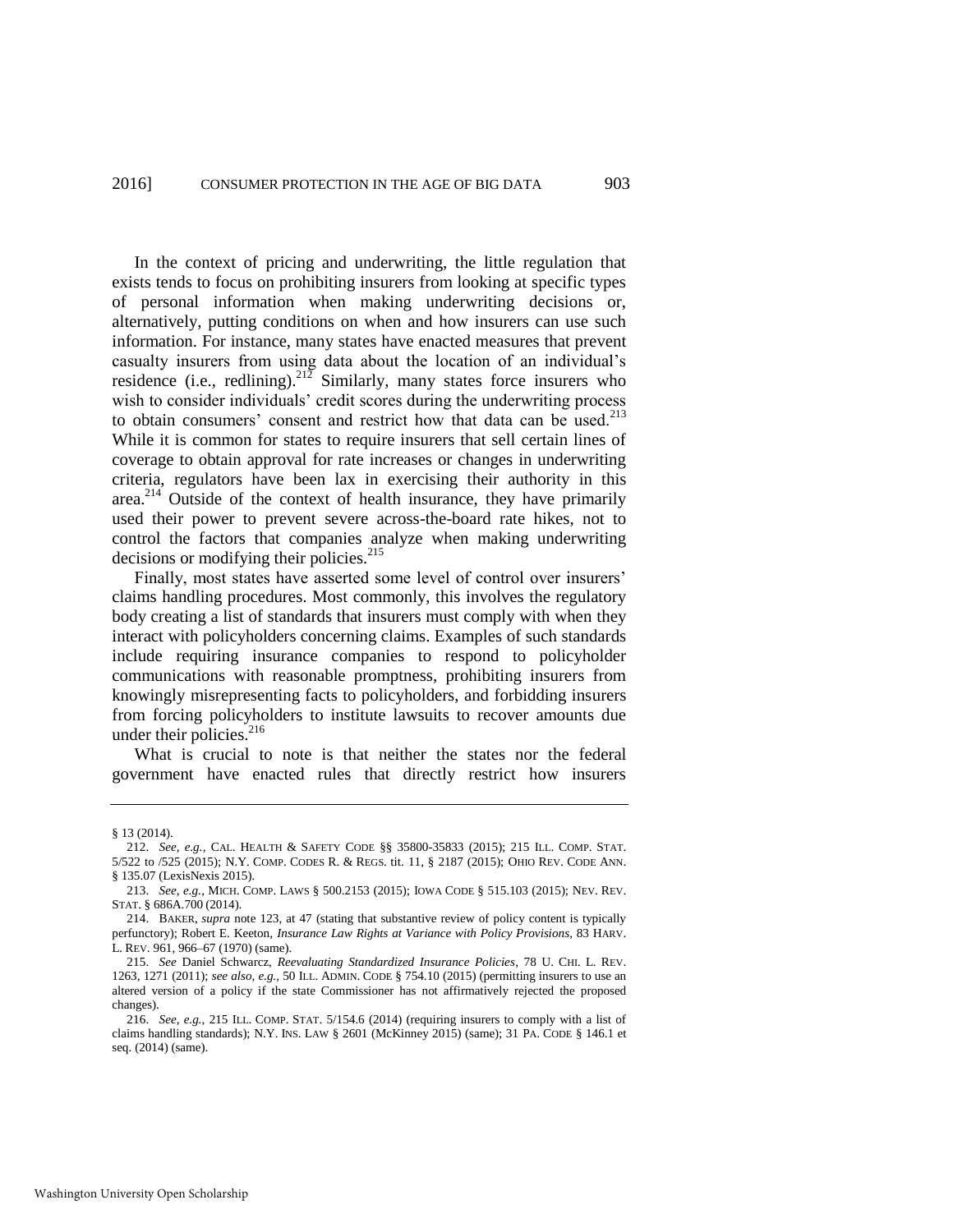incorporate Big Data methodologies into their core operations. None of the rules that are presently in effect were created to address the problems that may result from technological advances vastly expanding insurers' analytic capabilities. For the vast majority of insurance lines, there is nothing limiting the amount of data that insurers can collect about individuals and there are very few limits placed on how insurers use this information.

Despite the obvious privacy concerns raised by the data revolution, legal controls concerning the collection, sale, and use of personal data have only just begun to be developed. The closest that governmental entities have come to addressing these issues are discussions about developing data privacy laws that would regulate private entities' collection and use of personal information. The FTC has issued Fair Information Protection Principles ("FIPPs"), which are guidelines concerning commercial entities' uses of personal data.<sup>217</sup> Some have viewed FIPPs as the government's attempt to regulate businesses' use of Big Data, $2^{18}$  but the principles are mere recommendations as to how private entities should act.<sup>219</sup> While the FTC has recommended that the federal legislature enact laws that will set standards that are enforceable by law, no such scheme has been passed. $220$ 

#### <span id="page-46-0"></span>*B. The Normative Goals of Regulation*

Before describing how the current regulatory system could be changed to address the concerns raised by Big Data, it is imperative to determine the goals that such interventions are meant to achieve. Discussing prospective reforms prior to resolving this antecedent normative question would not only be theoretically unsatisfactory, but also would lead to

<sup>217.</sup> *See infra* note [220.](#page-46-0) 

<sup>218.</sup> *See, e.g.*, Tene & Polonetsky, *supra* not[e 2,](#page-3-1) at 242.

<sup>219.</sup> THE WHITE HOUSE, CONSUMER DATA PRIVACY IN A NETWORKED WORLD: A FRAMEWORK FOR PROTECTING PRIVACY AND PROMOTING INNOVATION IN THE GLOBAL DIGITAL ECONOMY (2012), *available at* http://www.whitehouse.gov/sites/default/files/privacy-final.pdf; FED. TRADE COMM'N, PROTECTING CONSUMER PRIVACY IN AN ERA OF RAPID CHANGE: RECOMMENDATIONS FOR BUSINESSES AND POLICYMAKERS (2012), *available at* http://ftc.gov/os/2012/03/120326privacyrepo rt.pdf.

<sup>220.</sup> FED. TRADE COMM'N, PRIVACY ONLINE: FAIR INFORMATION PRACTICES IN THE ELECTRONIC MARKETPLACE iii (2000), *available at* http://www.ftc.gov/reports/privacy2000/ privacy2000.pdf. Some scholars have argued that the FTC should assume a primary role in regulating commercial entities' uses of Big Data. *See* Dennis S. Hirsch, *That's Unfair! Or Is It? Big Data, Discrimination and the FTC's Unfairness Authority*, 103 KY. L.J. 345 (2014–2015); Rory Van Loo, *Helping Buyers Beware: The Need for Supervision of Big Retail*, 163 U. PA. L. REV. 1311, 1331–34 (2015).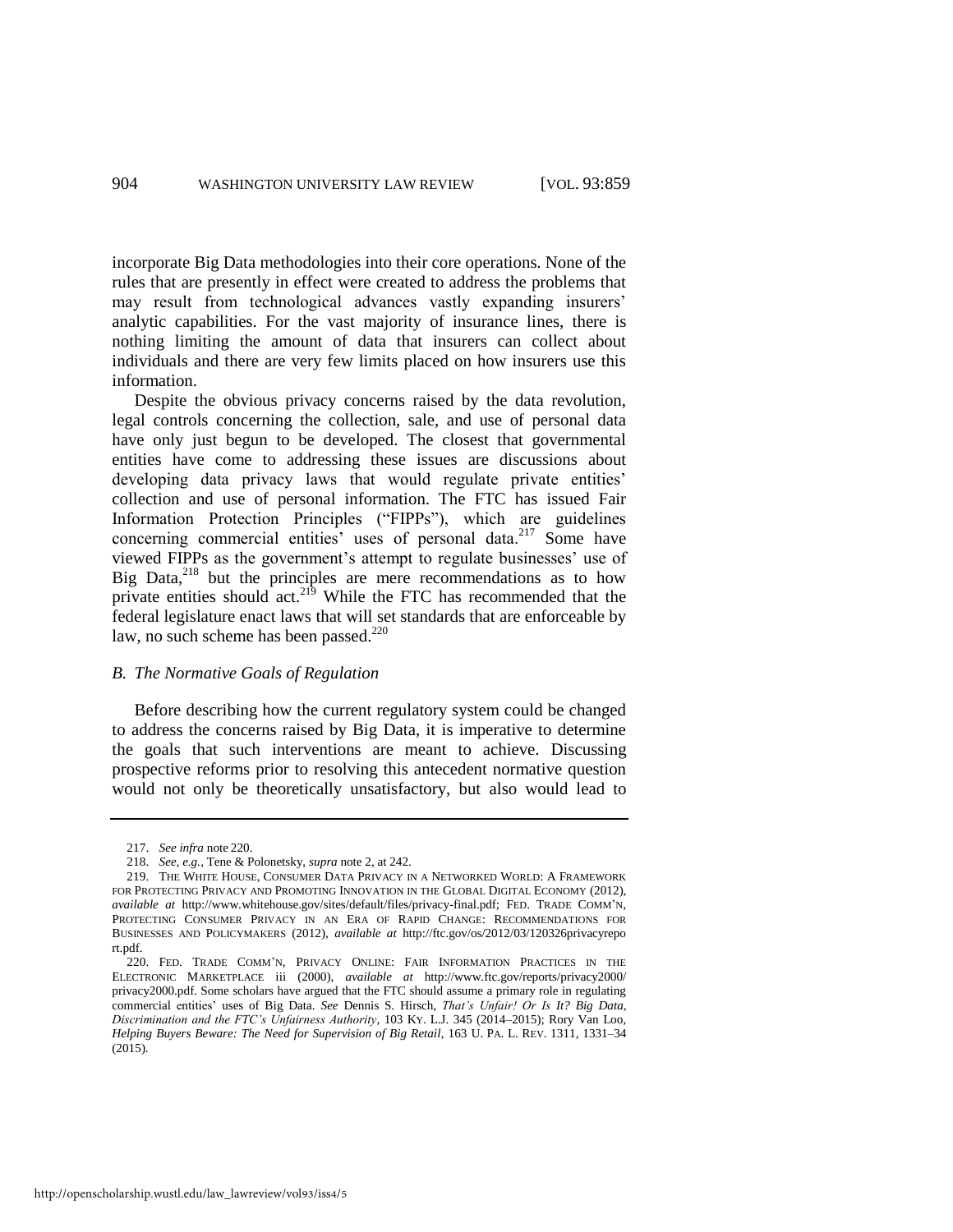proposals that do a suboptimal job of advancing the public's interests. At a very general level, the ideal regulatory system would protect individuals from the harms associated with insurers embracing advanced data practices without impairing society's ability to reap the concomitant benefits with as little market disruption as possible.

As Part II demonstrated, it is possible to identify the major societal interests that are in play when it comes to insurance in the post-data revolution world. The benefits associated with expansive data use are clear. Advanced analytics will maximize companies' predictive abilities, allowing them to price coverage in ways that are actuarially fair to consumers. This will create additional benefits for the public, as it will help combat the adverse selection and moral hazard problems that have weakened insurance markets. Additionally, allowing insurers to engage in data-informed discrimination will enable them to discover what behaviors correlate with losses and incentivize private parties to take cost-efficient loss prevention measures.

The drawbacks to granting insurers carte blanche when it comes to data collection and use are equally apparent. Doing so will permit insurers to discriminate against classes of individuals that the law seeks to protect. It would also allow insurers to impose requirements or institute pricing practices that would constrain individual autonomy. To the extent that risk of loss correlates with immutable characteristics or fortuitous events, a failure to regulate will lead to practices that exacerbate the impact that these factors have on individuals' lives. Finally, it could lead to levels of risk deterrence that are inefficient at the societal level and allow severe intrusions into consumers' private lives.

Given the conflicting nature of these considerations, it is legitimate to question whether there is a principled way to evaluate regulatory proposals. It is true that any weighting of these different values will be based on the evaluator's idiosyncratic preferences. There are, however, some broader potential claims that are rooted in judgments that most individuals would share. It is this set of claims that shed light on the goals of regulation.

One intuition is that the consumer and commercial lines of insurance are significantly different from one another and therefore raise different regulatory concerns. Individuals are often compelled (by the law or by necessity) to procure certain types of coverage, yet the availability of coverage is usually left to the discretion of private companies.<sup>221</sup> This

<span id="page-47-0"></span><sup>221.</sup> *See* STEMPEL ET AL., *supra* note [89,](#page-21-1) at 2–3; Erik S. Knutsen, *Auto Insurance as Social*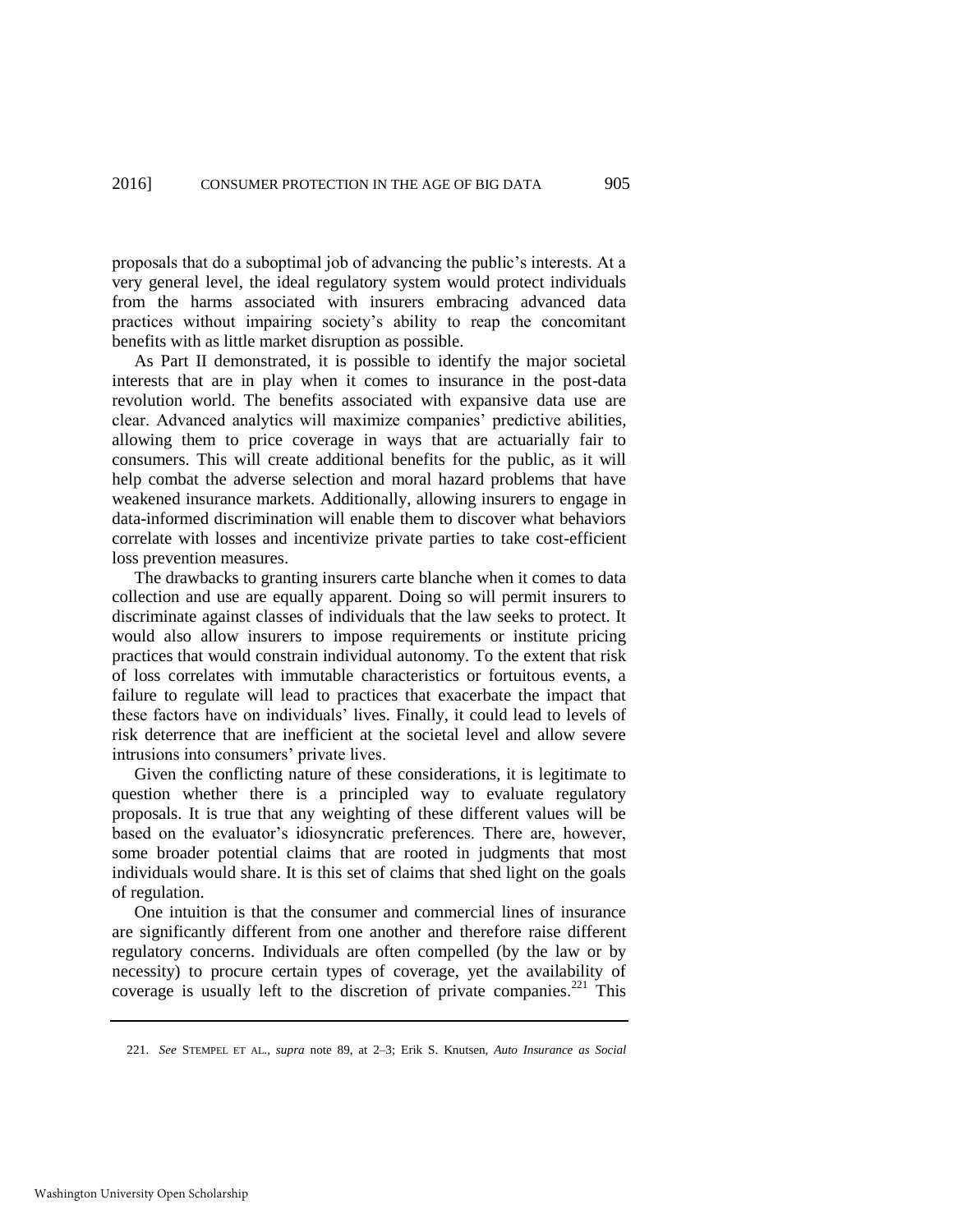gives insurance companies incredible leverage over consumers.<sup>222</sup> While commercial entities can face similar issues, they may have greater bargainging power and be in much better positions to work around any problems they encounter. Further, many of the values that weigh in favor of heavier regulation have little applicability in the context of policyholders that are not individuals.<sup>223</sup>

One of the characteristics of insurance that distinguishes it from other types of goods and services is the extent to which insurance products constitute necessities or near necessities. In many contexts, possessing insurance coverage is a practical necessity.<sup>224</sup> Legal requirements such as state compulsory auto insurance  $laws^{225}$  and the Affordable Care Act's individual health mandate require that individuals carry certain forms of insurance.<sup>226</sup> Other types of coverage are effectively mandatory prerequisites for engaging in certain types of actions. For example, commercial lenders require that an individual seeking a mortgage loan obtain homeowner's and title insurance.<sup>227</sup> And then there are lines of coverage that are practical necessities for all but the most affluent, such as life, disability, or renter's insurance. While there may not be external entities that require these coverages, they are commonly considered to be near necessities given individuals' aversion to catastrophic risk.<sup>228</sup>

<span id="page-48-0"></span>Often there are no functional substitutes for what consumer insurance products provide. First, in situations where possession of insurance is a legal or contractual requirement, substitutes cannot exist.<sup>229</sup> In other

*Contract: Solving Automobile Insurance Coverage Disputes Through a Public Regulatory Framework*, 48 ALTA. L. REV. 715 (2011); Jeffrey W. Stempel, *The Insurance Policy as Social Instrument and Social Institution*, 51 WM. & MARY L. REV. 1489, 1497–99 (2010).

<sup>222.</sup> Some might object that competition from other insurers would prevent insurers from having such leverage and that, if competition were fierce enough, it would be consumers with leverage over insurers. The history of insurance markets, unfortunately, has established that such levels of competition are rarely (if ever) present and that insurers have experienced great success in imposing their terms and conditions on customers. *See* French, *supra* note [143,](#page-31-0) at 1096–107 (describing several instances where insurers have acted in concert to exclude specific types of losses from coverage).

<sup>223.</sup> *See generally supra* Part I.C.

<sup>224.</sup> *See* STEMPEL ET AL., *supra* not[e 89,](#page-21-1) at 2–3.

<sup>225.</sup> *See* EMMETT J. VAUGHAN & THERESE VAUGHAN, FUNDAMENTALS OF RISK AND INSURANCE 539–41 (8th ed. 1999) (fifty-state survey of auto insurance mandates).

<sup>226. 42</sup> U.S.C. § 18091 (2014); 26 U.S.C. § 5000A (2014).

<sup>227.</sup> *See* Stempel, *supra* not[e 221,](#page-47-0) at 1497–98.

<sup>228.</sup> *See, e.g.*, Alena Allen, *State-Mandated Disability Insurance as Salve to the Consumer Bankruptcy Imbroglio*, 2011 BYU L. REV. 1327, 1343 (2011); Nancy Kass & Amy Medley, *Genetic Screening and Disability Insurance: What Can We Learn from the Health Insurance Experience?*, 35 J.L. MED. & ETHICS 66, 71 (2007); Kyle D. Logue, *The Current Life Insurance Crisis: How the Law Should Respond*, 32 CUMB. L. REV. 1, 1–2 (2001).

<sup>229.</sup> *See* Stempel, *supra* not[e 221,](#page-47-0) at 1497–98.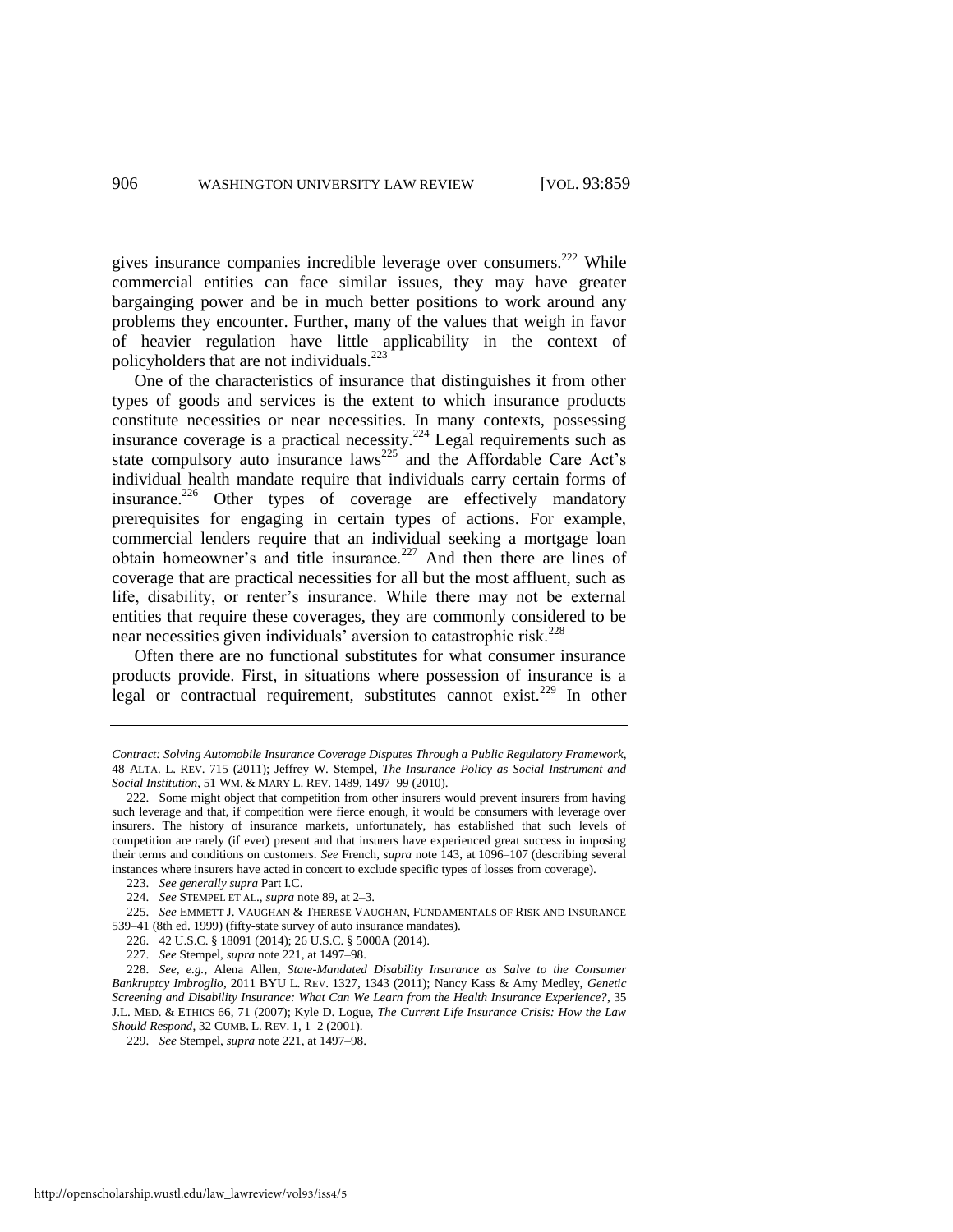contexts, insurance is the only way that an individual can effectively protect herself against risk.<sup>230</sup> Term life insurance provides an example of this type of coverage. Consider a non-affluent individual who is seeking to make sure that her family would be provided for if she dies unexpectedly. If she cannot purchase life insurance, then there is no way for her to combat this risk. She cannot effectively self-insure, as there is no way that she could set aside a sufficient amount of money. While she could take steps to try to reduce the likelihood that the risk will manifest—for example, driving carefully, exercising regularly, etc.—there is nothing she can do to completely eliminate the chance that she will die unexpectedly. Insurance coverage is her only option. Similar stories can be told for longterm disability, health, and other types of coverage. These lines provide the only way (other than social welfare programs) that many individuals can protect themselves and their families against catastrophic losses.

The fact that insurance coverage is often a necessity and that there are usually no substitutes for it is important because it confers significant power to insurers. As the exclusive providers of a product that is both highly sought after and difficult to replace, insurance companies possess a greater ability to set the terms of their deals than many other commercial entities. This advantage has served as one of the traditional justifications for increased governmental regulation of insurance markets.<sup>231</sup> While state regulation and competition among insurers has helped to curb abuses in the past, they have also failed to prevent egregious systemic problems. $^{232}$ Failures in consumer insurance markets are particularly harmful, as individuals do not have the option of simply exiting the market when regulatory and competitive forces fail to keep insurers in check. Essentially, this dynamic places insurance consumers in the role of

<sup>230.</sup> *See* Allen, *supra* not[e 228,](#page-48-0) at 1343; Logue, *supra* not[e 228,](#page-48-0) at 1–2.

<sup>231.</sup> *See, e.g.*, Eileen A. Scallen, *Promises Broken vs. Promises Betrayed: Metaphor, Analogy, and the New Fiduciary Principle*, 1993 U. ILL. L. REV. 897, 930; Daniel Schwarcz, *A Products Liability Theory for the Judicial Regulation of Insurance Policies*, 48 WM. & MARY L. REV. 1389, 1404–07, 1422–25 (2007).

<sup>232.</sup> *See* Merrick v. Paul Revere Life Ins. Co., 594 F. Supp. 2d 1168, 1170–76 (D. Nev. 2008) (providing an account of UNUM Provident's disability claim handling practices); Campbell v. State Farm Mut. Auto. Ins. Co., 65 P.3d 1134, 1147–50 (Utah 2001) (discussing State Farm's abusive claims handling practices); RAY BOURHIS, INSULT TO INJURY: INSURANCE, FRAUD, AND THE BIG BUSINESS OF BAD FAITH (2005) (describing what litigation uncovered regarding the bad faith practices that were rampant at a leading disability insurance company); FEINMAN, *supra* not[e 89](#page-21-1) (reviewing a multitude of ways that insurers have shortchanged policyholders); Kenneth S. Abraham, *Liability for Bad Faith and the Principle Without a Name (Yet)*, 19 CONN. INS. L.J. 1, 4–7 (2012) (discussing the largest publicly known incidents of insurers acting in bad faith); Joseph B. Treaster, *Broker Accused of Rigging Bids for Insurance*, N.Y. TIMES, Oct. 15, 2004, at A1 (describing AIG's illegal payments to insurance brokers).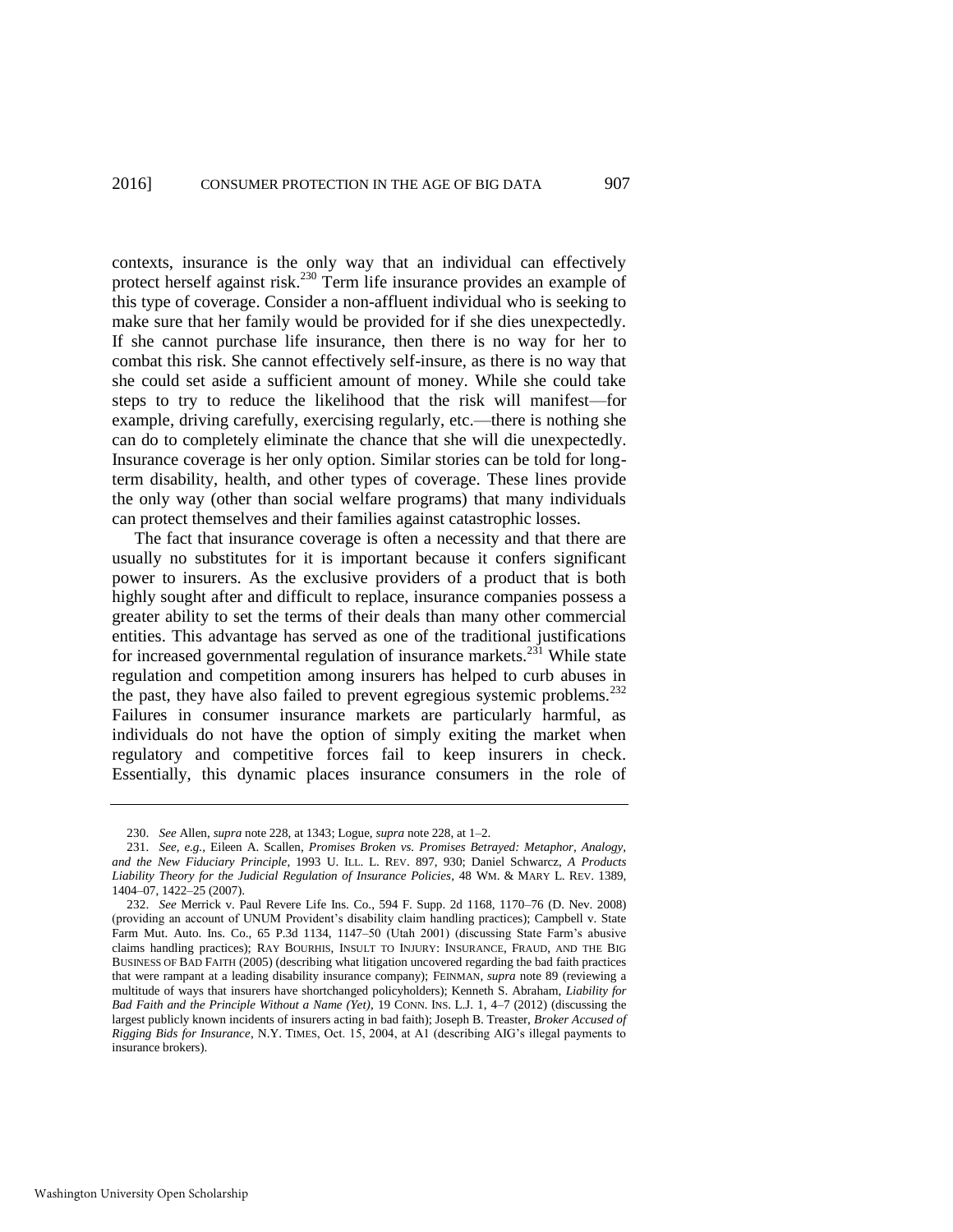captives who must accept the terms and conditions set by insurance companies and governmental regulatory bodies.

The foregoing is not meant to suggest that insurance is always a discretionary good for commercial entities. For instance, financial institutions and local permitting boards often impose proof of liability insurance requirements on businesses that they deal with.<sup>233</sup> What mitigates the significance of these concerns in the commercial sphere is the extent to which businesses are able to work around insurance-related issues. They typically have a greater capacity to self-insure, negotiate with insurers and political bodies, or take other actions that will resolve conflicts (e.g., relocate, abandon problematic activities).

While the above considerations indicate that regulators should police consumer markets more heavily than commercial markets, a final distinguishing factor sheds light on what values regulatory measures should focus on. If one considers the importance that the market values identified earlier assume in consumer and commercial markets, a divide becomes apparent. All of the values are factors that one would need to consider when making regulatory decisions about consumer markets. The same is not true for commercial markets.

Many of the concerns that weigh in favor of extensive regulation have little applicability when policyholders are not actual individuals. It would be odd to take umbrage with insurers infringing upon businesses' autonomy or privacy rights, as companies are not considered to have the protected spheres of personal liberty and privacy that individuals possess.<sup>234</sup> Rather, scholars have often celebrated insurers conduct-forcing capabilities in the commercial sphere, ascribing improvements in product and worker safety to such efforts.<sup>235</sup> The relevance of anti-discrimination and justice norms in commercial markets is similarly suspect. Society has expressed little concern about private entities discriminating against other private entities and, further, businesses can only indirectly possess the types of qualities that have been granted statutory protection.

<sup>233.</sup> *See* GEORGE E. REJDA, PRINCIPLES OF RISK MANAGEMENT AND INSURANCE 556 (9th ed. 2005).

<sup>234.</sup> *See* FCC v. AT&T Inc., 562 U.S. 397, 409–10 (2011) (holding that corporations do not have privacy rights under the Freedom of Information Act); Nw. Nat'l Life Ins. Co. v. Riggs, 203 U.S. 243, 255 (1906) ("The liberty referred to in [the Fourteenth Amendment] is the liberty of natural, not artificial persons.").

<sup>235.</sup> *See, e.g.*, Baker & Swedloff, *supra* note [142,](#page-30-0) at 1418–22 (describing how insurers can regulate policyholders' behaviors to reduce risk of loss); Ben-Shahar & Logue, *supra* not[e 106,](#page-23-0) at 198– 202 (same).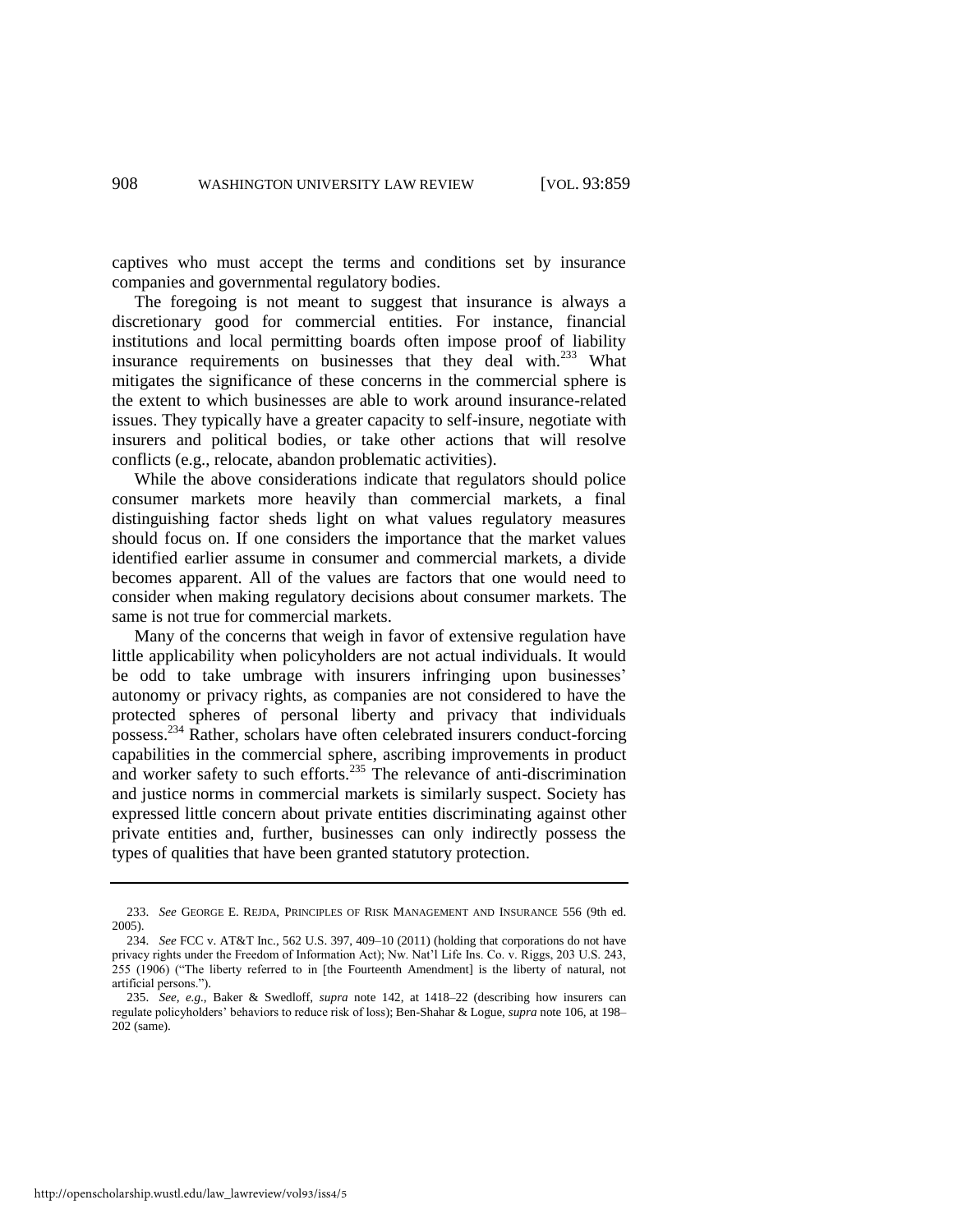What conclusions can be drawn from these insights? First, regulators should be primarily concerned with regulating insurers' uses of data in the segments of the market that deal with consumers. Many of the harms associated with expanded use of analytics are inapplicable to commercial entities. Indeed, regulators should avoid instituting rules for corporate insurance markets as doing so will reduce the actuarial fairness and loss reduction benefits generated by these practices. Second, when it comes to consumer markets, there are real trade-offs between permissive and restrictive regulatory approaches. Given the impossibility of assigning objective weights to the market values that will be affected by insurers' uses of advanced analytics, regulators will need to develop an approach that strikes an optimal balance across different evaluative perspectives.

### *C. The Future of Regulation*

There are two key questions that all serious discussions of regulatory reform must address—is it realistic to think that reforms could be enacted and, if so, what types of regulation would best advance public interests? While it is impossible to definitively answer either question, recent developments in the insurance world provide insight into both issues. The federal government has taken a number of actions—most notably, the passage of the Affordable Care Act ("ACA")—that demonstrate a willingness to assert regulatory authority over private entities' data practices and insurance markets. The reforms contained within the ACA are particularly helpful, as they provide a template for how balanced approaches to consumer protection in insurance markets could be structured.<sup>236</sup>

### *1. The Possibility of Federal Involvement in Insurance Markets*

This Subpart focuses on assessing whether it is realistic to believe that the federal government might actively seek to regulate insurers' uses of data. While insurance regulation has traditionally occurred at the state level, there are several reasons why it makes sense to look at the possibility of national reform. First, because insurers' uses of data will pose the same problems across jurisdictions, a well-designed response at the national level would both ensure that all consumers are protected and prevent insurers that operate in several states from having to comply with radically different schemes. A centralized regulatory system would also

<sup>236.</sup> *See* discussion *infra* Part III.C.2.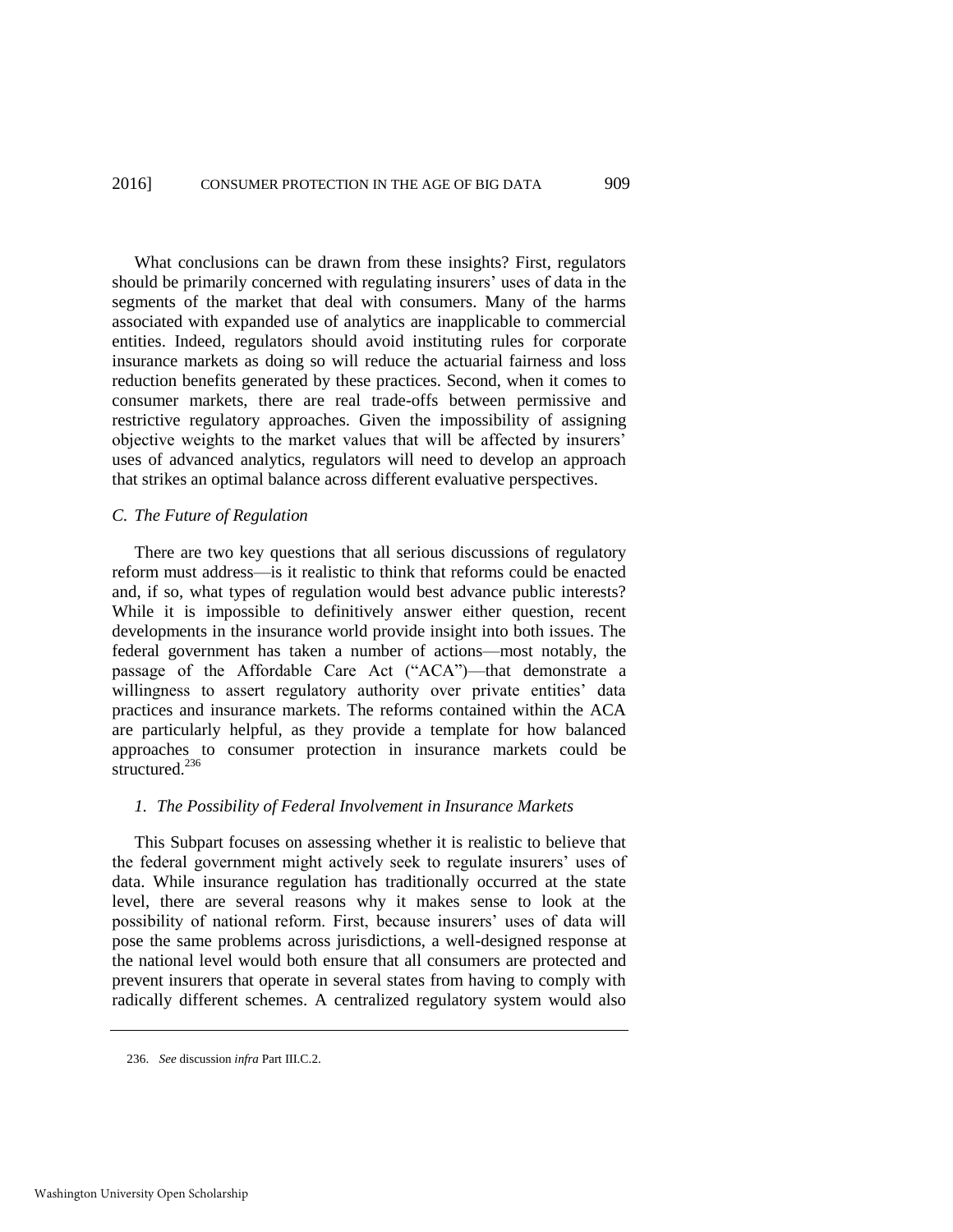alleviate state administrative agencies from having to locate and hire data science specialists, preventing an expensive duplication of efforts. Second, as a pragmatic matter, assessing the plausibility of reform occurring in all fifty states is a task that is well beyond the scope of this Article. Finally, which governmental body is discussed is, to a certain extent, of secondary importance—states could always adopt the reforms developed in the following Subpart if the federal government fails to take action.

Recently the federal government has begun to indicate that it has a strong interest in regulating private entities' collection and use of data. At the beginning of 2014, the White House commissioned two reports on the state of Big Data.<sup>237</sup> The first report—*Big Data: Seizing Opportunities, Preserving Values*—was authored by the Secretary of Commerce, the Director of the Office of Science & Technology Policy, and other senior members of the administration, and it discussed the impacts that the Big Data revolution will have on society.<sup>238</sup> More specifically, it focused on examining "how big data will transform the way we live and work and alter the relationships between government, citizens, businesses, and consumers."<sup>239</sup> The second study—*Big Data and Privacy: A Technological Perspective*—focused on a significantly narrower issue. Written by the President's Council of Advisors on Science and Technology ("PCAST"), it discussed "the nature of current technologies for managing and analyzing big data and for preserving privacy, . . . how those technologies are evolving, and . . . what the technological capabilities and trends imply for the design and enforcement of public policy intended to protect privacy in big-data contexts."<sup>240</sup>

These reports serve as clear indications that at least the executive branch of the federal government is cognizant of the problematic aspects of the evolution of data collection and analysis and is interested in exploring ways to combat these issues. After reviewing how Big Data practices have begun to permeate the public and private sectors, both papers made a number of policy recommendations about how the government can both foster the development of Big Data applications that benefit society as well as shield individuals from abusive practices. $241$ While these reports identified some of the issues raised in Part II, other

53.

<sup>237.</sup> *See* BIG DATA REPORT I, *supra* note [9;](#page-5-0) BIG DATA REPORT II, *supra* not[e 36.](#page-11-0)

<sup>238.</sup> *See* BIG DATA REPORT I, *supra* not[e 9.](#page-5-0)

<sup>239.</sup> *See id.* at iii.

<sup>240.</sup> *See* BIG DATA REPORT II, *supra* note [36,](#page-11-0) at v.

<sup>241.</sup> *See* BIG DATA REPORT I, *supra* not[e 9,](#page-5-0) at 58–68; BIG DATA REPORT II, *supra* not[e 36,](#page-11-0) at 47–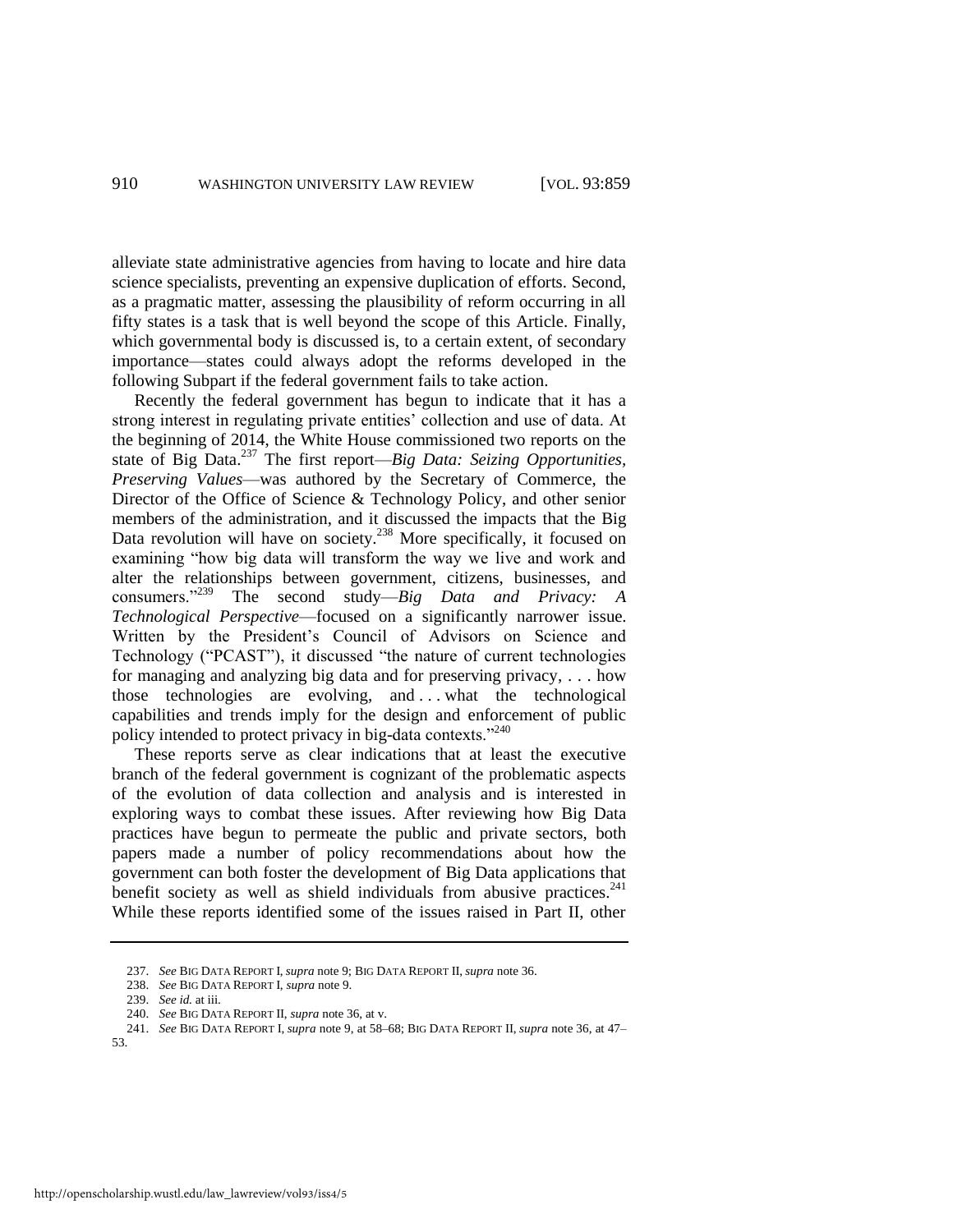problems, like how advanced analytics could harm consumer autonomy, slipped under their radar. $242$ 

In addition to expressing interest in regulating private entities' uses of consumer data, the national government has taken significant steps to expand its involvement in insurance markets over the past decade. Two of the most significant examples of this trend are the substantive health insurance requirements contained in the Patient Protection and Affordable Care  $\text{Act}^{243}$  and the provisions that created the Federal Insurance Office in the Dodd-Frank Wall Street Reform and Consumer Protection Act.<sup>244</sup> Further evidence of this trend is the recent attempt of a bipartisan group of senators to pass the National Insurance Act of 2007, a bill that would have authorized the creation of a federal insurance regulator.<sup>245</sup> While the National Insurance Act was not enacted, its existence alone proves that federal legislators have some level of interest in granting a federal agency the power to regulate the insurance industry.

# *2. The Key Components of Reform: Community Rating, Policy Content Review, and Prohibitions on Consumer Profiling*

If one were to assume that the federal government wanted to regulate insurance companies' data practices, which reforms would best achieve its goal? First, recall that there are not compelling reasons to police insurers' uses of data in the context of policies issued to commercial entities. The use of advanced data analytics in these markets will generate significant benefits without transgressing anti-discrimination, justice, and autonomy norms. Hence, federal regulation should be focused on lines of insurance that are sold to individual consumers.

What types of rules should the federal government institute to best serve its citizens' interests? As discussed in Part II, regulation should aim

<sup>242.</sup> The closest that either report comes to discussing the possibility of private entities regulating individuals' conduct is identifying the possibility of Big Data enabling companies to discriminate against "unwanted groups" and engage in price discrimination. *See* BIG DATA REPORT I, *supra* not[e 9,](#page-5-0)  at 53, 65.

<sup>243.</sup> *See* 42 U.S.C. § 18091 (2014) (requiring individuals to carry health insurance); 26 U.S.C. § 5000A (2014) (same).

<sup>244.</sup> *See* 31 U.S.C. § 313 (2014). Federal interest in regulating insurance markets can also be seen in the Federal Trade Commission's efforts to ensure that insurers' practices do not inappropriately burden low income citizens. *See* Press Release, Fed. Trade Comm'n, FTC to Examine Effects of Big Data on Low Income and Underserved Consumers at September Workshop (Apr. 11, 2014), *available at* https://www.ftc.gov/news-events/press-releases/2014/04/ftc-examine-effects-big-data-low-incomeunderserved-consumers.

<sup>245.</sup> *See* National Insurance Act of 2007, S. 40, 110th Cong. (2007), *available at* https://www.govtrack.us/congress/bills/110/s40.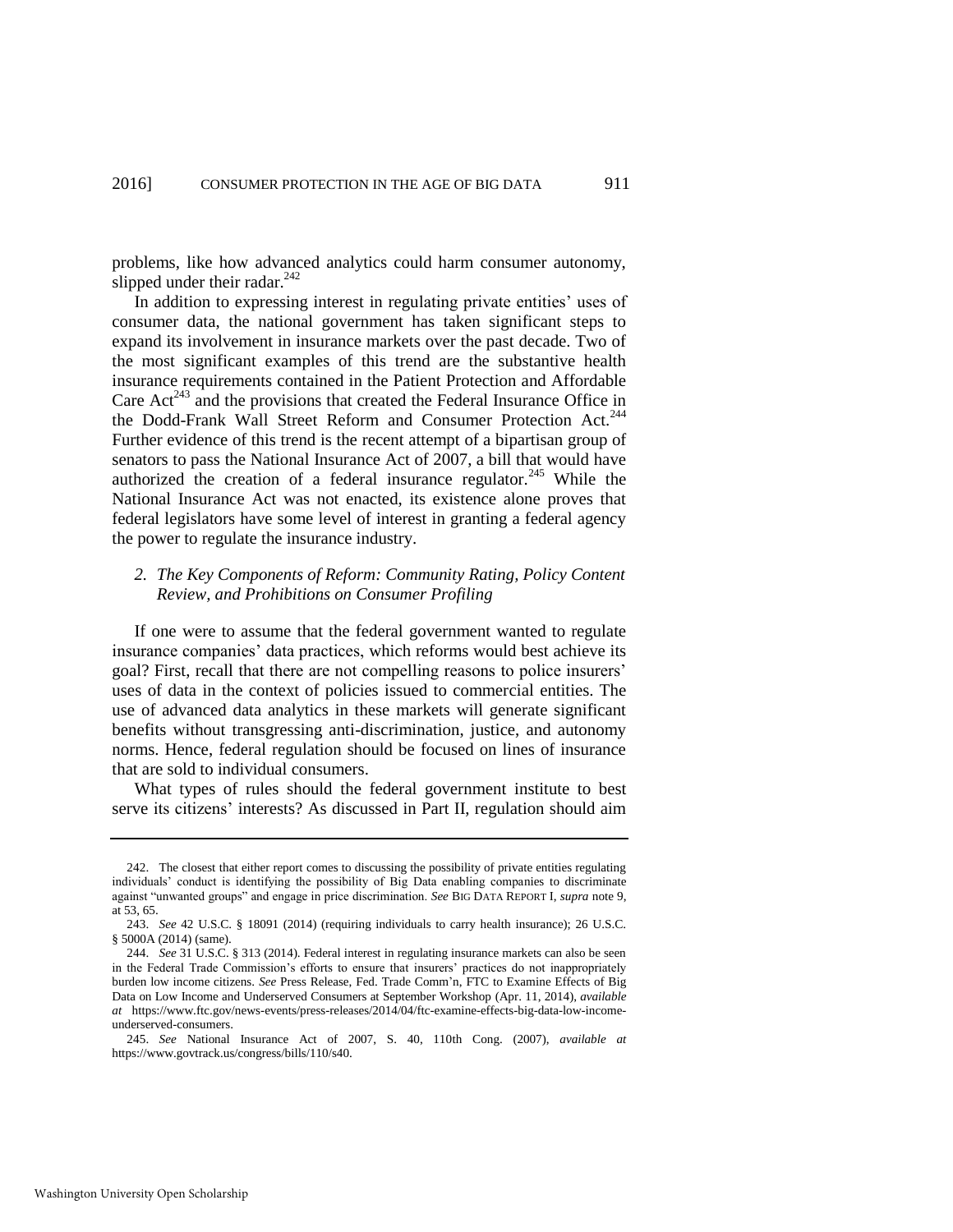to eliminate or minimize a number of harms, while preserving businesses' capacities to innovate and reap benefits from advances in predictive power and actuarial fairness. Given that some of these values are at odds with others, the regulatory goal cannot be across the board maximization. Rather, a regulatory body must decide what the optimal balance of these values is and institute reforms that will help realize this balance.

Because deciding the relative importance of values is an inherently norm-driven enterprise, individuals are likely to disagree about whether any proposed reform is desirable. Despite this, societal preferences are not entirely a black box. Existing regulations shed light on what society values and reflect the types of interventions that elected officials believe advance the public's interests. Further, even without a fully fleshed out evaluative criterion, it is possible to identify regulatory approaches that could be easily calibrated to reflect different norms.

Part II described three points in the insurance relationship where advances in data science could harm consumers. First, advanced analytics could affect consumers by influencing insurers' underwriting and pricing decisions. Second, it could cause insurers to change the scope and conditions they impose on coverage. Third, the claims handling practices of data-saturated insurance companies could be substantially different than the systems that are currently in place.

The most effective way for the government to protect consumers from untoward underwriting practices would be to mandate community rating schemes for all consumer lines of insurance. Such schemes would limit insurers to analyzing an enumerated set of characteristics when making decisions about individuals' insurability and premium rates. The qualities that insurers are permitted to consider would be designed to reflect the regulator's desired balance of values and could be different for each line of insurance. If initial efforts fail to achieve the desired state of affairs, or if the regulator's preferences change, the list of rating characteristics could be expanded or reduced.

Such regulations would resemble the ACA rules controlling how health insurers are permitted to discriminate among customers. Instead of allowing insurers to discriminate on whatever grounds their internal analyses deemed relevant, the ACA rules heavily restrict their ability to take consumers' characteristics into account when determining their premium rates.<sup>246</sup> Furthermore, ACA provisions prohibit health insurers

<sup>246.</sup> *See* 42 U.S.C. § 300gg(a) (2014) (mandating that health insurers' rate setting formulas comply with certain community rating requirements).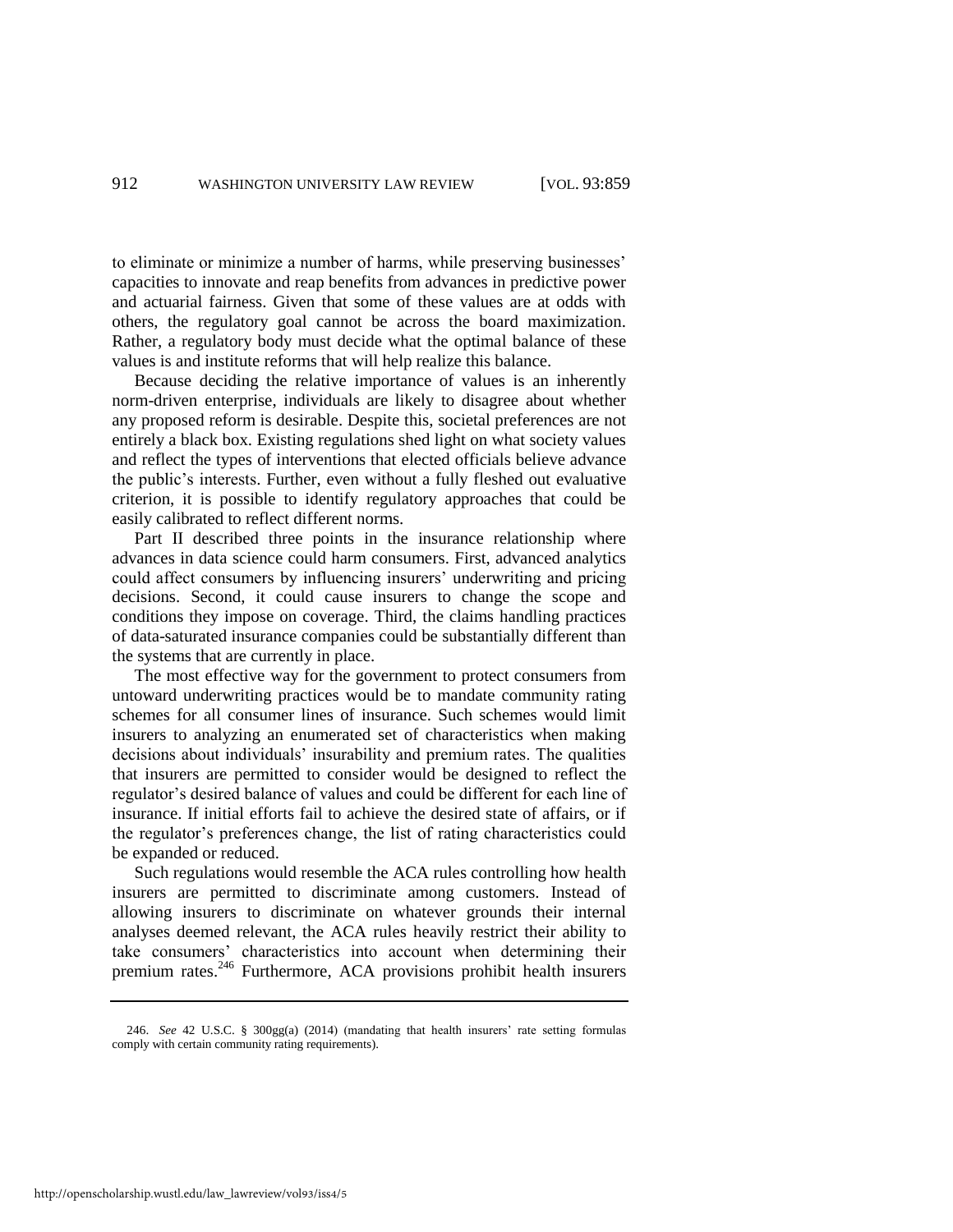from refusing to sell their products to an individual based on their knowledge about that person's health—a radical change given how widespread the practice of denying insurance applications (or claims) due to preexisting conditions was in the past.<sup>247</sup>

Both of these rules demonstrate how the state has already decided that consumer protection interests justify placing limitations on how private entities use data, as well as showcase the types of measures the government has elected to use. By stating that insurers can only take certain characteristics (e.g., age, smoking status, number of dependents) into consideration when setting premiums, the ACA's rules effectively prevent insurers from burdening vulnerable classes and from engaging in arbitrary discrimination. The ACA's provisions also limit the impact that insurers' premium setting practices will have on individuals' personal choices.<sup>248</sup> Finally, these rules help preserve individuals' privacy by drastically decreasing insurers' incentives to gather large amounts of personal information. Since companies cannot use information outside of the enumerated categories to inform their pricing or underwriting decisions, they will realize little return on amounts spent collecting such data.

The prohibition on denying coverage to those with certain health conditions advances similar interests. It directly protects an identified class of vulnerable individuals (those with serious health conditions) and ensures that insurers' practices will not disadvantage individuals who suffer unlucky losses. Further, by assuring consumers that they will have access to private insurance plans, the rule allays worries that one's personal choices will affect customers' insurability and prevents such concerns from affecting individuals' behaviors. This aspect of the ACA also furthers privacy interests by destroying the benefit that insurers used to gain by collecting information about preexisting conditions.

An ACA-like community rating scheme for consumer insurance lines would generate similar benefits. For example, insurers issuing homeowner's policies could be restricted to considering objective qualities of the building (e.g., square footage, construction materials), local property prices, regional variances in catastrophic risks, and the

Washington University Open Scholarship

<sup>247.</sup> *See* 42 U.S.C. § 18091(2)(I) (2014) (prohibiting health insurers from refusing to sell health insurance to individuals); Ronen Avraham, *The Economics of Insurance Law—A Primer*, 19 CONN. INS. L.J. 29, 51–52 (2012) (describing the operation of preexisting condition rules in health insurance markets).

<sup>248.</sup> Individuals' choices as to their family size and smoking habits are the only two types of decisions that insurers can use as a basis for discrimination. *See* 42 U.S.C. § 300gg(a) (2014).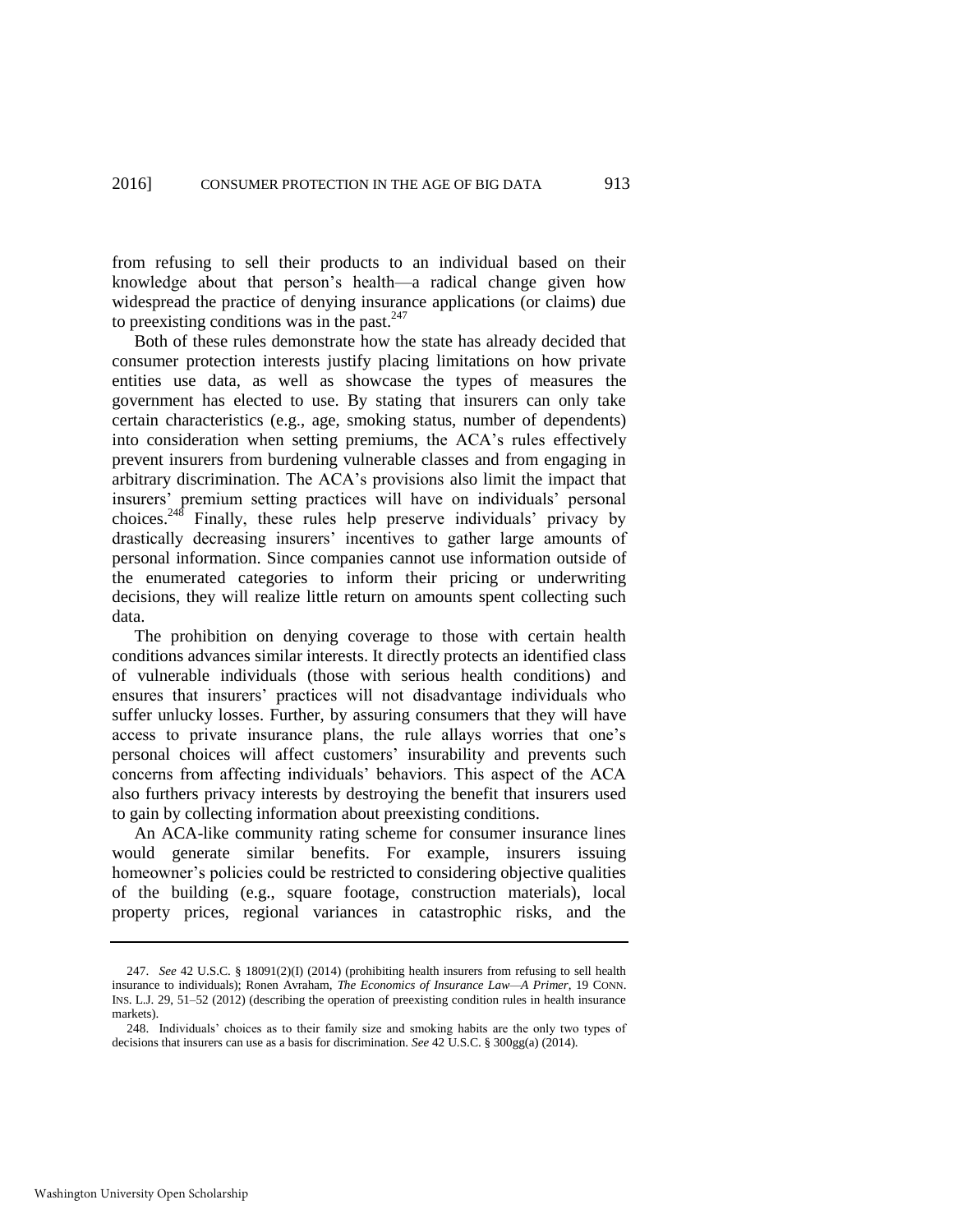applicant's credit history.<sup>249</sup> While such a short list of factors is probably unrealistic, limiting insurers to a set of criteria would temper insurers' predictive capabilities in order to advance anti-discrimination, justice, and autonomy interests. Such a system would also drastically increase the state's ability to monitor the effect that different pricing criteria have on classes of consumers. $^{250}$ 

The best way to address concerns about insurers changing the terms of coverage in their policies would be to strengthen authorization requirements for modifications to policy terms. Asserting control over the content of insurers' policies is well-trodden ground in the world of insurance regulation. First, there are a large number of statutes and regulations mandating that policies contain certain terms—for example, state laws impose minimum coverage limits on auto polices<sup>251</sup> and the ACA requires that health insurance plans include coverage for services it designates as "Essential Health Benefits."<sup>252</sup> Second, as noted previously, it is already the case that many states require insurers to submit proposed policy modifications to the state regulatory body prior to their use.

As the data revolution gives insurers greater insight into how they could tailor their coverage terms to reduce risk, there will be an increased need for regulatory scrutiny of proposed changes. Existing mechanisms for monitoring such behaviors are regularly criticized for failing to police questionable insurer practices. Because insurers' economic incentives to take advantage of data-derived insights will grow over time, the demands placed on these already inadequate mechanisms will increase. Concentrating regulatory authority in a single, well-funded body would ensure that the impact that policy changes would have on consumers is reviewed prior to their use. For instance, regulators could shut down attempts to require that policyholders install monitoring equipment on property as a condition to coverage if they found it to be overly detrimental to autonomy and privacy interests.

<sup>249.</sup> It is worth noting that recent studies have indicated that several criteria that were suspected of discriminating along racial and income dimensions do not, in fact, do so. *See, e.g.*, FED. TRADE COMM'N, CREDIT*-*BASED INSURANCE SCORES: IMPACTS ON CONSUMERS OF AUTOMOBILE INSURANCE (2007), *available at* [http://www.ftc.gov/os/2007/07/P044804FACTA\\_Report\\_Credit-Based\\_Insu](http://www.ftc.gov/os/2007/07/P044804FACTA_Report_Credit-Based_Insu) rance Scores.pdf.

<sup>250.</sup> For instance, to the extent that any of the selected qualities correlate with a protected class or individuals who have been disadvantaged by luck, regulators would have the capability to determine whether the correlation is strong enough to merit excluding the quality or instituting some sort of corrective measure.

<sup>251.</sup> *See, e.g.*, MONT. CODE ANN. § 61-6-103 (2015).

<sup>252.</sup> *See* 42 U.S.C. § 18022 (2014).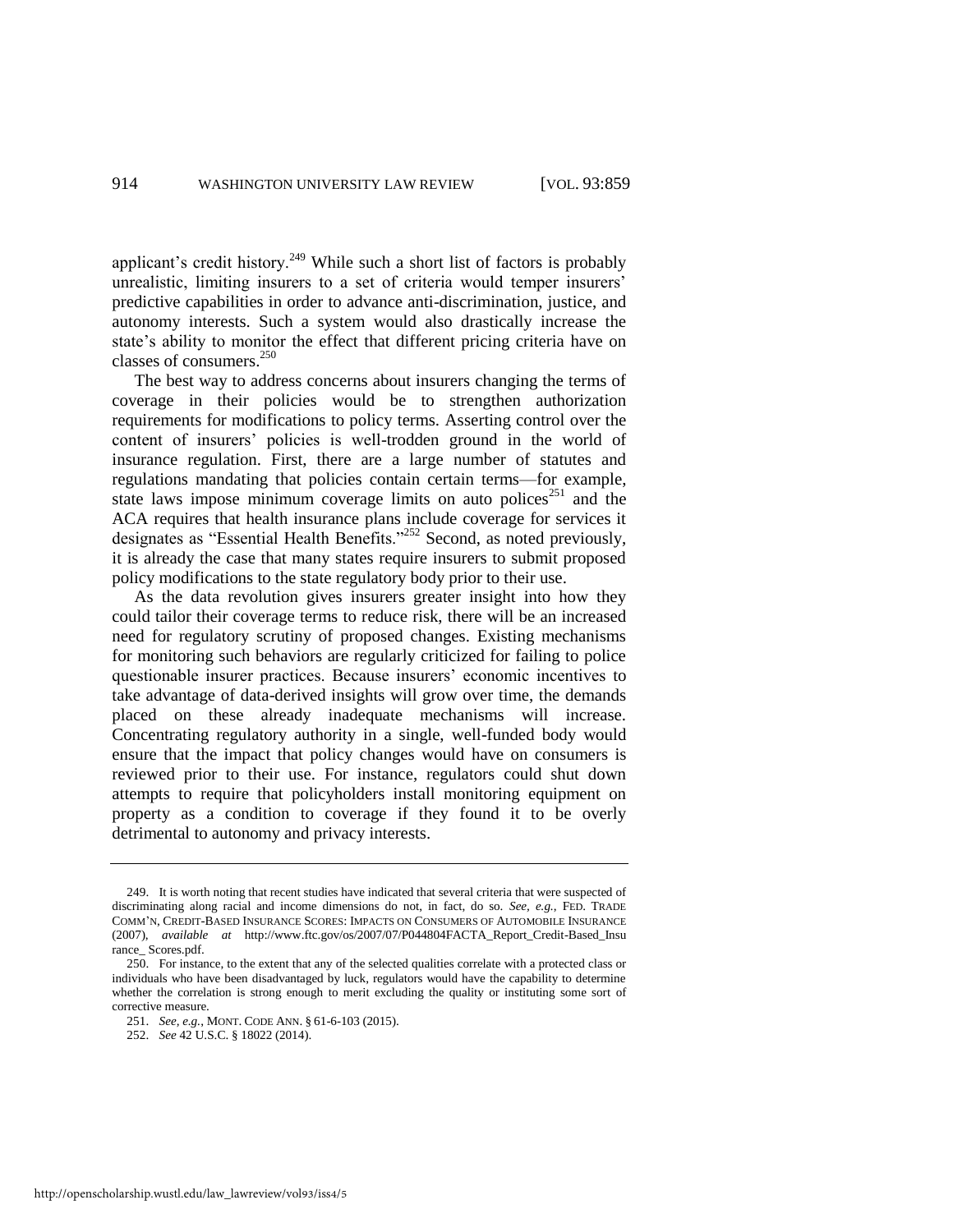Finally, the best way to protect policyholders from harmful claims handling practices would be to create a set of standards prohibiting insurers from using personal data when processing claims. The primary concern here is that, absent constraints, insurance companies will use this data to make determinations about the likelihood that individuals' claims are fraudulent or whether policyholders will accept settlement amounts that are less than they are entitled to. Society has already recognized the value of such standards—regulations setting forth claims handling principles already exist in several states.<sup>253</sup> Instituting requirements through a single centralized authority would yield the benefits described earlier and would allow a regulator to establish rules that promote a particular balance of values. An example of such a principle would be a prohibition on claims handling departments using any information not directly related to a loss when deciding how to respond to a claim.

These three regulatory approaches would give the state means for controlling the extent to which consumer insurance markets embody different values. It should be noted that the analysis in this Part has been exclusively concerned with discussing how governmental bodies could address the problems associated with insurers' uses of data. Whether there should be global restrictions placed on how private entities gather, analyze, and use personal data are important, but separate, matters.  $254$ Insofar as the analysis set forth in this Article can be generalized outside of the insurance context, it suggests that regulation of commercial entities' Big Data practices is likely merited, albeit less so than it is for insurance companies.

#### **CONCLUSION**

It is becoming increasingly clear that advances in data collection and analysis will have a revolutionary impact on society. Individuals, businesses, and governments have already begun to generate and make use of data in a panoply of innovative ways. As traditional practices are

<sup>253.</sup> *See* Victor Schwartz & Christopher E. Appel, *Common-Sense Construction of Unfair Claims Settlement Statutes: Restoring the Good Faith in Bad Faith*, 58 AM. U. L. REV. 1477, 1487–94 (2009) (describing states' claims handling standards).

<sup>254.</sup> *See, e.g.*, Crawford & Schultz, *supra* note [3,](#page-3-2) at 121–28 (proposing regulation that would grant individuals procedural due process rights against private entities); Danielle Keats Citron & Frank Pasquale, *The Scored Society: Due Process for Automated Predictions*, 89 WASH. L. REV. 1 (2014) (arguing that private entities should be required to disclose data and algorithms to consumers); Tene & Polenetsky, *supra* note [2,](#page-3-1) at 263–71; Nicolas P. Terry, *Protecting Patient Privacy in the Age of Big Data*, 81 UMKC L. REV. 385, 405–13 (2012) (arguing in favor of regulating private entities' ability to collect consumers' health data).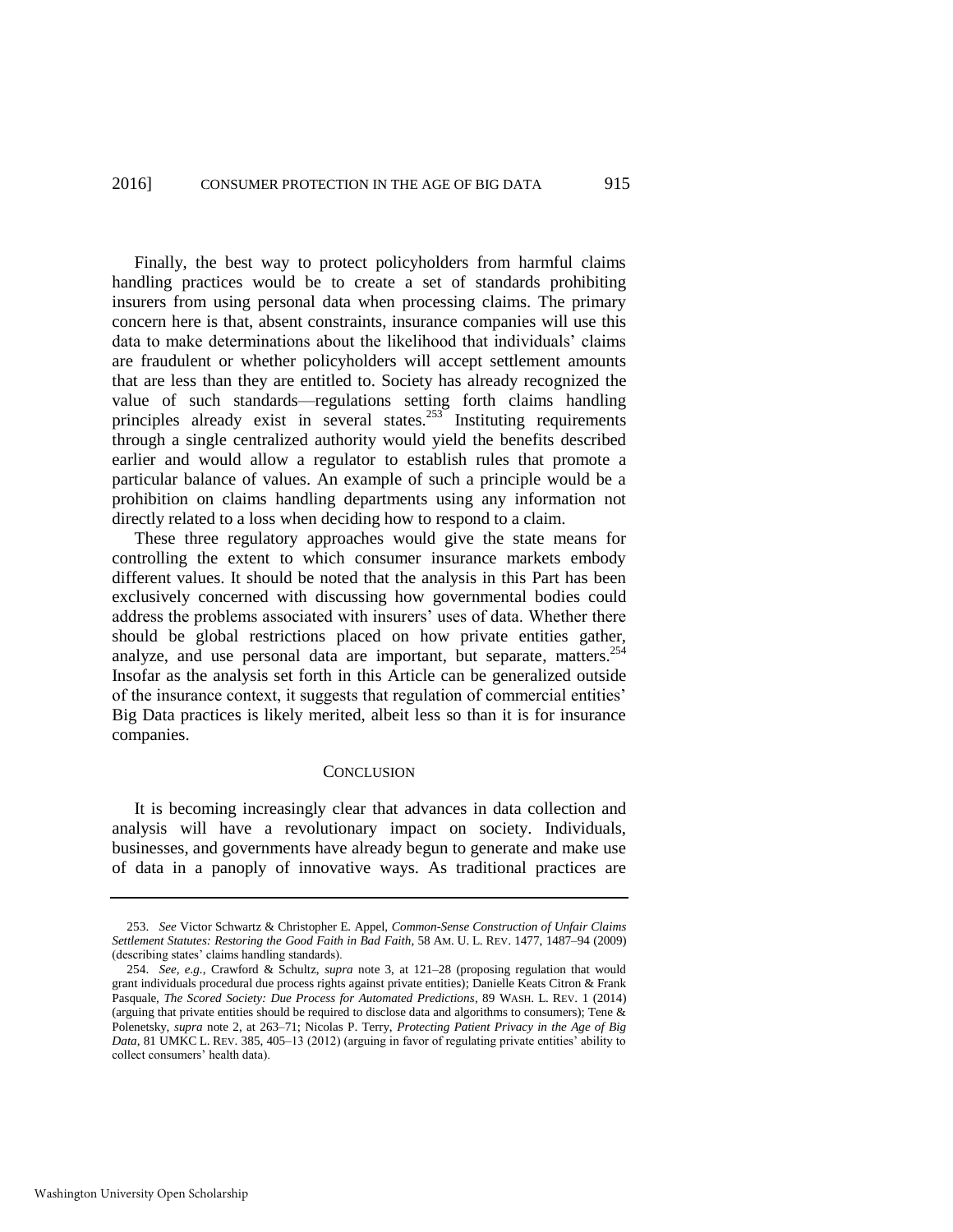replaced with information-centered approaches, it will be necessary to reevaluate whether existing regulatory structures will continue to effectively advance societal interests.

The insurance industry is one sector that has the potential to change significantly. The nature of insurance products creates economic incentives for insurers to collect and analyze data that are more powerful than they are for other commercial entities. These incentives will compel insurers to adopt aggressive practices. As data collection and analysis costs plummet, the economic constraints that have kept insurers in check will be removed and these incentives will compel insurers to adopt aggressive data strategies.

Improperly tailored regulation of insurance companies' uses of data poses a significant threat to public welfare. The use of advanced analytics in this industry has the potential to generate both significant benefits and substantial harms. An overly restrictive regulatory system risks denying society the welfare gains associated with healthy insurance markets. An overly permissive system, on the other hand, could lead to insurers intruding on consumers' liberties, destroying privacy, and harming other societal interests.

While a laissez-faire approach appears to be merited when it comes to insurers' uses of data in commercial lines of insurance, the state needs to take a more active role when it comes to policies issued to individual consumers. Within the latter context, regulation must attempt to control insurers' uses of data in a way that strikes a balance between a number of different values. This will not be a simple task—the values that regulators need to take into account will often be at odds with one another and it will be difficult to forecast the effects that rules will have. In order to be comprehensive, regulation will have to address how insurers may use data when performing underwriting, rate setting, policy construction, and claims management functions. Community rating, authorization requirements for policy modifications, and claims handling standards are ideal regulatory mechanisms for constraining insurers' behaviors, as the substantive content of these approaches can be tailored to effectuate a regulator's vision of the values insurance markets should embody.

Identifying these general approaches, however, is only the start of an answer to these regulatory challenges. In describing the potential problems raised by insurers' uses of data and constructing a regulatory framework for addressing these issues, this Article raises as many questions as it answers. What factors should determine whether a certain type of coverage should fall within the consumer regulatory scheme? How should trade-offs between actuarial fairness and other goals be evaluated? What